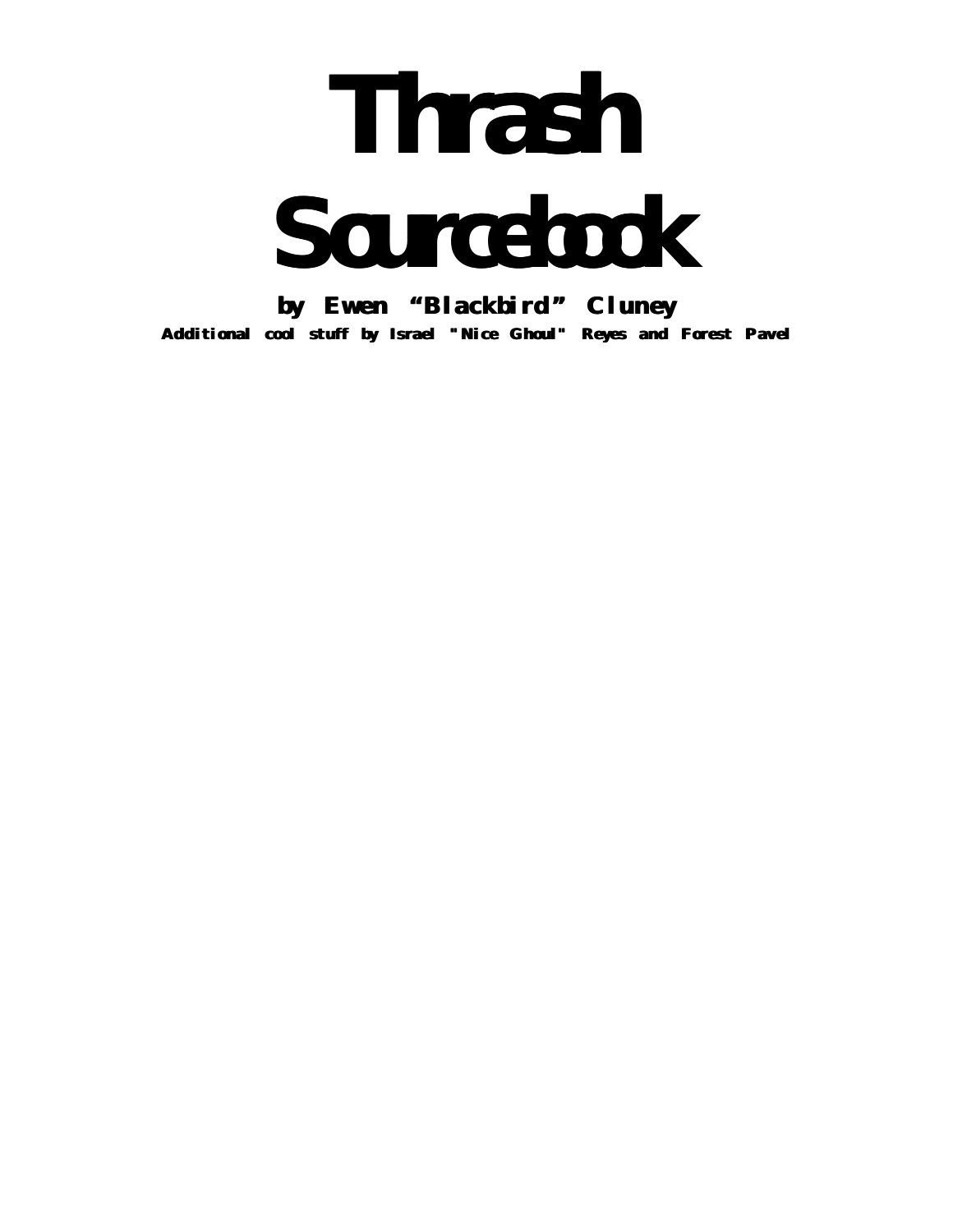# **Chapter 1: Introduction**

# *"Better late than never!"*

The Thrash Sourcebook is a general-purpose supplement for Thrash, with a bit of information on just about everything. Herein you will find a selection of general game material, plus information on Weird Powers, high tech stuff, and the many styles of kung fu. This is all the result of a many hours of research and even more of brainstorming, and still more of actual writing; hopefully, it will *vastly* expand the game's repertoire of options for characters and other stuff, and generally has lots of nifty stuff in it.

In case you hadn't noticed, this book was a long time in coming. There are a couple of reasons for this. Firstly, it was, in fact, a lot of work. Second, I don't have very much free time. Moreover, I try to do way too many different things with my small amounts of free time. However, I hope this one will prove to have been worth the long wait for you (not to mention me).

Needless to say, I'm gratified by all the feedback, praise, and so forth that I've received regarding Thrash; I was never really sure what to expect (but then I tend to avoid having expectations in the first place). Of particular note are the comments of Edward Webb (who's working on a Thrash FAQ) and, of course, Israel "Nice Ghoul" Reyes, who, amongst other things, contributed some material (around half of the elemental types and maneuvers and some Sorcery stuff) to this book. There are undoubtedly a few others whose names I can't remember (I'm terrible with names...). Oh yes, and Forest Pavel, who contributed the description of Tang Soo Do (which he practices).

# **Upcoming Stuff**

Okay, so you might be wondering what's next for Thrash. Now that the Sourcebook is done, I'm going to be doing another revision of the basic rulebook -- mainly to incorporate some of the new material into it -- which will be called Version 1.8. Once that's done with, I'll be launching into the initial version of the Street Fighter sourcebook (Alpha and Alpha 2), followed by Ranma ½.

After that, I have a lot of future plans, but not in any particular order. In alphabetical, here they are: DarkStalkers, King of Fighters, Metal Rage (Thrash/Mekton Z crossover rules), Road Thrash (combat racing sourcebook), and Samurai Shodown.

# **Net Stuff**

The Official Thrash Home Page can be found at http://www.blueneptune.com/~jcluney/ewen/thrash.htm, I can be e-mailed at blackbird@earthdome.com, and if you have ICQ, my UIN# is 890782.

#### **Disclaimer**

-- Offspring, Disclaimer

Thrash is public domain. It may be distributed freely provided that no fee is charged and this document remains unmodified. And if you really enjoy it, you might consider sending a donation to the author.  $\wedge$ 

Street Fighter, DarkStalkers, CyberBots, and all related characters are owned by Capcom Co., Ltd. King of Fighters, Fatal Fury, Art of Fighting, Samurai Shodown, and all related characters are owned by SNK. Ranma ½ was created by Rumiko Takahashi. Other games and characters mentioned herein are likewise owned by their respective creators. This document is not in any way a challenge to that ownership.

*<sup>&</sup>quot;Ladies and gentlemen! Welcome to the disclaimer! That's right, the disclaimer! This American apple pie institution known as parental discretion will cleanse the lyrics of any innuendo or sarcasm that might actually make you think! And will also insult your intelligence at the same time! So! Protect your family! This album contains explicit depictions of things which are 'real'. These 'real' things are commonly known as Life. So, if it sounds sarcastic don't take it seriously, and if it offends you, just don't listen to it."*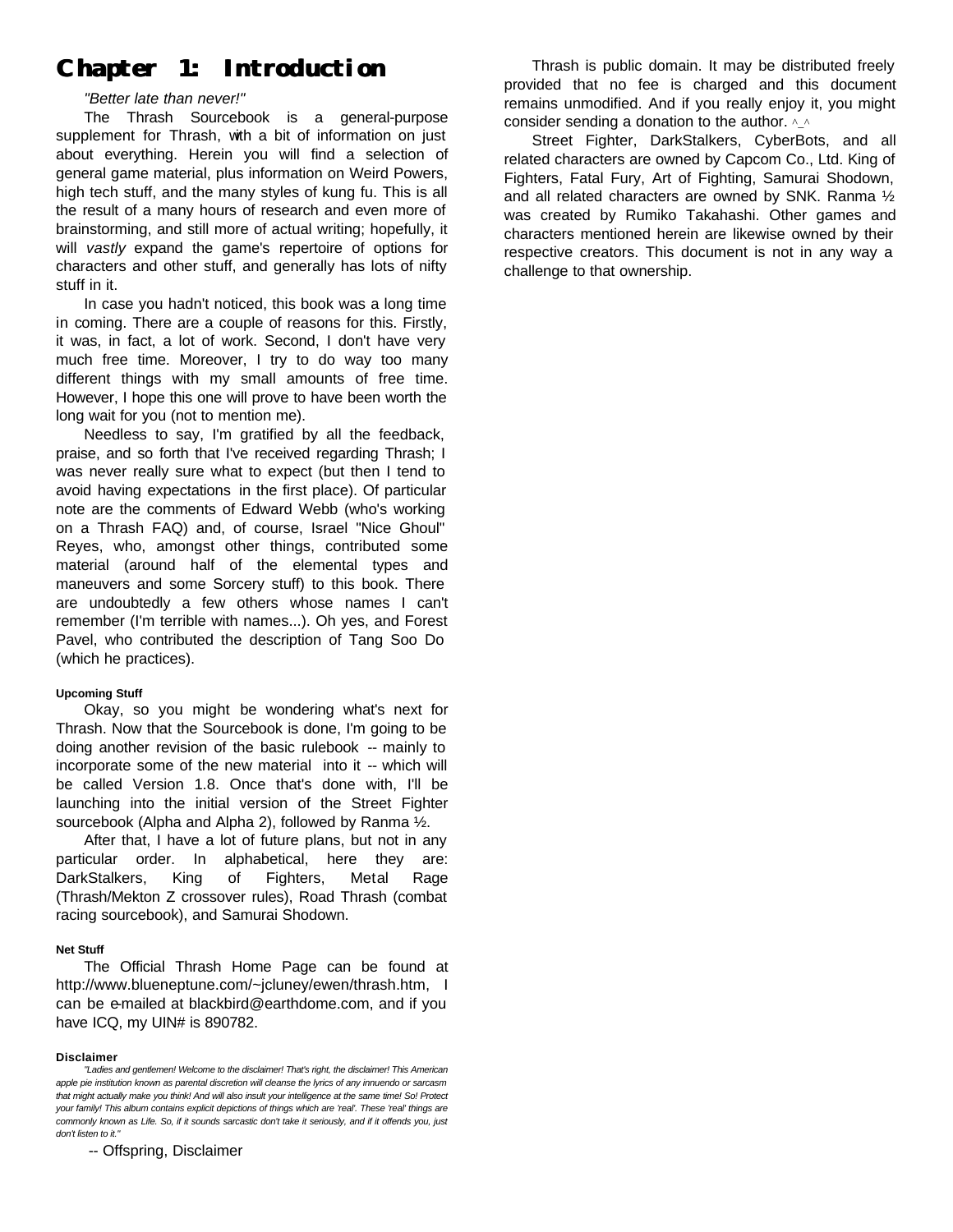# **Chapter 2: Thrash Supplement**

As with the likewise named section of Karyu Densetsu, this section includes a lengthy selection of generic supplementary material for Thrash. It may seem a bit odd to have such a section in the "Sourcebook", but the other chapters are to be considered completely optional.

# **Optional Rules**

# **Blind Rage**

*"Nappa! How can you fight when you're so angry you can't see straight?!"*

-- Vejiita, Dragonball Z

When a character's Rage Point total exceeds their Rage Threshold, they're pretty damn mad, but when the total exceeds the threshold by more than 50%, chances are they'll fly off the handle, and generally go nuts. For game purposes, this is called a Blind Rage.

A Blind Rage lasts for a number of turns equal to one third of the accumulated Rage Points. For the duration, the character must attack at least once per turn, so long as opponents (perceived or real) remain. The character is attacking more or less blindly, so attacks are at +2 to Accuracy and Damage, but attempts at defense are at -4 to Accuracy.

# **Combat Cards**

The Street Fighter STG made use of combat cards in order to deal with maneuvers; this is a set of optional rules for such for Thrash.

A combat card is basically a small slip of paper. On it you record the basic stats of a maneuver, and each character has one card for each maneuver they possess.

In use, combat cards work as follows. When a character is going to attack, they place their card face down on the table (or whatever). The defender may pick one card per 3 points of their style (to a minimum of 1) from among those which constitute appropriate responses. Then the attacker reveals their maneuver, and the defender chooses one from those that they picked.

# **Karma**

Karma (also know as SYA\* points) is basically a system that lets you use banked experience to alter the outcome of a roll in an emergency. To do this you must have the GM's permission, which should usually only be given for events that are pivotal to the storyline. Every experience point spent in this manner reduces the difficulty of a roll by 2 points.

 $*SYA = "Save Your @$ \$\$"

# **Rule of X**

# *"I must destroy the Weapon X!"*

-- Omega Red, Marvel Super Heroes Vs Street **Fighter** 

Power levels in Thrash can quite easily get out of hand. The Rule of X is a simple way to prevent that (okay, so I did get it from Fuzion; what's your point?). Essentially, the GM sets a number, which we'll call "X" (hence the name). The sum of the Attribute and Skill (or

Discipline/Style/whatever) for any given task cannot exceed that amount. Once X has been reached, the stat cannot be further increased. X should usually be around 16 for very low power levels, and 20-25 for average ones.

# **Special Combat Procedures**

**Abort Maneuver**

If a character's remaining APs for a turn are at least twice the AP cost of the maneuver they are currently using, they may make a roll on Style + 1d10 to attempt to abort that maneuver in favor of something else, using only half (rounded up) the APs of that maneuver.

# **Berzerker Attack**

A berzerker attack is one that is carried out without any regard for personal safety, and can only be attempted when the character has reached or exceeded their Rage Threshold. A berzerker attack is +3 to damage, but the AP cost is increased by +2 and the Accuracy is reduced by -1. Further, the character cannot defend against the next attack carried out against them that turn (if any).

# **Desperate Defense**

Desperate Defense is when a character is attempting an all-out defense. To do this, the player must declare that they are doing such at the beginning of a turn. For the duration of the turn, the character can only use defensive type maneuvers, but these have their Accuracy boosted by +2, and their AP cost reduced by 2 (to a minimum of 1).

# **Facing**

At any time a character is facing a given direction. In combat they can generally see in a little less than a 180 degree arc. Turning around has no AP cost, but every 3 hex-sides (an about-face when done all at once) one turns count as 1 hex of movement. If you are not facing an opponent but aware of them you can still attack and defend, but at a -2 penalty to accuracy for maneuver not meant to hit opponents from the rear, and some maneuvers may not be possible to do in this manner (GM discretion).

# **Stunts**

A stunt is essentially something which is improvised and not covered by the normal rules. Some examples: Rolling out on your stomach with blazing guns in both hands, from one pillar to the next, to cut down all the thugs. Swinging a ladder around to thwack ones foes. For anime purposes stunts aren't all that important, but for a Hong Kong style game, they are a must.

To do a stunt, just describe what you're trying to do. The GM assigns the roll that must be made (this could be almost anything relevant -- stunts cover a very broad spectrum of categories), the difficulty, and the AP cost. The leniency afforded in what can and can't be done really depends on the style of the game. In more realistic games you pay more attention to reality, but in a very cinematic campaign, the only *real* requirement for doing something is that it should look cool.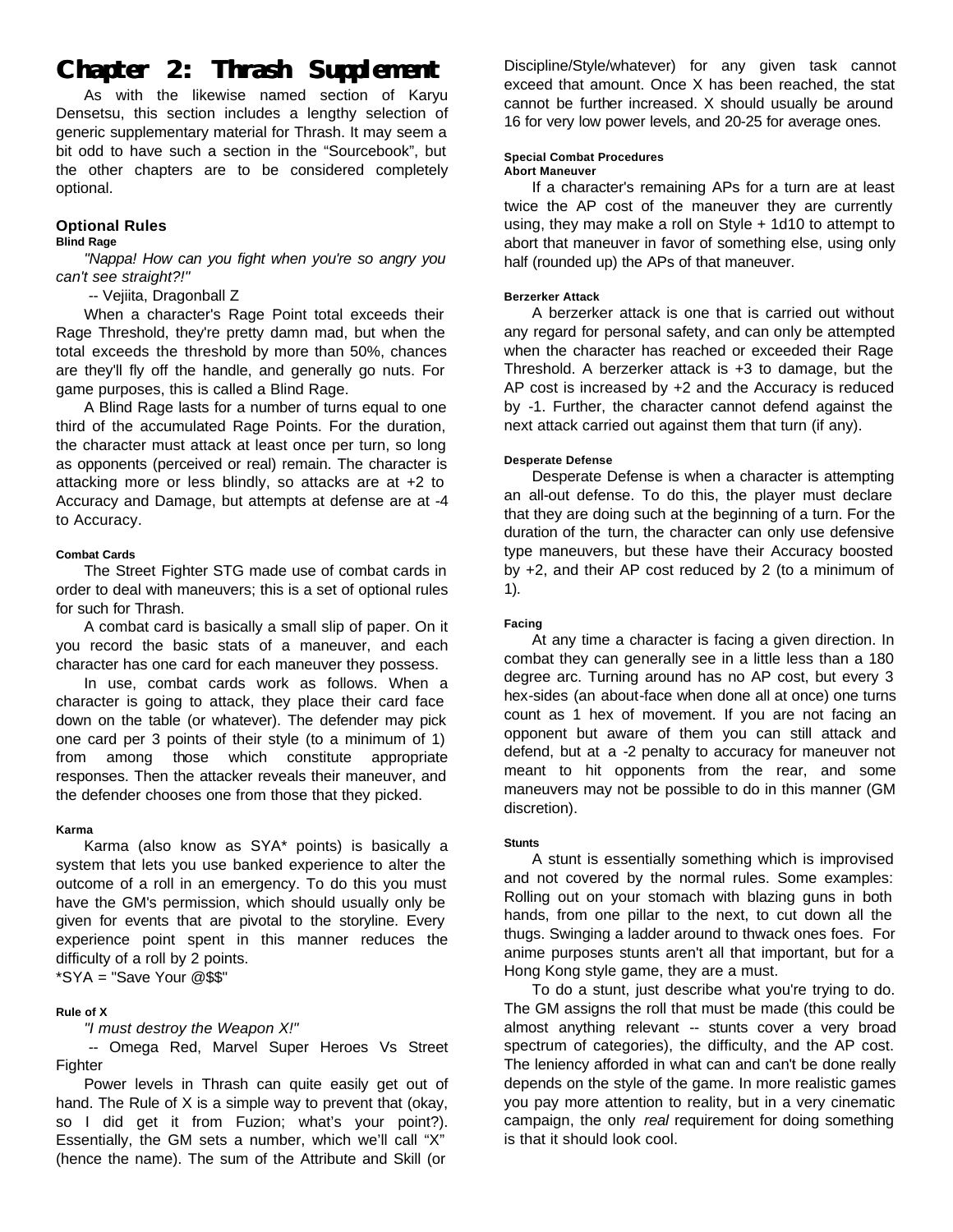# **Stun Damage**

Stun damage can be caused by a number of different attacks. It is kept track of separately from damage to health, but when the sum of the stun and normal damage exceeds the characters Health, they are knocked out. Stun damage is, however, healed at a rate of 1 per *minute*.

If a character wishes to make a non-lethal attack, they may deliver a *physical* attack without actually physically harming the opponent. Such an attack will do stun rather than normal damage, but will also be at -2 Accuracy.

# **Exceptional Stats**

A character's attributes and such cannot normally exceed 10. It is possible to exceed that level, but it requires great dedication and intensive training. And more experience points.

| Trait             | Cost              |
|-------------------|-------------------|
| Attribute         | Current Level x 8 |
| Style             | Current Level x 7 |
| <b>Discipline</b> | Current Level x 6 |
| Skill             | Current Level x 4 |

# **Skills**

Animal Training: This is the ability, through typical learning techniques, to teach an animal to perform simple tasks, such as training a horse to respond to commands from the reins, or getting a hawk to track and capture rodents for its owner.

Assimilation: This skill enables the character to study another culture, pick up important details, and appear as a member of said culture.

Dance: Self-explanatory.

Demolitions: Demolitions is an ability to prepare or disarm explosive devices of various types.

Feign Sleep: A character with this skill can convincingly appear to be asleep, and detect whether others are truly asleep (though others with this skill can fool them if their total is higher).

Hojoujutsu: This is a series of techniques for binding/tying up others such that it is exceedingly difficult to escape. If hojoujutsu is used successfully, attempts to escape are at -6.

Hold Breath: This skill allows the character to hold their breath for a number of minutes equal to half their Stamina, plus one minute per 3 levels of Hold Breath.

Mimicry: A difficult skill to be sure, this allows the character to convincingly imitate the voice of another person. The character can imitate any accent they've heard before, but imitating a specific person requires that the character study that person's voice, and make a skill roll. Regardless, the character cannot fool electronic detection.

Musical Instrument: This is the ability to play a particular type or class of musical instrument. Each type counts as a separate skill.

Seduction: This is a practiced and calculating ability to make another fall in love with oneself. It is more than simply being amorous; a character with this skill studies

their quarry, often for as much as a month, looking for weak points that can be exploited. Sing: Self-explanatory.

# **Advantages & Disadvantages**

Acute Senses (1/level): The character is exceptionally observant. For every level of Acute Senses, add +1 to rolls relating to perception.

Addiction (-3): The character is addicted to something, usually a drug, such as alcohol. Overcoming this addiction is possible, but very difficult. Given a chance to have some of whatever they are addicted to, the character must make a roll on  $1d10 + Will + Focus$  (or similar) to avoid taking it.

Alertness (1/level): The character is naturally alert and tends to react quickly. For the first turn of combat when there is a surprise attack, add the level of Alertness to the character's initiative total.

Ambidextrous (4): The character is able to use both hands equally well, and thus does not suffer a penalty for using their off hand (usually -4 to the roll).

Blind (8): The character is blind, lacking any sense of sight. As such, they must rely on their other senses for doing anything. Attempting activities for which sight is usually required will have penalties ranging from -3 or so, to being completely impossible.

Costume (2): The relatively minor advantage serves no real purpose other than to look cool. In essence, it grants the character the power to stay in their chosen fighting (or whatever) costume. When they are wearing it, stuff that would burn, cut, or otherwise damage it may be ignored if so desired. Further, if the character is not wearing their costume, they can do the "instant costume change" trick used by many anime characters, whereby the character tears off whatever they're wearing, by grabbing the fabric at the shoulder and pulling so that the clothing being removed flies in front of the camera, obscuring them from view for a brief moment, after which they are back in costume and ready to kick some ass. For that matter, if the character is really pissed off (see Kim in Fatal Fury the Motion Picture), they can just cause the fabric to tear/melt away by sheer force of will. Depending on the campaign, the GM may wish to simply declare that this applies to ALL characters and be done with it.

Curse (Varies): There character has had some kind of curse placed on them. The details of this and its cost are left to the GM, and the effects can range from a minor inconvenience to instant death when certain conditions are met. Certain types of curses can be considered a Transformation instead (see Weird Powers for more details).

Deaf (-6): The character is unable to hear at all. They must communicate by writing, gestures, or sign language. The character receives a -4 penalty to combat rolls.

Delusion (-1,-2,-4): The character firmly believes in something that simply isn't true. (1) Something minor, which doesn't usually keep you from functioning normally, (2) Something relatively major that can cause major problems sometimes, (-4) Something major, which may prevent them from functioning in normal society.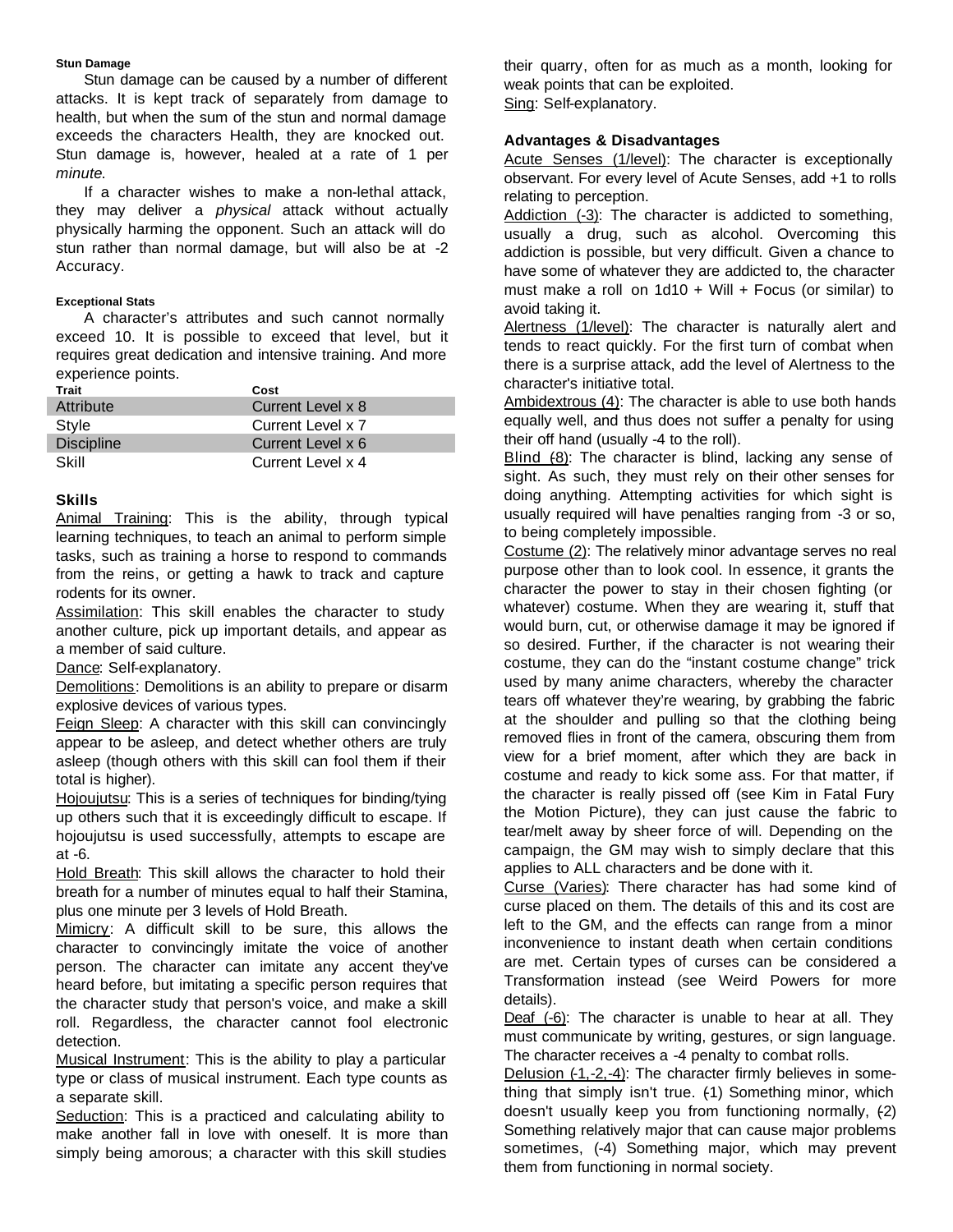Double-Jointed (2): The character is unusually flexible, reducing the difficulty of escape and climbing rolls by one fourth.

Lucky (2): When using the Karma rules (see Optional Rules, above), the character reduces the difficulty by 1d3 (1d6/2, rounded up) points instead of 1.

Mute (-5): The character is unable to speak. They must communicate by writing, sign language, or gestures.

Nightvision (2): The character can naturally see about 40 feet at night. In total darkness, however, he is as blind as anyone else.

Pacifism (-1, -2, -4): The character considers violence immoral. Consequently, they (1) may fight, but will not kill, (-2) will fight for self-defense only, or (-4) will not commit any acts of violence for any reason.

Paranoia (-4): The character is paranoid, constantly worried that everyone is out to get them. Of course, in some campaign worlds this is justified, but regardless, being unwilling to fully trust *anyone* can cause some problems.

Peripheral Vision (5): While most are able to see in an arc of a little less than 180 degrees, this character can see things around about 300 degrees. Add +2 to any initiative rolls where this would be helpful (GM discretion).

Personal Goal (-2): The character has some goal that they are constantly seeking to meet, be it vengeance, the completion of a quest, or whatever, regardless of whether it's a realistic possibility. The GM may require a Will roll to miss a chance to further this goal.

Psychic Resistance (1/level): The character has a natural resistance to psychic powers. Add the level of Psychic Resistance to any attempt to resist the effects of psionic powers, and add twice the level to soak rolls against attacks directly created by psychic powers (i.e., psychic chi blasts, but not something chucked at you with psychokinesis).

Self-Destructive Power (-2/-6): One of the characters special powers (a Maneuver or Discipline, usually) causes harm to them when used. For -2 points it does 1d6 damage, and for -6 points it takes of one third of their total base Health (i.e., 1/3 of the amount they have when in full health, not of their current HP total).

# **Disciplines**

# **Armor Fighting**

A character with discipline is practiced in fighting while wearing armor, such that they do not feel its encumbrance as other characters do. For every level of Armor Fighting, reduce the encumbrance penalty for any armor the character wears by 1 point, to a minimum of 1.

# **Iron Fist**

Through arduous training and body hardening exercises, the warrior's hands are made as hard as steel. Normal punches see their damage increased by +1 per 3 levels of Iron Fist, and the character can execute a **Power Punch**, as follows:

Accuracy: -1 Action Points: 9 Chi Cost: None

Damage: 1d6+3 Move: None

# **Iron Will**

The discipline of Iron Will essentially serves to build mental fortitude, providing a defense against any attack that affects the character's psyche. For any such attack, the character may add the level of Iron Will to their total for attempting to resist it.

# **Kung-Sool**

This is the Korean art of archery, long favored over bladed weapons for the mounted and unmounted warriors of Korea. In game terms this is effectively the same as Kyudo (see Karyu Densetsu).

# **Power of Booze**

*"Next time I'll fight you when I'm drunk!"* -- Chin, King of Fighters '95

This rather unusual Discipline, most often possessed by practitioners of the Drunken Style of Kung Fu (though occasionally by other drunkards) allows the character to use drunkenness to their advantage.

For every beer or half-serving of liquor the character consumes, they get one "Alcohol Point." These can be exchanged for Chi points on a successful roll on 1d10 + Focus + Power of Booze, or at any time they can be spent on a one-for-one basis to increase the total of a defensive roll. Of course, if the character accumulates more Alcohol Points than the sum of their Stamina + Power of Booze, they'll be pretty wasted.

# **Steel Cloth**

This unusual discipline allows the character to take a piece of cloth six to ten feet long and, by keeping it in constant motion, effectively use it as a spear. In game terms, the cloth will function as a spear as far as damage and such are concerned in the character's hands, though when held by anyone else it is nothing more than mundane cloth. The level of this discipline is used as the skill level.

# **Uchi-ne**

This discipline allows practitioners to throw arrows by hand. While, save perhaps in the hands of a master, this cannot equal an actual bow for range and power, it nonetheless can be a potent attack, if only for the element of surprise.

When an arrow it thrown, it uses 5 APs (4 when Uchine is at level 6, 3 at level 10). The *range* is equal to half the character's Strength in hexes, plus 1 per 2 levels of Uchi-ne. *Damage* is 1d4 plus Basic Damage from Strength, plus 1 per 3 levels of Uchi-ne.

# **Water Fighting**

Called *suieijutsu* by the Japanese, this discipline allows the character to effectively fight while in water. First, the level of Water Fighting can be used as a swimming skill. Second, if a successful roll on 1d10 + Agility + Water Fighting is made, the usual penalties for fighting in water (AP costs go up by 2, -3 to damage of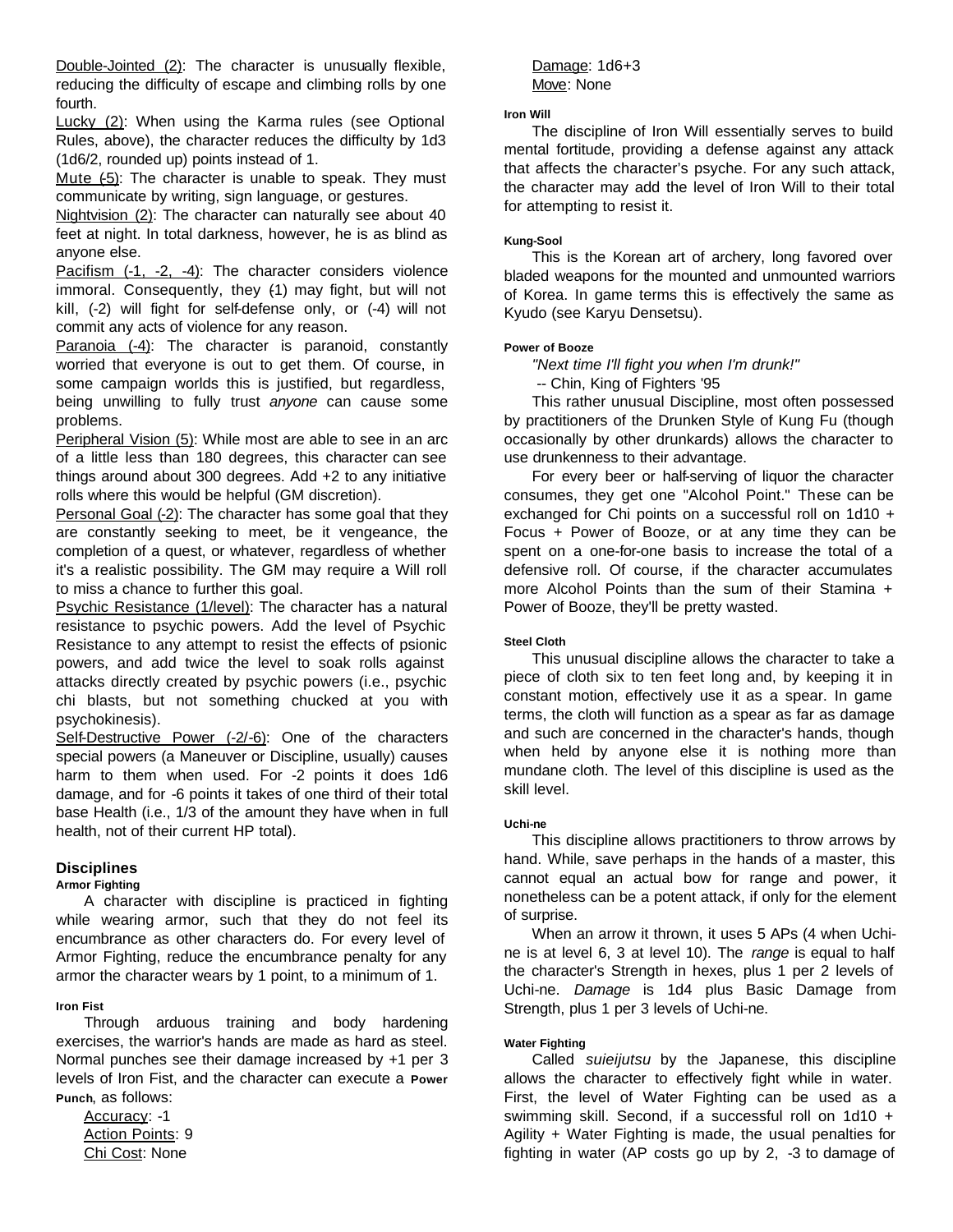physical attacks) are reduced by 1 point each per 2 levels of the discipline.

# **Weapon Art**

A Weapon Art is a discipline that allows the character to specialize in the use of a *particular* type of weapon, excelling at its use. *When they are using that weapon*, the following modifiers apply:

- The character's Base APs are increased by +1 per level of Weapon Art.
- The level of Weapon Arts is used as the weapon skill.
- The damage inflicted with the weapon is increased by +1 per 3 levels of Weapon Art.
- Possessing a Weapon Art enables you to select appropriate weapon maneuvers for that weapon, with the cost reduced by 1 point (to a minimum of 1)  $-$  this is *not* cumulative with any other Cost Modifiers.

# **Styles**

The following is a selection of combat styles from all over the world. Also see the section "Kung Fu Fighting" for various styles of kung fu.

# **Bando**

Bando is a somewhat defensive fighting art from Burma, which concentrates on close-in fighting. Students are normally taught the basic stances and footholds first, then blocks and parries, and attacks last, with instructions to use them with great care. Striking forms are named after animals, and will number at least twelve (depending on the sub-style).

Availability: Bando is virtually unknown outside of Burma.

Prerequisites: None

Bonuses: +1 to Agility, +1 to Focus

Basic Maneuvers: Special; select one of the animal forms, which in turn determines the Basic Maneuvers.

*Boar:* Elbow Strike, Head Butt *Bull:* Shoulder Smash, Tackle *Cobra:* Atemi Strike, Phoenix Eye Fist *Deer:* Danger Sense *Eagle:* Power Block, Simultaneous Combo (2 light punches) *Monkey:* Multiple Dodge *Paddy Bird:* Drunken Monkey Roll, Jump *Panther:* Claw Hand, Jump *Python:* Bear Hug, Choke Hold *Scorpion:* Joint Lock, Phoenix Eye Fist *Tiger:* Claw Hand, Double Claw Hand *Viper:* Atemi Strike, Phoenix Eye Fist

Maneuver Modifiers: Reduce the cost of Grappling and Punch maneuvers by 1 point (to a minimum of 1).

Quote: "What you have learned is a great power, and it must be used with great care."

# **Generic Style**

If you can't figure out how to represent a particular style or can't decide on what the character should practice (maybe they just use a hodgepodge of "martial arts stuff"), this "style" lets you create such.

# Availability: Special

Prerequisites: GM Permission

Bonuses: Add +1 to any one attribute of your choice, or +5 to your Chi points.

Basic Maneuvers: Select one or more maneuvers with a total cost of up to 3 CPs.

Maneuver Modifiers: None

Quote: "What style do I practice? Well... er... uh... "

# **Gunfighting**

Gunfighting is not a martial art per se, and certainly is not formally taught. Essentially, it is a highly developed version of the Firearms skill. A character with the Gunfighting style can use all manner of guns, and by purchasing additional maneuvers, can perform any number of trick shots and such. Obviously, it's not particularly appropriate for your typical martial arts campaign, but if you want to do a Hong Kong action film sort of game, it's virtually mandatory for Chow Yun Fat style sharpshooter types.

Availability: Gunfighting can be learned in any number of ways; military or police training, as a member of an organized crime organization or just as a part of the NRA. The character just has to spend ridiculous amounts of time practicing with a gun.

Prerequisites: None

Bonuses: +1 to Agility

**Basic Maneuvers: Pistol Whip** 

Maneuver Modifiers: Firearms maneuvers only! Quote: "Do 'ya feel lucky punk? Well, do 'ya?!"

# **Lua**

Lua is a Hawaiian martial art, similar to Jujutsu in some ways, which in the 1800s was made illegal for anyone not a part of the royal family. The principal focus of Lua is on the dislocation and even breaking of joints. Although it can be used quite effectively at medium range, it is truly fearsome when used in grappling range.

Availability: Outside of Hawaii (where it is, in fact, illegal), Lua schools are nearly impossible to find, save the one in Southern California, taught by Alohe Kolomona Kaihewalu.

# Prerequisites: None

Bonuses: +1 to Focus and +1 to Strength

Basic Maneuvers: Joint Lock, Choke Hold

Maneuver Modifiers: Reduce the cost of all Grappling maneuvers by 2 points, to a minimum of 2.

Quote: "Please, come closer. I'm no threat to you..."

# **Naginatado**

Naginatado is the art of fighting with the Japanese Naginata and other types of polearms. Related to other Japanese weapon styles such as Jojutsu and Bojutsu, Naginatado is practiced primarily by women as a means of self-defense, though it has its share of male practitioners as well. As is the case with Kendo, training and sparring in Naginatado does not make use of real weapons, mainly because doing such tends to shorten the life-span of the students. Practitioners wear heavy padding, and fight using wooden equivalents of their metalbladed polearms.

The basic statistics for Naginatado can also be used for *Naginatajutsu*, the combat version of the same, as well as *Soujutsu*, the art of the spear.

Availability: Training in Naginatado is normally only available in Japan.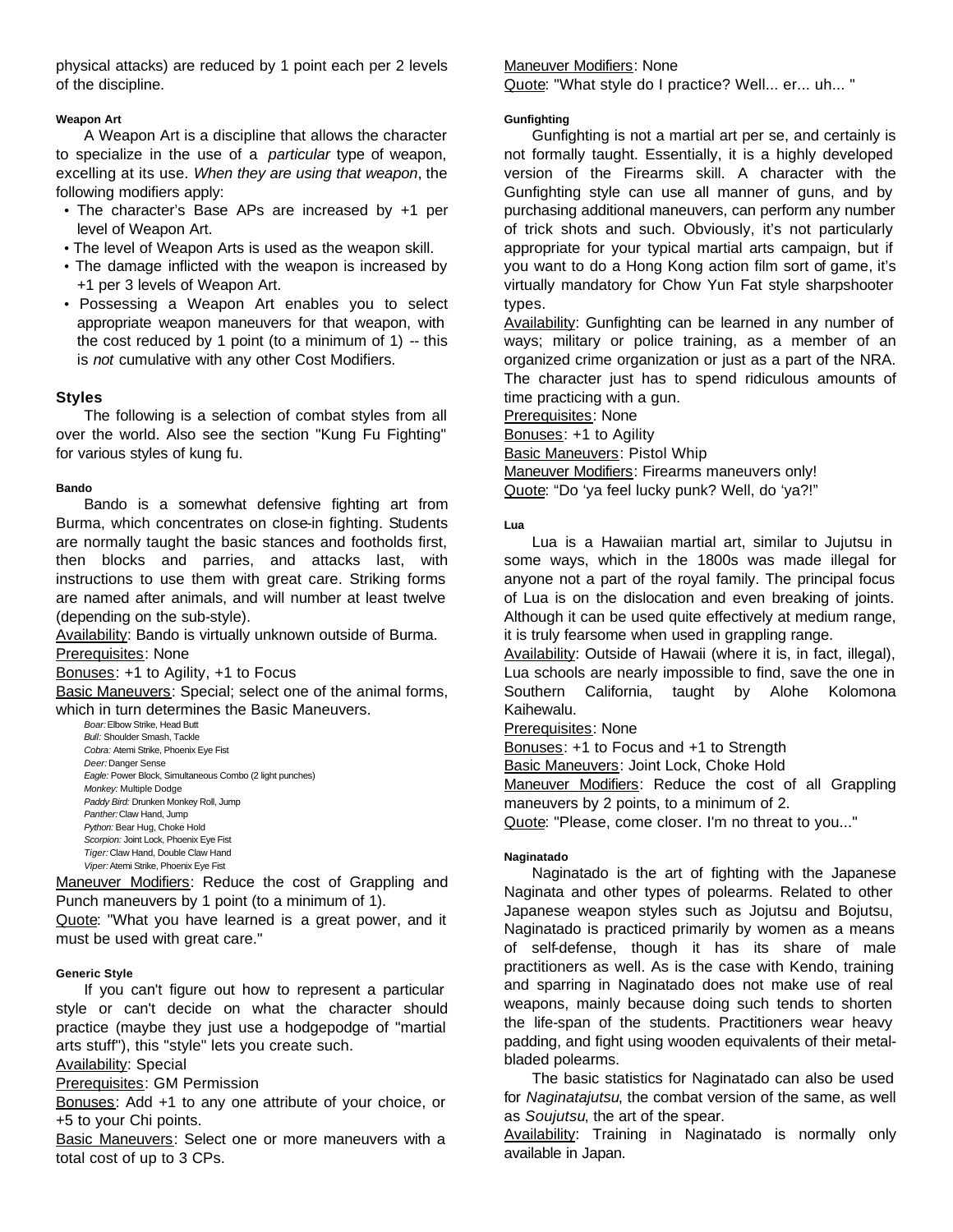Prerequisites: None Bonuses: +1 to Agility Basic Maneuvers: Fleche, Riposte

Maneuver Modifiers: May not purchase any Punch or Kick maneuvers. Reduce the cost of all Weapons maneuvers by 2 points (to a minimum of 1).

Quote: "Do you dare face my whirling blade?"

# **The Pankration**

The Pankration is a brutal all-out combat style developed over 2,000 years ago in Greece. In Pankration matches, only biting and gouging were prohibited, making it an all-encompassing mix of Hellenic boxing and wrestling. The greatest of Pankration fighters were seen as being virtually invincible in combat and are said to have been able to exhibit superhuman abilities through the power of pneuma (Greek for "inner energy") -- essentially Chi powers, though normally only applied in direct, physical ways.

When practiced by the Romans, it was reduced to a mere blood sport, and fighters were armed with the caestus, a weighted and spiked glove. However, in this era very few true Pankration practitioners were willing to participate in the bloody Roman battles.

Availability: In the modern age, there are numerous schools of Pankration, though the majority of these are in Greece.

Prerequisites: Strength 5, Stamina 5

Bonuses: +1 to Strength and +1 to Agility

Basic Maneuvers: Pin, Uppercut

Maneuver Modifiers: Reduce the cost of all Grappling and Punch maneuvers by 1 point (to a minimum of 1).

Quote: "I embody thousands of years of Greek traditions! I'll crush you like an egg!"

#### **Pentjak-Silat**

The national defense style of Indonesia, Pentjak-Silat (literally, "self defense by fencing/fending off" or "to fight by regulated, skillful body movements in various combinations") is believed to have originated in the Sumatran Minangkabau kingdom and proliferated during the Srivijaja kingdom (seventh to fourteenth centuries). Legend attributes it to a peasant woman who observed a tiger and a large bird fighting for several hours; at the end of the day her husband came and, enraged, tried to strike her, but she easily evaded his attacks, using the methods of the animals she'd seen. She then taught it to her husband and the art began to spread (currently there are over 150 recorded sub-styles). Scholars, however, believe that there is some Chinese influence to be seen in Pentjak-Silat.

Pentjak-Silat is considered a *pusaka*, a holy ancestral inheritance, and as such many of the masters of the art are descended from the original Minangkbau practitioners. The style uses a wide array of melee weapons as well as a number of unarmed techniques, though the overall focus varies a great deal between substyles. Students learn basic combat methods, followed by etiquette, then rahasia, or vital points, then weapons. The

final stage of the art is to pursue *kebatinan*, or spiritual training (essentially chi powers).

The stats for Pentjak-Silat can also be used for *Bersilat*, a Malaysian art believed to have been heavily influenced by Pentjak-Silat. Bersilat is composed of two parts; *pulut*, dance-like movements used for public displays, and *buah*, a highly pragmatic combat form used only in secret.

It can also be used to represent *Kun-Tao*, a somewhat generic form which, though not directly connected to silat (taking much influence from Chinese styles), shows certain similarities. Even today, it is taught in the most stringent secrecy, and is most popular in Java, Sumatra, the Celebes, Borneo, Singapore, and many parts of Malaysia

Availability: Pentjak-Silat is very rare outside of Indonesia. Prerequisites: None

Bonuses: +1 to Agility, +1 to Focus

Basic Maneuvers: Elbow Strike, Knee Strike, Musical Focus

Maneuver Modifiers: Reduce the cost of all Weapons and Focus maneuvers by 1 point, to a minimum of 1.

Quote: "Know yourself, know your weapons, and know your opponent. Then you will not fail."

## **Kris**

The Kris is a double-edged, wavy-bladed knife/short sword, and probably the best-known weapon of Indonesia. The blade, with its serpentine curves (which are always of an odd number, 3 to 29), makes a larger wound and is better able to go between bones. There are numerous mystical beliefs attached to the Kris, most notable is the fact that most will have some cracks in them, which are said to bestow magical powers. A *pande*, the smith who forges Kris, held an honored position in Indonesian society.

*Hands:* 1 *Accuracy:* +1 AP *Modifier:* +0 *Damage:* +3 *Move:* +0

#### **True Kris**

For the purposes of roleplaying, we'll assume that most of the kris one will encounter are mundane, but the legends refer to the "true" ones, forged by master smiths and imbued with mystical powers (i.e., Artifacts). The exact abilities of each True Kris vary, but any enchanted weapon ability, as well as any of the following special ones can be applied.

**Animated Fighting (3):** This enchantment allows the Kris to be made to become animated, fighting seemingly by itself. When this is activated (at a cost of 5 Chi), the Kris will fight anyone (other than its owner) who comes near it with a skill of 8.

**Danger Sense (2):** When sheathed, the Kris will rattle in times of eminent danger, as per the Danger Sense maneuve

**Footprint Death (4):** This enchantment allows the wielder to stab the Kris into someone's footprints, and magically attack the person in doing so. Make a normal damage roll; the victim takes half that much damage (normal Soak roll). Costs 6 Chi.

**Shadow Death (3):** This is effectively the same as Footprint Death, but is performed by stabbing the victim's shadow. Costs 5 Chi.

**Tuju -- Distance Death (5):** One of the most feared powers of the Kris, Tuju is the ability to inflict wounds simply by pointing at a victim. This power is effectively the same as Kongjin, in that it allows the wielder to perform a maneuver and have it affect someone at a distance (one hex per point of Focus), and like a Kongjin strike, Tuju cannot be parried. Costs 6 Chi, and the maneuver is at +1 Accuracy, but costs 2 additional APs.

Water Spray (3): To use this enchantment, the wielder rubs the flat of the blade with his thumb and index finger. After one turn, there will be a dribble of water, and after two turns, it will become a stream like a garden hose, and after four turns, it becomes almost like a fire hose (hitting someone does 1d6 damage). This costs 4 Chi per turn.

#### **Sumo**

Sumo wrestling is the single oldest form of combat from Japan, and is still very popular among the Japanese people. The sumotori who practice this style are often treated like kings, and the grand champion, the *yokozuna*, as a god. To practice sumo, one must build up both overall weight and muscle as much as possible, such that the average sumotori will weigh at least 250 pounds, often over 300.

Sumo wrestling is highly ritualized and requires as much discipline of the mind as the body. Even so, it is relatively simple in its actual combat methods, but can be remarkably effective. In a sumo match the object is to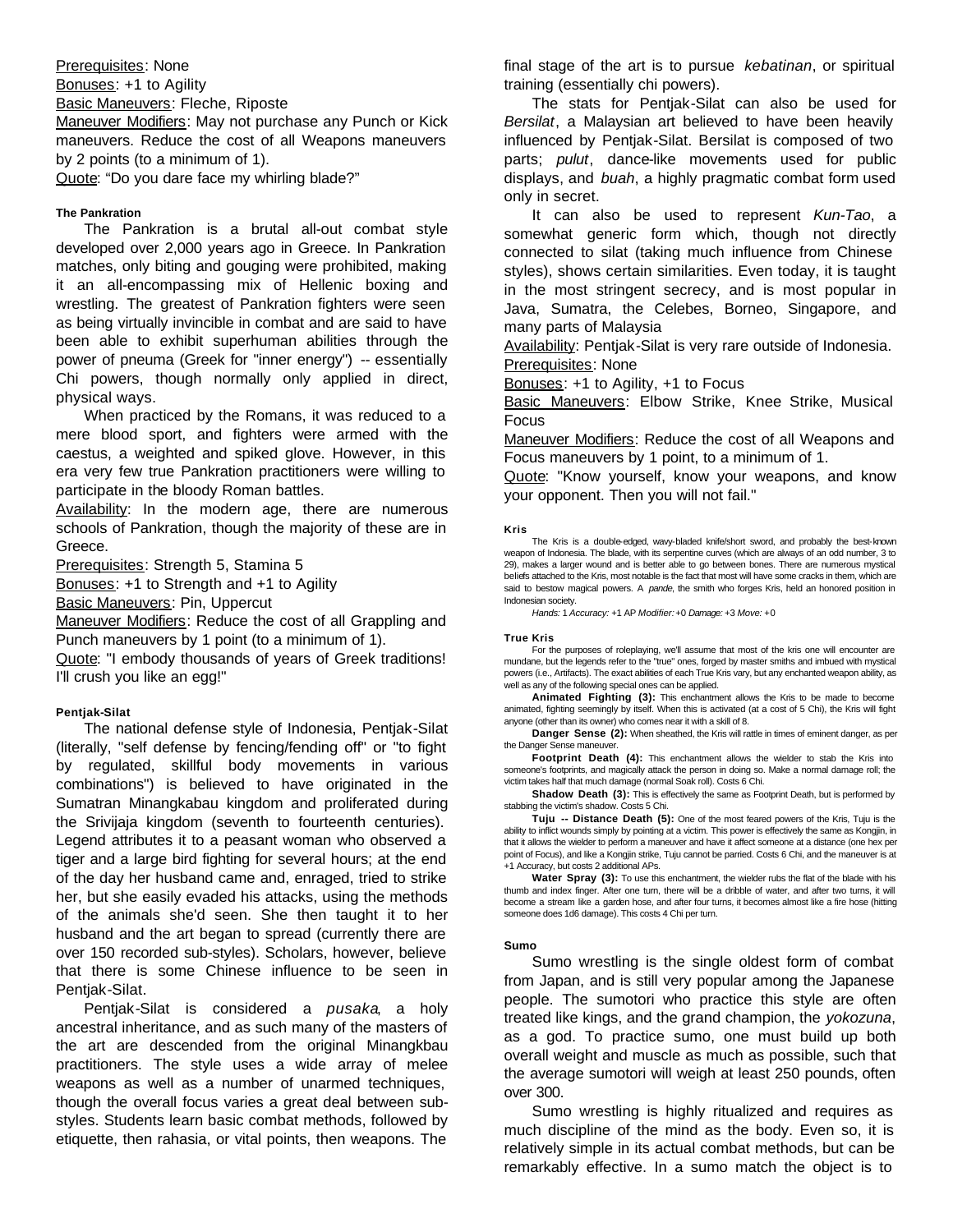push the opponent out of the ring, though without these rules in place, a sumotori will simply flatten the opponent.

The basic stats for Sumo can also be used for *Kumi-Uchi*, a variant of sumo created for use on the battlefield. Kumi-Uchi allows a warrior to grapple with armored an unarmored opponents with equal ease, and was usually practiced while wearing lightweight armor.

Availability: Sumo schools can be found throughout Japan, but apart from these and the three in Hawaii, they are virtually unknown throughout the rest of the world.

Prerequisites: Focus 5, Strength 4

Bonuses: +1 to Focus, +2 to Stamina

Basic Maneuvers: Palm Strike, Tackle

Maneuver Modifiers: Reduce the cost of Athletics and Grappling maneuvers by 1 point (to a minimum of 1).

Quote: "You think Sumo isn't a real fighting style? Well, step into the ring, and I'll show you what a 'fat Japanese guy' can do!"

# **Tang Soo Do**

Literally translated, the word "Tang" means T'ang Dynasty of China, which reflects the shared cultural background between China and Korea (617 - 907 AD). "Soo" means hand, but it implies fist, punch, strike, or defense, etc. "Do" means way of life or art. Thus "Tang Soo Do" means the Korean classical martial art which legendarily was influenced by the T'ang method of martial art.

The exact origin of Tang Soo Do, as well as any martial art in general, is obscure, although there are a number of historical theories. However, the most credible and traditional view is that martial arts originated not in any one country but in almost all parts of the globe, as they were needed by primitive people.

The ancestral art of Korean Tang Soo Do can be traced back to the period of the three kingdoms. At that time, Korea was divided into three kingdoms. Koguryo was founded 37 BC in northern Korea. The Silla Dynasty was founded in 57 BC in the southeast peninsula, and Paekche was founded in 18 BC. After a long series of wars, the SIlla Dynasty united the three kingdoms in 668 AD. During this period of time, the primitive martial arts were very popular in warfare. This is evident by mural paintings, ruins, and remains which depicted Tang Soo Do in those days. Among the three kingdoms, the Silla Dynasty was most famous for its development of martial arts. A corps formed by young aristocrats, called "Hwa Rang Dan," was the major group who developed those arts. These warriors were instrumental in unifying the peninsula as the new Silla Dynasty(668 AD - 935 AD) and furnished many of the early leaders of the dynasty. Most Korean martial arts trace their spiritual and technical heritage to this group. The names of some groups and arts reflect this, such as Hwa Rang Do or Hwa Doo Do.

The Unified Silla Kingdom was overthrown by a warlord, Wang Kun, in 918 AD, and a new kingdom called "Koryo" lasted for 475 years. In 1392 AD, the new kingdom, Yi Dynasty, succeeded and lasted about 500 years. Approximately a thousand year period elapsed between the two dynasties. Tang Soo Do became very

popular with the general public. In those days it was called Kwon Bop, Tae Kyun, Soo Bahk, Tang Soo, etc. The very first complete martial art book was written at this time. This most important book is called "Mooyae Dobo Tongji." It was written in 1790 AD and contained illustrations that substantiate the theory that "Soo Bahk Ki," the formal name for Tang Soo Do, had quickly developed into a sophisticated art of combat techniques.

The subsequent occupation of Korea by the Japanese military regime took place from 1909 to 1945. During this period, practicing and teaching of martial arts was restricted. After World War II, 1945, this restriction was lifted. Several martial arts training schools were erected at that time as follows:

Moo Duk Kwan, by Hwang Kee Chi Do Kwan, by Kwai Byung, Yun Chung Do Kwan, by Duk Sung, Son Song Moo Kwan, by Byung Jik, No Chang Moo Kwan, by Nam Suk, Lee Yun Moo Kwan, by Sang Sup, Chun

The founders started to organize their own organizations respectively, and Master Hwang Kee organized the "Korean Soo Bahk Do Association" on November 9, 1945. Besides the Soo Bahk Do Association's existence in Korea, there were various types of other martial arts called "Kong Soo" or "Tae Soo." In 1965 all of these various systems were united into one organization called the "Korean Tae Kwon Do Association," and the art was called "Tae Kwon Do" uniformly. As a Korean national sport, Tae Kwon Do initiated a new era and instructors were dispatched throughout the world, and international tournaments were held. In those days, Tang Soo Do and Tae Kwon Do were divided with Tang Soo Do striving to remain as a traditional martial art while Tae Kwon Do held its world games and sports.

[This has been taken from, http://www.nauticom.net/www/aufman/main.html, the TSD World Webpage, and all rights should go to them.]

Availability: Tang Soo Do schools can normally be found only in Korea, however, with a gaining popularity schools are becoming more prevalent in the heavily populated areas of other countries.

Prerequisites: None

Bonuses: +1 to Stamina, +1 to Agility

Basic Maneuvers: Breakfall, Displacement, Crescent Kick, Backhand, Axe Kick

Maneuver Modifiers: Reduce the cost of all kick maneuvers by 1 point. All punch maneuvers cost one extra AP.

Quote: "Tae Kwon Do practitioners are much too flashy, when you throw away all the fluff you are left with us; tradition!"

# **Maneuvers**

# **Naming Special Moves**

*"Hiryushotenha Revised! Horizontal Blast!"*

-- Ranma, Ranma ½

For fighting games and anime, most character will have names for their various "special moves," which will be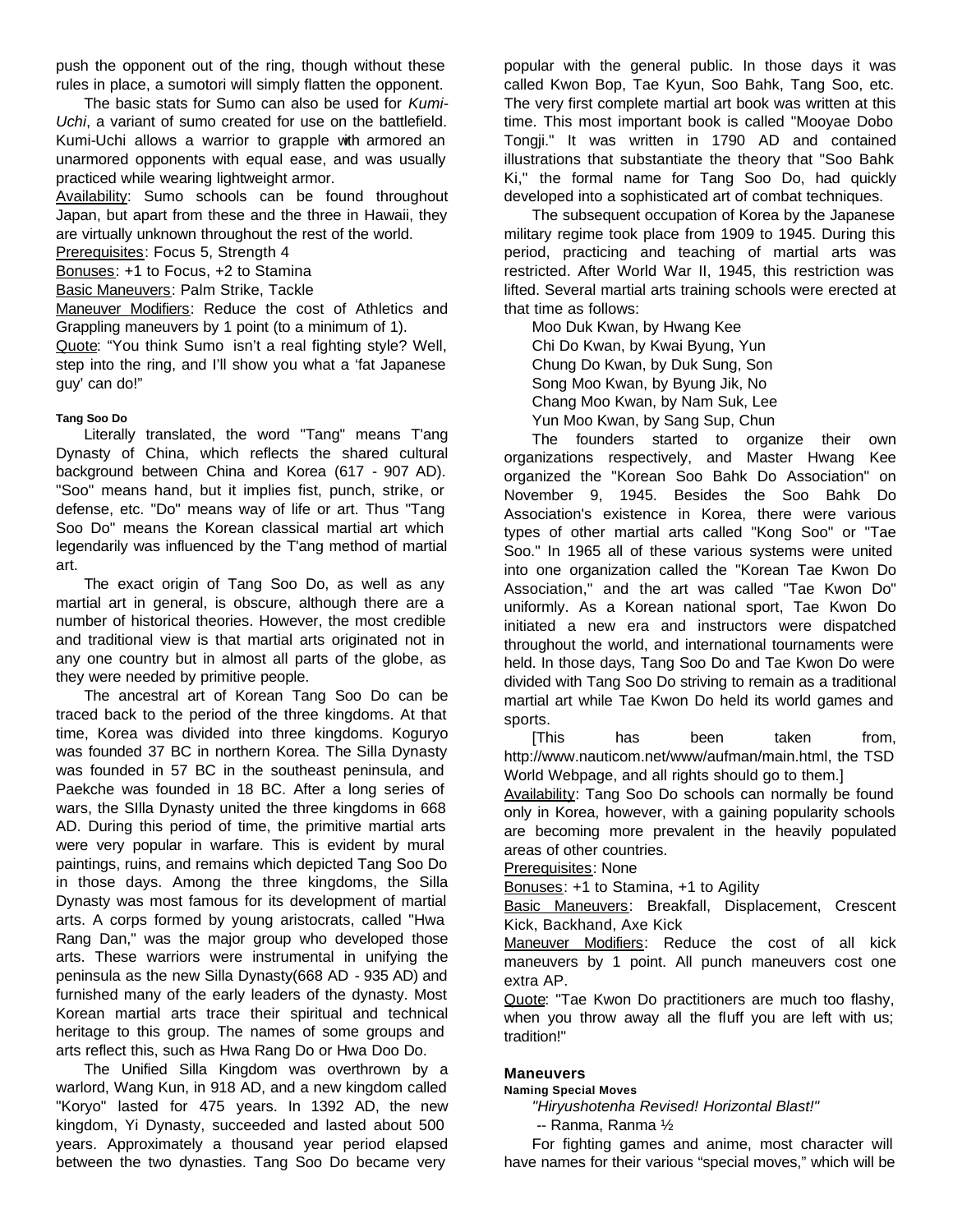as cool-sounding as possible (to Japanese sensibilities, anyway), and which the character will typically (though not always) yell out while doing the maneuver. There are two basic ways to make up such names; English and Japanese.

English: Now, the average Japanese game developer or manga artist isn't all that skillful with English. Many of them have to piece things together using a bilingual dictionary -- a lot like I have to do with Japanese. In either case there is a significant potential for odd-sounding names, like "Screw Upper!", "Psycho Crusher!" and the ever popular, "Big Tornado!" Obviously, not all will be so strange, but to really capture the flavor of anime, the trick is to use words that are basically correct, but sound a bit awkward to western ears when put together.

The following are some of the more commonly used English words: Attack, Aurora, Big, Blast, Burn(ing), Crusher, Dance, Dunk, Flash, Geyser, Gradation, Illusion, Kick, Knuckle, Power, Psycho, Revolution, Ring, Shot/Shoot, Slash, Somersault, Sonic, Soul, Spark, Spiral, Split, Super, Swirl, Thunder, Wave

Japanese: The translations of the Japanese names into English likewise can sound strange to western ears. For example, the infamous Hadouken means "Wave Motion Punch, and Mankankousappou (Piccolo's screw blast from DBZ) means something like "Devil's Penetrating Energy Blast." Of course, in Japanese they sound just fine and only take a couple of characters to write down. For the purposes of Thrash, you can create such names with relative ease even if you don't know any Japanese. All you have to do is combine some bits of words from the chart below and *presto!* Okay, so it might not sound right to a Nihonjin, but you can always fix it later if need be.

| Japanese    | English                         |
|-------------|---------------------------------|
| bakuhatsu   | explosion/exploding             |
| chou        | ultimate/perfect                |
| dan         | shot/bullet                     |
| den         | electric                        |
| en          | circle/disc (also used for yen) |
| ha          | blast/wave                      |
| ka/hi       | fire                            |
| ken         | fist/punch                      |
| hame        | school/style                    |
| hoshi/boshi | star                            |
| houkou      | (roaring noise)                 |
| hyaku       | 100                             |
| inu         | dog                             |
| jin         | blade                           |
| kame        | turtle                          |
| kyaku       | kick                            |
| mizu/sui    | water                           |
| neko        | cat                             |
| ou          | king/great                      |
| ryuu        | dragon                          |
| sen/zen     | 1000                            |
| shin        | god                             |
| shinkuu     | vacuum                          |
| shishi      | lion                            |
| sho         | risina                          |

| heaven/sky  |
|-------------|
| tiger       |
| bird        |
| rabbit      |
| slash/slice |
|             |

## **Appearances**

Especially with flashy chi-based maneuvers, you can make a move look however you want. A chi blast can be a standard fireball, a sphere of crackling energy, or something stranger; a playing card, a flaming kanji, or whatever. Some characters, like Kibagami Genjuro, will have all their special moves with special effects along a common theme (for him that's the Hanafuda cards).

# **Modifiers**

# **Chi Blast**

**Armor Piercing (+2):** The chi blast passes through armor of all sorts; the normal protection bonuses of armor are halved.

**Cone Blast (+3):** Rather than a single sphere or beam, the chi blast goes outward in a cone, widening (but doing less damage) as it gets further away. In the first hex it does full damage. When it reaches the next hex it fans out to cover the two in front of that, but the damage is reduced by -1. For each additional hex (up to its normal range), it travels forward, it affects one more laterally, and the damage is reduced by -1.

**Continuing Damage (+2):** The blast continues to do damage after it initially hits. In the case of a normal chi blast, it strikes and sort of sticks to the target, whereas a continuous or cone blast will have to be re-aimed each turn it is maintained, but attempting to do so is at +4 to Accuracy. For each turn the blast affects the target, it inflicts half normal damage, but you must pay half the normal Chi cost, plus one.

**Eye/Mouth Blast (+1):** The character can fire the Chi blast out of their eyes or mouth (choose one). This allows it to be used hands free, and reduces the AP cost by -1.

**Homing (+3):** The blast will automatically aim itself at the target, effectively increasing it's Accuracy by +4.

**Light Blast (+2):** A beam made of pure light, sort of like a laser beam. Due to the speed and directness of the beam, the blast has +3 to Accuracy, and the AP cost is reduced by 2 points. **General**

**Enraged Use (-2):** The maneuver can only be used when the character reaches or exceeds their Rage Threshold, though the maneuver does not affect the character's current rage unless otherwise stated. Obviously, this cannot be selected for Supers.

**Flash Strike (+5):** This modifier allows the maneuver to be executed with blinding speed, such that the motions of performing it become a blur. The AP cost of the maneuver is HALVED (round up), and the Accuracy is increased by +1. Prerequisites: Agility 10, Focus 8

**Lunging Strike (+1):** The maneuver is performed while lunging forward, making it highly overextended. This increases the Move of the maneuver by  $+1$  (or to 2 if it is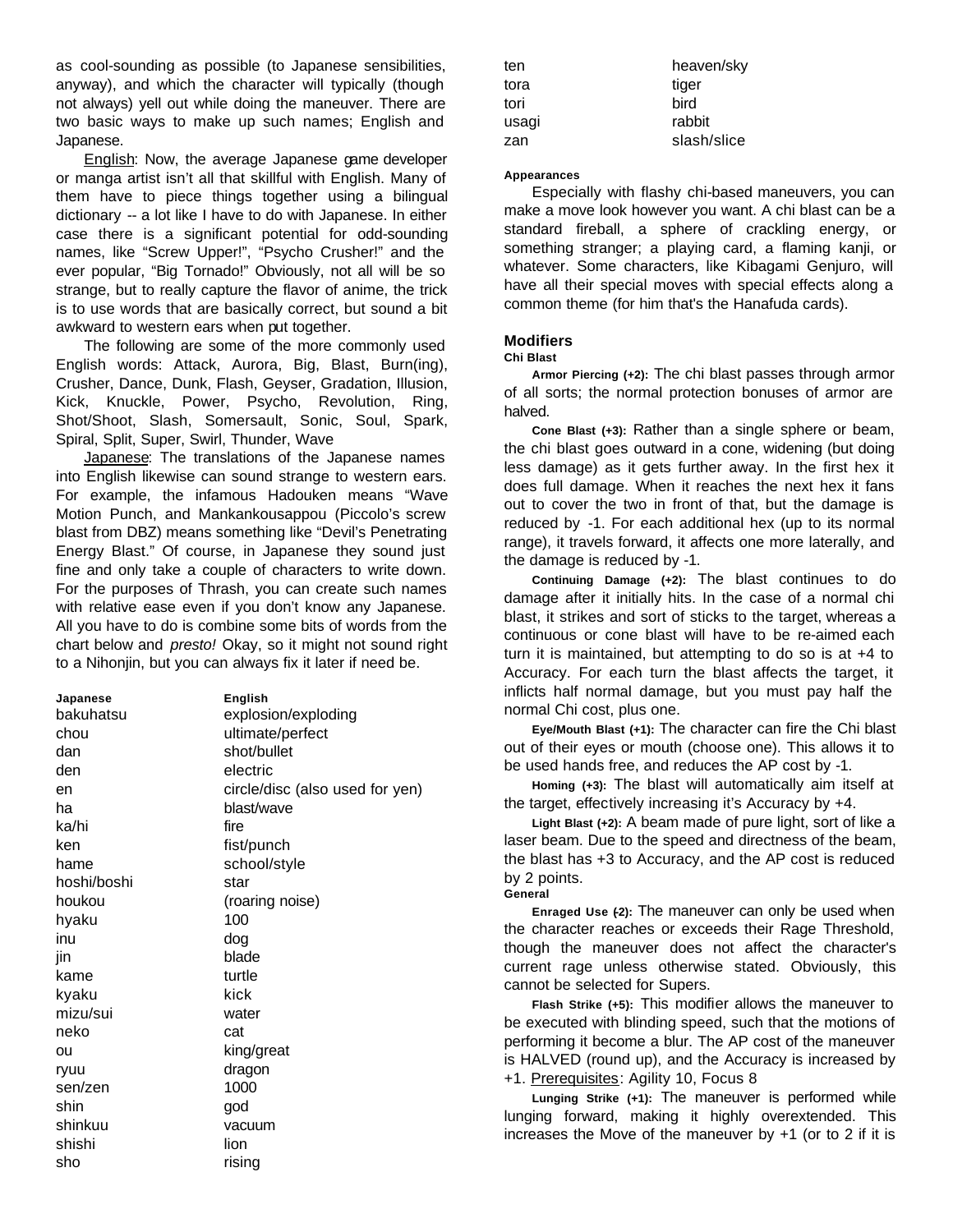None), and ups the damage by +2 as well, but the AP cost is also increased by +3.

**Multiple Strike (+5/+6):** This modifier makes the maneuver considerably more powerful in that the character can repeatedly lash out with it several times in a turn. Each strike does 1d4 damage, and uses APs equal to one third (rounded up) the AP cost of the original maneuver. For +5 points the Move is None; for +6 points it is 1 per three strikes made. Prerequisites: Agility 7

**Power Boosting (+2):** This modifier enables the character to increase the overall power of the maneuver by expending additional energy. For every additional Chi point spent, the damage is increased by +1 and the range (if it is a projectile type attack) is increased by 30% over the original. However, for every 2 Chi spent in this way, the AP cost is increased by +1.

**Preparation Time (-1/-2/-3):** The maneuver requires additional time to prepare, spent concentrating, before it can be used. For -1 points this is 10 APs, for -2 it is 26, and for -3 it is two turns spent more or less totally motionless.

**Prepared Strike (+1/+2/+3):** One to three points can be spent on this modifier, which allows the character to increase the accuracy and power of the maneuver by concentrating and preparing. Mystical martial artists do this by meditative techniques and whatnot, while more down-to-earth types are simply moving around, lining up for a good shot. For +1, the character can prepare for 1 turn, for +2 they can go up to half their Focus in turns, and for +3 they can go up to their full Focus in turns. Each turn of concentration takes 16 APs out of their total, but when they do attack, the Damage and Accuracy will be increased by +2 for each turn spent concentrating, though the attacker must spend 2 Chi for each turn after the second to gain the benefits. This can be used with virtually any type of attack, including projectiles.

**Stunning Strike (+1):** For whatever reason (striking a pressure point, or a special energy discharge, or whatever), the maneuver causes others to be disabled rather than physically harmed. The damage is increased by +3, but it becomes stun damage.

# **Maneuvers**

# **Athletics**

# **Multiple Dodge**

This is a special parry maneuver which allows the character to dodge ALL incoming attacks that turn. When it is used, the character may dodge an effectively unlimited number of incoming attacks with no further AP cost.

Prerequisites: None Character Points: 4 Accuracy: +2 Action Points: 6 Chi Cost: None Damage: None Move: 3

# **Firearms**

The following are a small selection of maneuvers relating to the use of guns. "Styles" which do not specifically deal with firearms (see Gunfighting, above) do *not* allow for the selection of any of these maneuvers, the only exception being Special Forces, for which the point cost of Firearm maneuvers is increased by 1.

Virtually all Firearms maneuvers have their basic combat stats listed as modifiers; these are applied to those of the firearm being used.

# **Ambidextrous Firing**

This maneuver allows the character to hold a gun in each hand and fire them (in single shots only) simultaneously without penalties (though both guns must be aimed at the same target, unless firing in bursts).

Prerequisites: Agility 6, Gunfighting/Special Forces 3

Character Points: 4

Accuracy: -1

Action Points: As per firing a single gun (if using two different types, take the greater of the two)  $+3$ Chi Cost: None Damage: Standard

Move: None

# **Crippling Shot**

This is a shot to a particular limb (usually a leg) intended to disable that limb, if only temporarily. If the Crippling Shot is made successfully, the victim makes a roll on 1d10 + Will + Stamina; if this fails, they temporarily lose use of that limb

Prerequisites: Firearms 6 or Gunfighting 3, Target Shot Character Points: 5

Accuracy: +1 Action Points: +2 Chi Cost: None Damage: Special Move: None

#### **Double Firing**

An extension of Ambidextrous Firing, this maneuver effectively allows the character to use the gun in each of his hands independently, firing and even spraying two different targets with each attack.

Prerequisites: Ambidextrous Firing

Character Points: 4

Accuracy: +0

Action Points: As per firing a single gun (if using two different types, take the greater of the two) +1

Chi Cost: None

Damage: Standard

Move: None

# **Pistol Whip**

This is simply smacking someone with your firearm. Add your usual Basic Damage from Strength, and +2 if you use a rifle rather than a pistol. Prerequisites: None Character Points: 1 Accuracy: +0 Action Points: 6 Chi Cost: None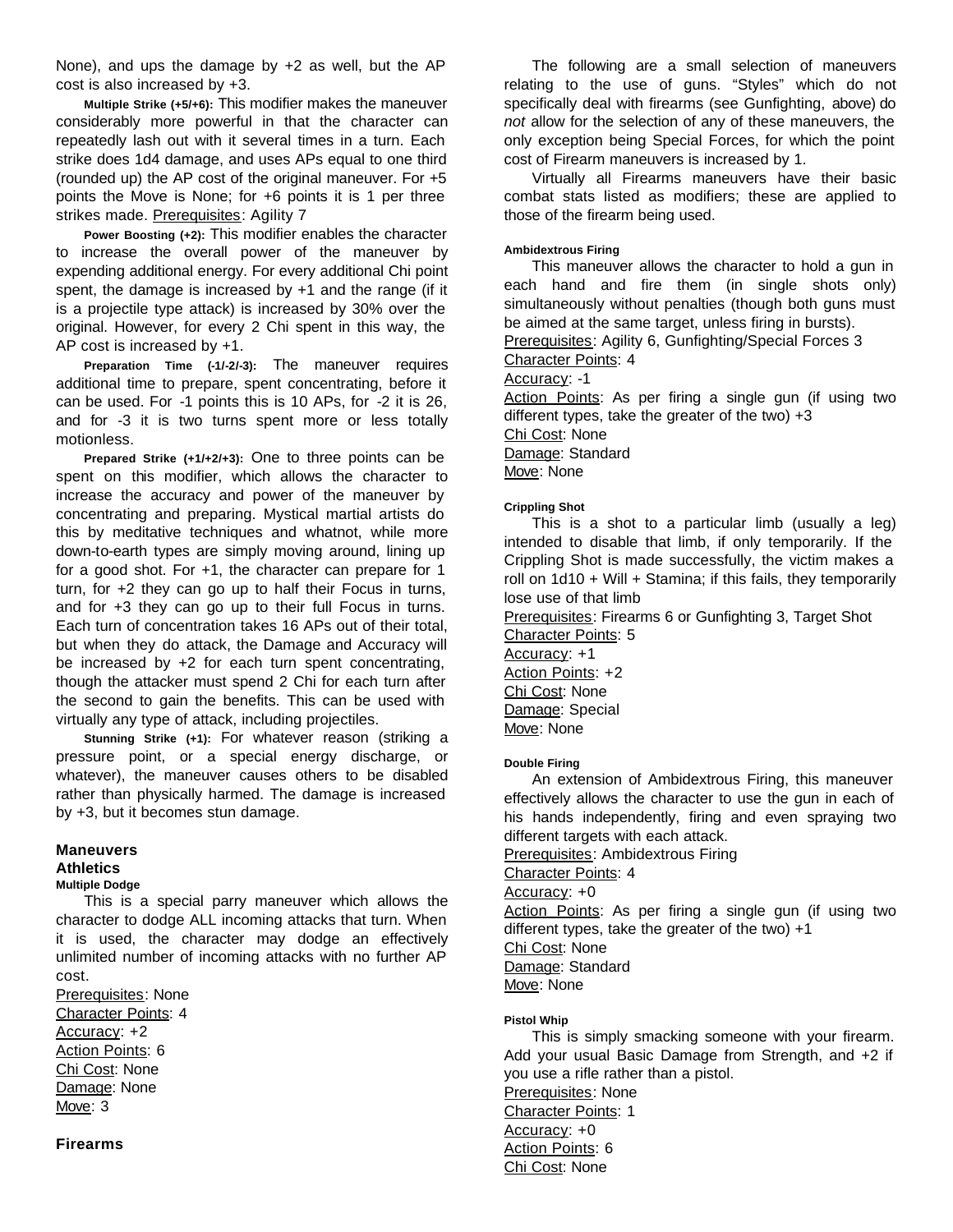Damage: 1d4 Move: 1

# **Quickdraw**

This maneuver allows the character to pull his gun with lightning speed and squeeze a shot off in the same motion. This can normally only be done with a pistol. Prerequisites: Firearms 4 or Gunfighitng 2 Character Points: 4 Accuracy: -1 Action Points: As per normal firing of gun +1 Chi Cost: None Damage: Standard Move: None

# **Ricochet Shot**

This maneuver allows the character to fire a shot and have it bounce off of something to hit the target. Obviously, this has to be something that the shot could realistically have a bullet bounce off of it (rather than getting lodged in or going through), though there are possible special cases (for instance, if you are using a laser weapon, a Ricochet Shot would use a mirror).

**Prerequisites: Target Shot** Character Points: 4 Accuracy: +2 Action Points: +2 Chi Cost: None Damage: -2 Move: None

# **Speed Loading**

This maneuver allows the character to almost instantly reload their gun. This normally takes 3 APs for a clip (or with a speed loader when using a revolver), or 6 APs for a revolver or shotgun. If a successful roll is made on 1d10 + Style (if it is Special Forces or Gunfighting; otherwise Firearms skill) + Agility, reloading only takes 1 AP. If the roll fails, it takes the normal amount of time. Prerequisites: Firearms 6 or Gunfighting 3

Character Points: 4 Accuracy: +0

Action Points: 1 Chi Cost: None Damage: N/A Move: None

# **Target Shot**

This maneuver allows the character to target a specific portion of the opponent's body, though doing so is more difficult than a normal attack.

Prerequisites: Firearms 2 or Gunfighitng 3 Character Points: 4

Accuracy: -2

Action Points: +2 Chi Cost: None Damage: Standard

Move: None

# **Focus**

**Aura of Silence**

Using this power makes the character almost completely silent, increasing the total of any roll for attempting to be stealthy by the character's Focus times two. This lasts for 10 minutes per point of Focus. Prerequisites: Focus 5, Stealth 2 Character Points: 4 Accuracy: N/A Action Points: 8 to activate. Chi Cost: 5 Damage: None Move: N/A

# **Aura Barrier**

This power causes the character's aura to become infused with chi energy, such that it creates a sort of barrier that protects from attacks. When it is active, add 3 times the character's Focus to any soak rolls. This lasts for 1 turn per point of Focus.

Prerequisites: Focus 6 Character Points: 5 Accuracy: N/A Action Points: 10 to activate Chi Cost: 6 Damage: None Move: N/A

# **Aura Boost**

By summoning the power of their aura and focusing it through their physical body, the character can temporarily boost their physical attributes. The increase lasts a number of turns equal to the character's Focus times two. Prerequisites: Focus 6

Character Points: 5 Accuracy: N/A

Action Points: 9 to activate

Chi Cost: 4, plus 2 per +1 to any physical attribute Damage: None

Move: None

# **Aura Strike**

This power causes the character's aura to visibly manifest, its size at least twice that of the character's. It can then be used to perform a single attack before it vanishes back into the character. Whatever the attack, it effectively uses the character's Will  $+$  Strength  $+$  Focus as the base attribute (to determine modifier on the Basic Damage Chart).

Prerequisites: Focus 7 Character Points: 6 Accuracy: +2 Action Points: 8 Chi Cost: 9 Damage: Special Move: None

# **Chi Barrier**

The Chi Barrier maneuver creates a small wall or shield of energy (this can be transparent or glowing or whatever). This is used defensively, and can absorb up to 2 points of damage per point of the character's Focus. Used offensively, it inflicts 1d6+3 damage to opponents.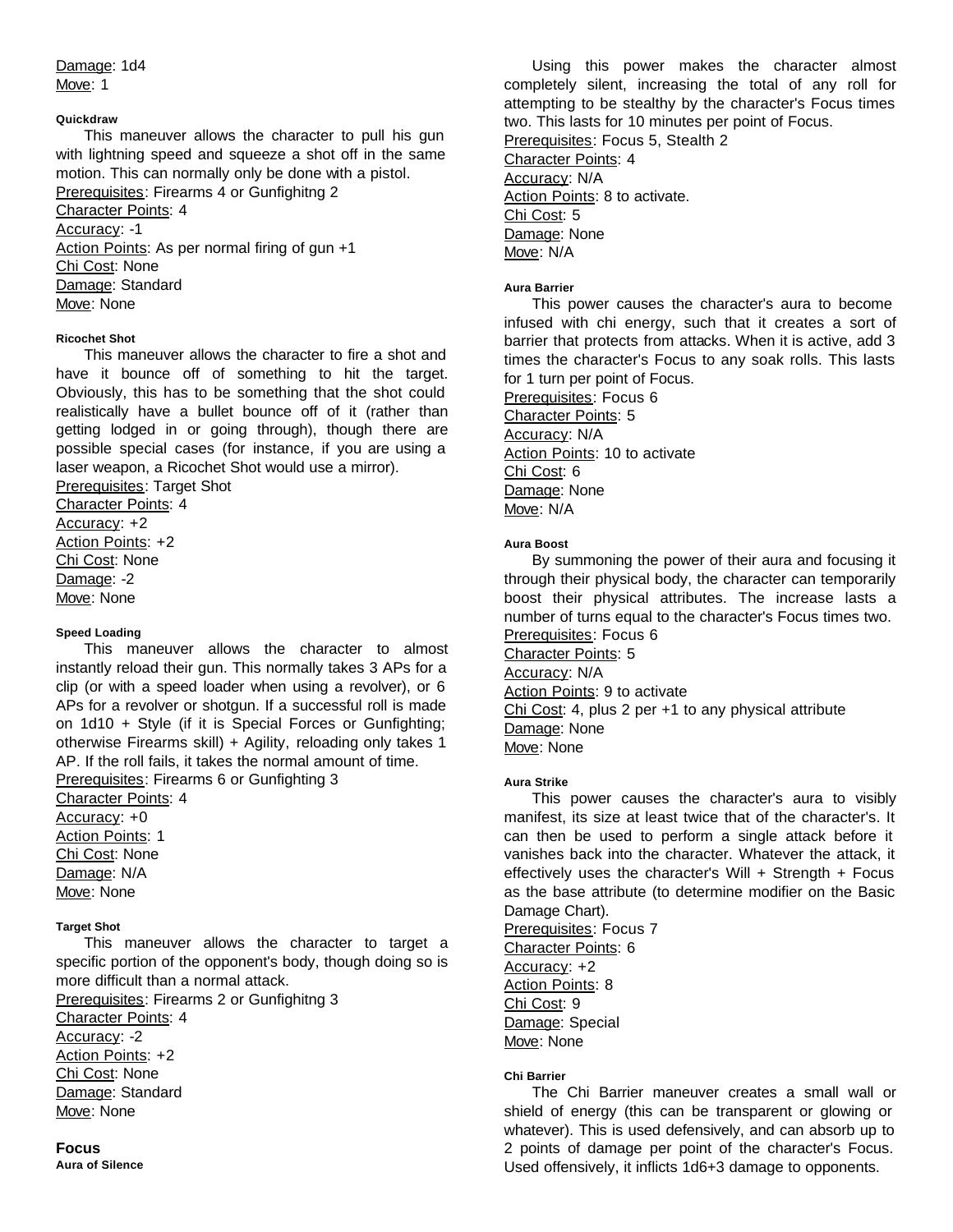Prerequisites: Focus 6 Character Points: 4 Accuracy: +2 Action Points: 3 Chi Cost: 5 Damage: Special Move: None

## **Column Blast**

This maneuver allows the character to produce a vertical blast of energy, which shoots upwards, striking anyone above the character or in the same hex. No roll is needed to determine if this maneuver hits or not; it will strike automatically if the opponent is in range.

**Energy Collection (+2):** This modifier enables the character to collect the energy of the Column Blast into a ball of energy, which can be then formed into a Chi Blast. If the Column Blast is a Mega-Attack, the Chi Blast can be such too.

**Extended Time Column (+3):** The blast can be maintained for three turns. Anyone struck by it will be thrown back unless they make a roll on 1d10 + Agility + Stamina, but if they do, they will take damage again next turn. Characters above the attacker get thrown one hex in a random direction and suffer a Knockdown.

Prerequisites: Chi Blast, Focus 7

Character Points: 5 Accuracy: N/A Action Points: 7 Chi Cost: 12 Damage: 1d10 Move: None

#### **Conceal Aura**

This power enables the character to completely cover up their aura, such that any powers that would otherwise allow their aura to be detected or read simply will not work on them. When activated, this lasts for a number of hours equal to the character's Focus.

Prerequisites: Focus 8 Character Points: 3 Accuracy: N/A Action Points: 4 to activate Chi Cost: 3 Damage: None Move: None

# **Flare**

This maneuver creates an extremely bright flash of light. Everyone without appropriate protection (i.e., closing their eyes tightly, being blind, wearing dark glasses, etc.). Everyone within one hex per point of the character's Focus must make a roll on 1d10 + Stamina + Focus, against the attacker's roll of  $1d10 + Focus + Will + 5$ . Anyone who fails the roll is blinded  $(5 \text{ on all actions})$ requiring sight) for 1d6 turns. Prerequisites: Focus 6 Character Points: 4 Accuracy: N/A

Action Points: 9

Chi Cost: 3 Damage: Special Move: None

#### **Image Attack**

This maneuver allows the character to move suddenly and extremely quickly, such that they leave an afterimage of themselves for a brief moment, disorienting the opponent while the character moves into position for an attack. The character can move a number of hexes equal to their Focus times two, in the manner of Teleportive Motion (see below), except that the opponent must make a roll on 1d10 + Intelligence + Style Lore to realize that the image is not the character; failure means that the character is expecting an attack from in front when the other character is somewhere else, and thus they can be surprise attacked.

Prerequisites: Focus 8, Agility 8, Teleportive Motion

Character Points: 6 Accuracy: N/A Action Points: 8 Chi Cost: 10 Damage: None Move: Special

# **Meditative Levitation**

By entering a meditative state, the character is able to levitate themselves above the ground. This requires near total concentration, and thus the character cannot be distracted. To reach this state requires a roll on 1d10 + Focus + Meditation, and if the character is being distracted, then they must make the same roll again to remain afloat. Methods of doing this vary, but most will sit in the lotus position while doing this. Other actions on the part of the character are possible, but at -2 to the roll, and another roll must be made to maintain the levitation.

Prerequisites: Focus 6, Meditation 3

Character Points: 4

Accuracy: N/A

Action Points: 10 per turn

Chi Cost: 1/5 turns

Damage: None

Move: Special; total Move for the turn is based on Focus rather than Agility.

# **Teleportive Motion**

This maneuver allows the character to more a short distance with such incredible speed that they seem to briefly become a blur and then reappear at their destination. This allows the character to move a number of hexes equal to their Focus times two at a time, and they appear to teleport, such that they can surprise attack opponents.

Prerequisites: Focus 7, Agility 7 Character Points: 5 Accuracy: N/A Action Points: 6 Chi Cost: 7 Damage: None Move: Special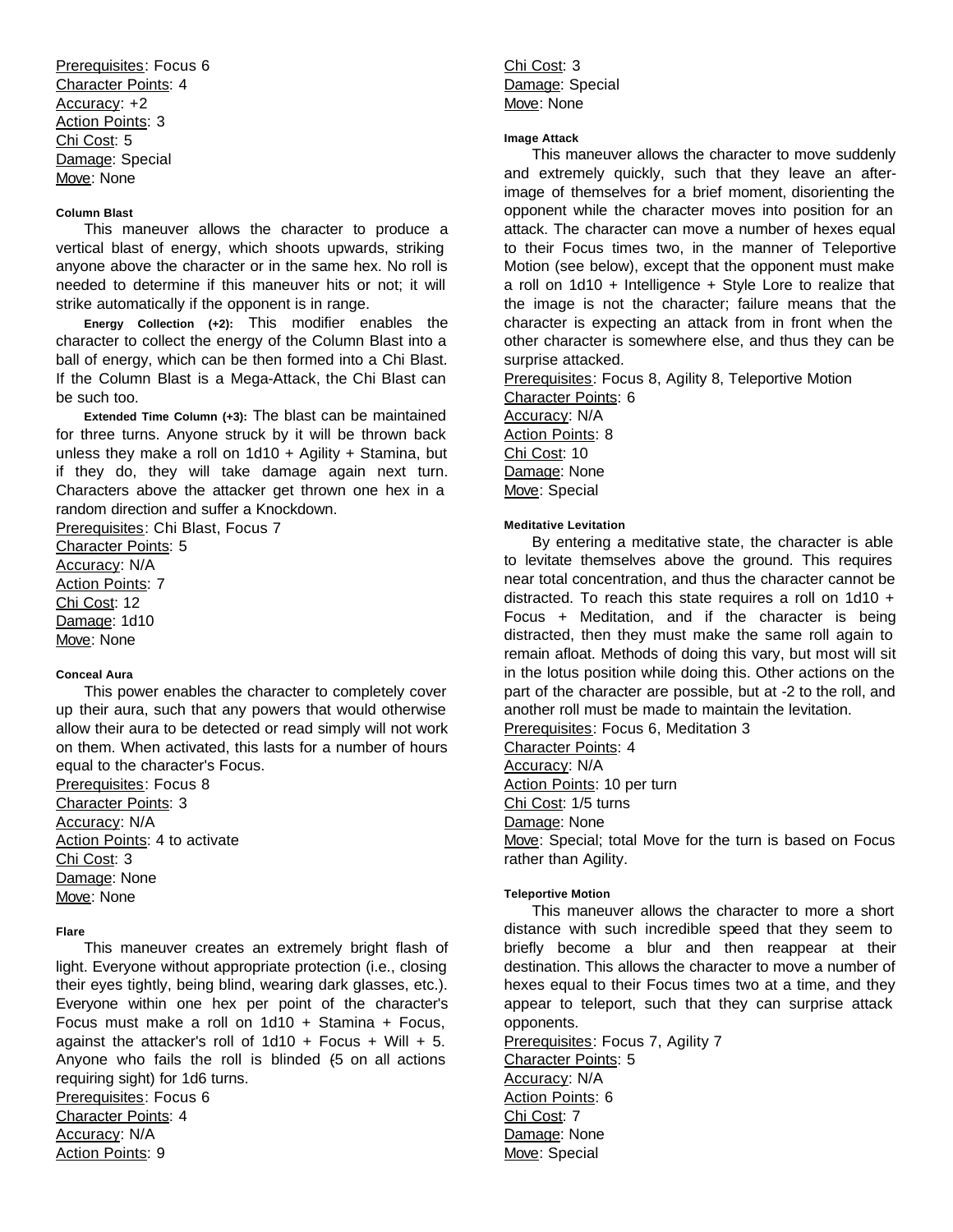# **Grappling**

#### **Counter Grab**

This simple yet potentially powerful can be used any time an opponent holds the character and is ready to perform a throw. If it is used successfully, the character twists around, grabbing the opponent instead, and thereby putting themselves in position to perform a throw which cannot be countered. A must for Aikido fighters.

Prerequisites: Body Flip Character Points: 3 Accuracy: +0 Action Points: 3 Chi Cost: None Damage: None Move: None

# **Group Throw**

This maneuver allows the character to throw several attackers at once, using their own momentum against them. When this maneuver is used, the character can throw a number of opponents equal to half their Agility, inflicting damage as noted below -- only opponents in the same hex or an adjacent hex may be thrown.

Prerequisites: Body Flip, Agility 7

Character Points: 5 Accuracy: +0 Action Points: 12 Chi Cost: None Damage: 1d4 Move: None

#### **Sacrifice Throw**

A brutish but effective attack, the character grabs the opponent and falls down with them, leaving both the attacker and the opponent prone (effectively a Knockdown), though the attacker is +2 on any grappling attacks immediately following the Sacrifice Throw.

Prerequisites: None

Character Points: 2 Accuracy: +1 Action Points: 5 Chi Cost: None Damage: 1d6 Move: None

## **Weapon Catch**

This unusual and difficult maneuver allows the character to actually catch an attacker's weapon (most often a sword) between their hands. From this position, it is possible (however difficult) to either Disarm or Body Flip the opponent. This cannot be used while wielding a weapon; both hands must be free.

Prerequisites: Character Points: 3 Accuracy: -2 Action Points: 4 Chi Cost: None Damage: None Move: 1

# **Kick**

**Falling Flip Kick**

In this attack, the character performs a (somewhat inexpert) forward flip, landing on their back, but (hopefully) bringing their feet down on the opponent in the process. This attack leaves the attacker prone, effectively suffering a Knockdown.

Prerequisites: None Character Points: 2 Accuracy: -1 **Action Points: 7** Chi Cost: None Damage: 1d6+1 Move: 1

# **Missile Weapons**

**Energy Shot**

This maneuver allows the character to create an arrow, bolt, or whatever for their weapon out of pure chi. This will act the same as a normal one, except that the range is doubled and the modifiers listed below are applied.

Prerequisites: Missile Weapons 4, Focus 6 Character Points: 5 Accuracy: +2 Action Points: +2

Chi Cost: 2 Damage: +3 Move: None

#### **Target Shot**

Similar to the firearms maneuver, this allows a character to target a specific portion of the opponent. However, it can also be used to make very precise shots for other purposes.

Prerequisites: Character Points: 4 Accuracy: +4 Action Points: +5 Chi Cost: 3 Damage: Standard Move: None

# **Punch**

**Phoenix Eye Fist**

This attack is similar to a conventional punch, save in that the middle finger or thumb is stuck out, resulting in a smaller striking surface, which is then directed at the opponent's nerve clusters. Anyone struck with the Phoenix Eye Fist is at -2 to Agility for the remainder of the current round and the next round.

Prerequisites: None Character Points: 2 Accuracy: +2 Action Points: 6 Chi Cost: None Damage: 1d4+1 Move: 1

# **Palm Strike**

A simple attack using the palm of the hand.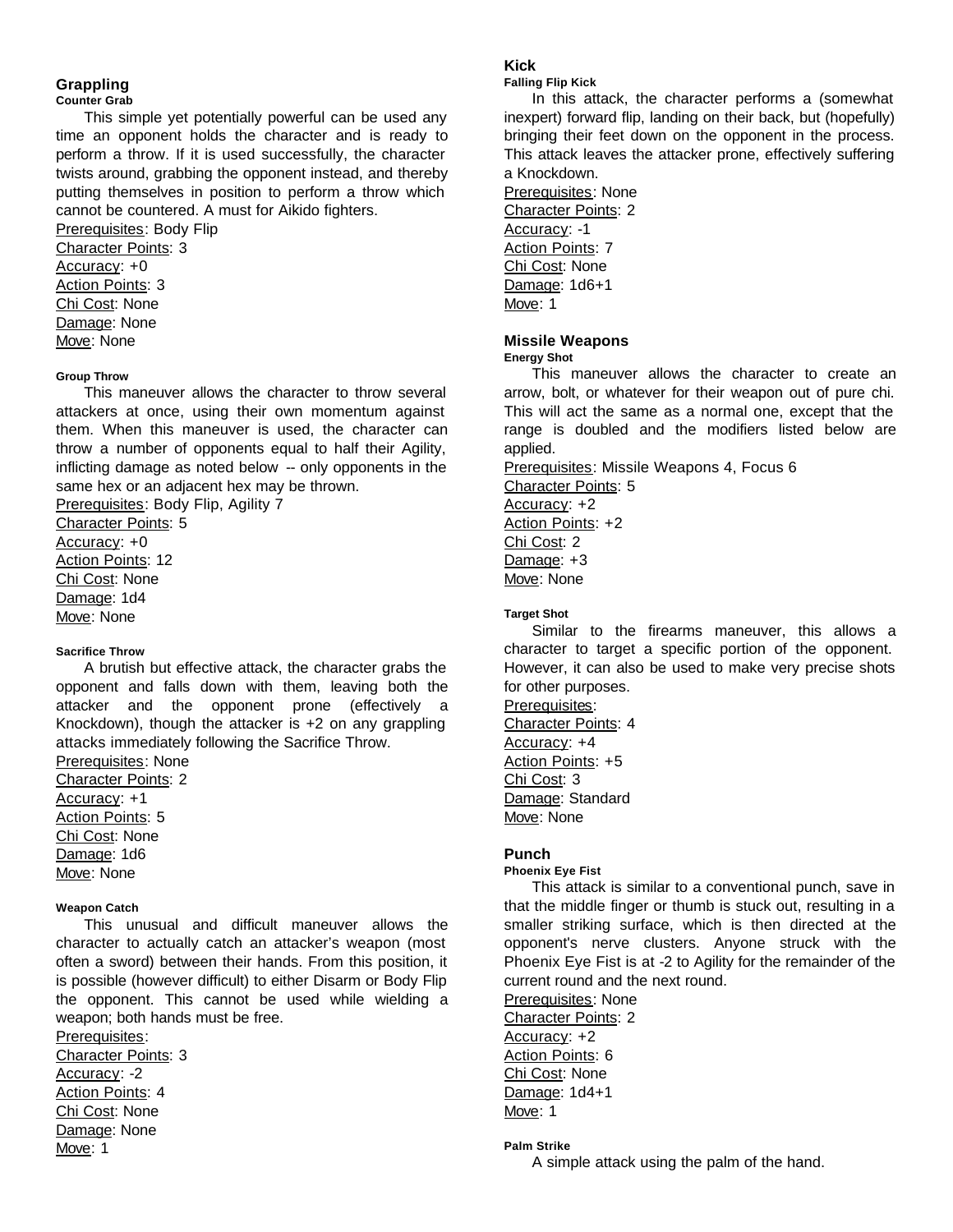Prerequisites: None Character Points: 2 Accuracy: +1 Action Points: 4 Chi Cost: None Damage: 1d6 Move: 1

# **Vital Strike**

This is in effect a basic pressure point attack, and the damage cannot be soaked (blocking works normally, however).

Prerequisites: Phoenix Eye Fist Character Points: 3 Accuracy: -1 Action Points: 6 Chi Cost: None Damage: 1d6+1 Move: None

# **Weapons**

# **Cloak Strike**

Used more to disorient the opponent than anything, this maneuver is simply smacking the opponent with one's cape/cloak or similar clothing. It does no real damage, but briefly blinds and disorients the opponent, making them lose 1d6 APs for that round.

Prerequisites: None Character Points: 2 Accuracy: +1 Action Points: 6 Chi Cost: None Damage: Special Move: 1

# **Generate Weapon**

As an act of sheer will, this maneuver allows the character to create a weapon of a given type out of thin air. The weapon must be of a type appropriate to the style or weapon art for which this maneuver is purchased, and if the character wishes to be able to create another type of weapon, they must purchase it again (though the cost is reduced to 3 points for the second time and thereafter). The weapon created appears real, though it vanishes after the conclusion of the battle in which it is created (or after 1 minute per point of the character's Focus if created outside of combat). The weapon has all the same stats of a perfectly ordinary real version.

**Power Weapon (+1):** The weapon when created is instead made of pure energy. This increases the damage by +2, and reduces the AP cost of using it for any given maneuver by 1.

Prerequisites: Weapon Style/Weapon Art 3 Character Points: 5 Accuracy: N/A Action Points: 8 Chi Cost: 4 Damage: Special Move: None

This attack allows the character to skillfully slip their sword in between the joints of the opponent's armor (if any). As such, most armor (unless it is totally enclosed; this maneuver won't be much help against most powered armor suits) simply doesn't apply against the damage of this attack.

Prerequisites: Style/Weapon Art (sword type) 5 Character Points: 4 Accuracy: +2 Action Points: 8 Chi Cost: None Damage: 1d6+2 Move: 1

#### **Snare**

By a skillful use of the whip, the character can trap a victim by "ensnaring" them. Should the victim attempt to free him/herself from the grab, a contested Strength roll must be made. This is a sustained hold and the Disengage maneuver is useless against this.

Prerequisites: Whip Character Points: 3 Accuracy: -1 Action Points: 5/turn Chi Cost: None Damage: 1/turn Move: 1

# **Weapon Extension**

This power allows the character to cause their weapon to suddenly extend, increasing its length many times over to strike a single opponent (or, sometimes, to use as a pole-vault to overcome great heights) before retracting. A weapon can generally be made to reach a number of hexes equal to half the character's Focus when used in combat, and two times the character's Focus when used outside of combat. The weapon extension is, however, simply the act of extending the weapon, and one of the usual weapon strikes may be made *immediately* after that is done.

Prerequisites: Focus 7, Weapon Skill, Discipline, or Style at 4 or higher.

Character Points: 5

Accuracy: N/A

Action Points: 6

Chi Cost: 4

Damage: None; the damage of a weapon strike performed in this manner is increased by +3. Move: None

# **Super**

**Fury Super Attack**

This refers to a type of super attack not usually seen outside of King of Fighters, in which the attacker charges at the opponent, unleashing an incredible barrage of attacks. Enough of them to make cataloguing each individual hit pretty pointless. As such a Fury Super is defined by two things – the duration, and how it finishes.

The duration should be decided in APs; for every 3 APs, the base cost of the Fury Super is 1 point. The total duration of a Fury Super cannot exceed your Rage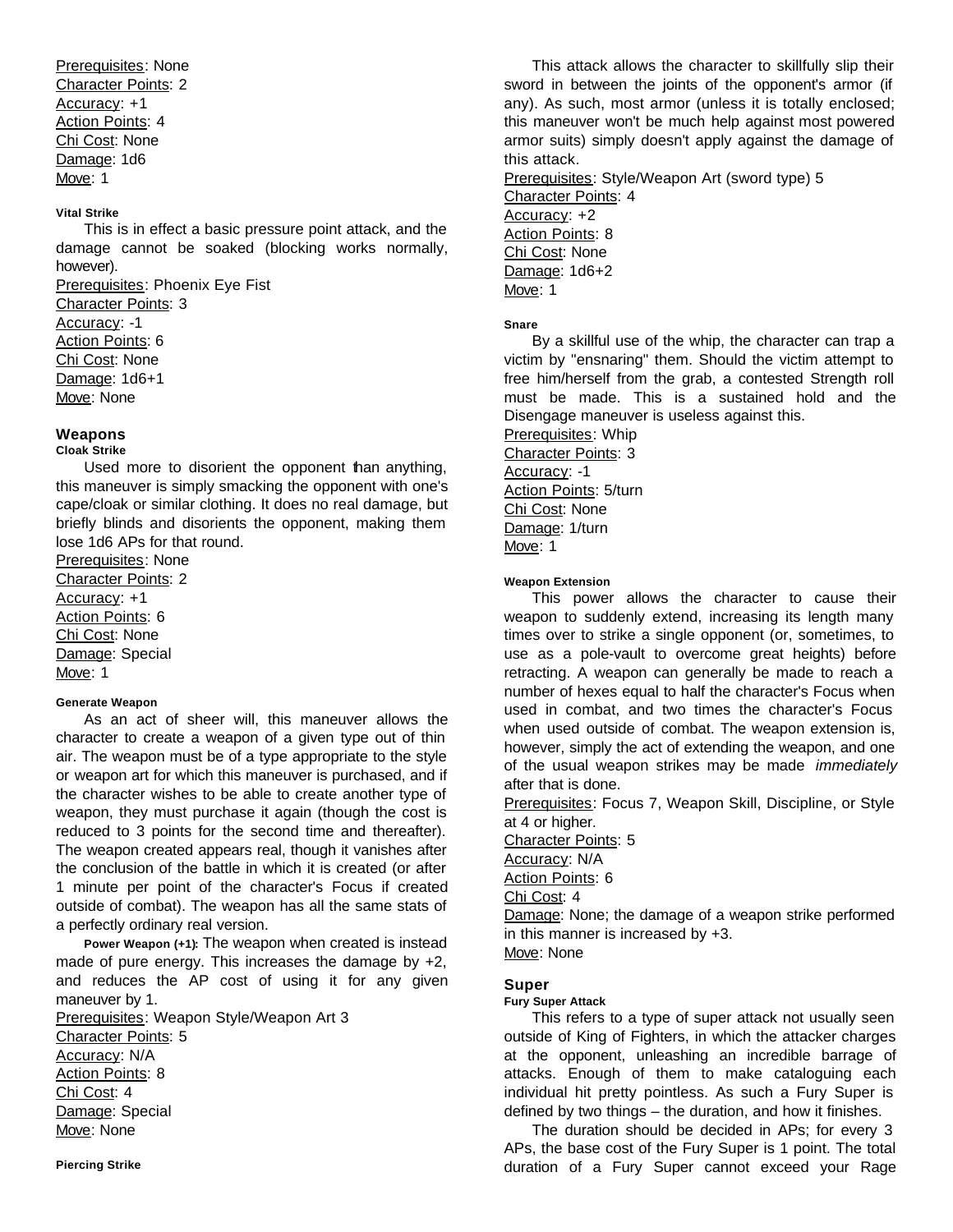Threshold. If you want to add a finishing move, you must pay one third (round up) the cost of the maneuver used (which you must already possess).

When the Fury Super is used in combat, it works as follows. The character must be in the same hex as the opponent (making it Dashing or Chi Charge is recommended), then they unleash their barrage of attacks on the opponent. If it hits successfully (a Fury Super has no modifiers to Accuracy), the opponent can take no actions for its duration, and just generally gets pummeled, taking damage equal to the total number of APs of the super's duration, plus the character's Base Damage for Strength, plus 1d6. After that, the character executes their finishing move, if any, which the opponent is also unable to defend against. With the exception of the finishing move, damage from a Fury Super cannot be soaked.

As with all maneuvers, additional modifiers can be applied to a Fury Super; Chi Charge, Air Charge, and Dashing being especially useful.

# **Aura Explosion**

This maneuver causes the character's aura to "detonate", hurling a wave of energy in all directions. This covers a radius in hexes equal to the character's Focus, and does damage as noted below. Afterwards, until the character regains the chi points expended, they feel drained (as a result of what they've done to their aura) and as such have their base APs reduced by 3 and aurabased powers (i.e., any maneuver with "aura" in the name, as well as the Aura Power psychic discipline) are unavailable.

Prerequisites: Focus 8, Aura Strike Character Points: 6 Accuracy: N/A Action Points: 20 Chi Cost: 20 Damage: 2d10+Will Move: None

# **Chi Supernova**

This maneuver is, in essence, and exceedingly powerful variant of the usual chi blast, but it takes much longer to prepare, and has far more destructive power.

To use this maneuver the character must expend ALL of their Chi (i.e., an amount equal to their normal capacity, not their current available). The character must then spend 3 consecutive turns immobile, focusing and gathering the energy together. Once this is done, the character can the character can gather additional energy using Dragon Chi (a roll on Positive Chi is required each turn).

The total damage of the maneuver will be 1d10 per 6 Chi gathered (the character's base Chi is considered a part of this total). The character gather additional Chi for a number of turns equal to their Focus, and the maneuver's Accuracy will be +1 per each turn spent gathering Chi. The resultant blast is effectively a Guided Blast, but costs no Chi to redirect it, but can only be maintained for 1 turn per 2 points of stamina.

Prerequisites: Focus 8, Chi Star, Positive Chi 2

Character Points: 8 Accuracy: Special AP Cost: Special Chi Cost: ALL Damage: Special Move: None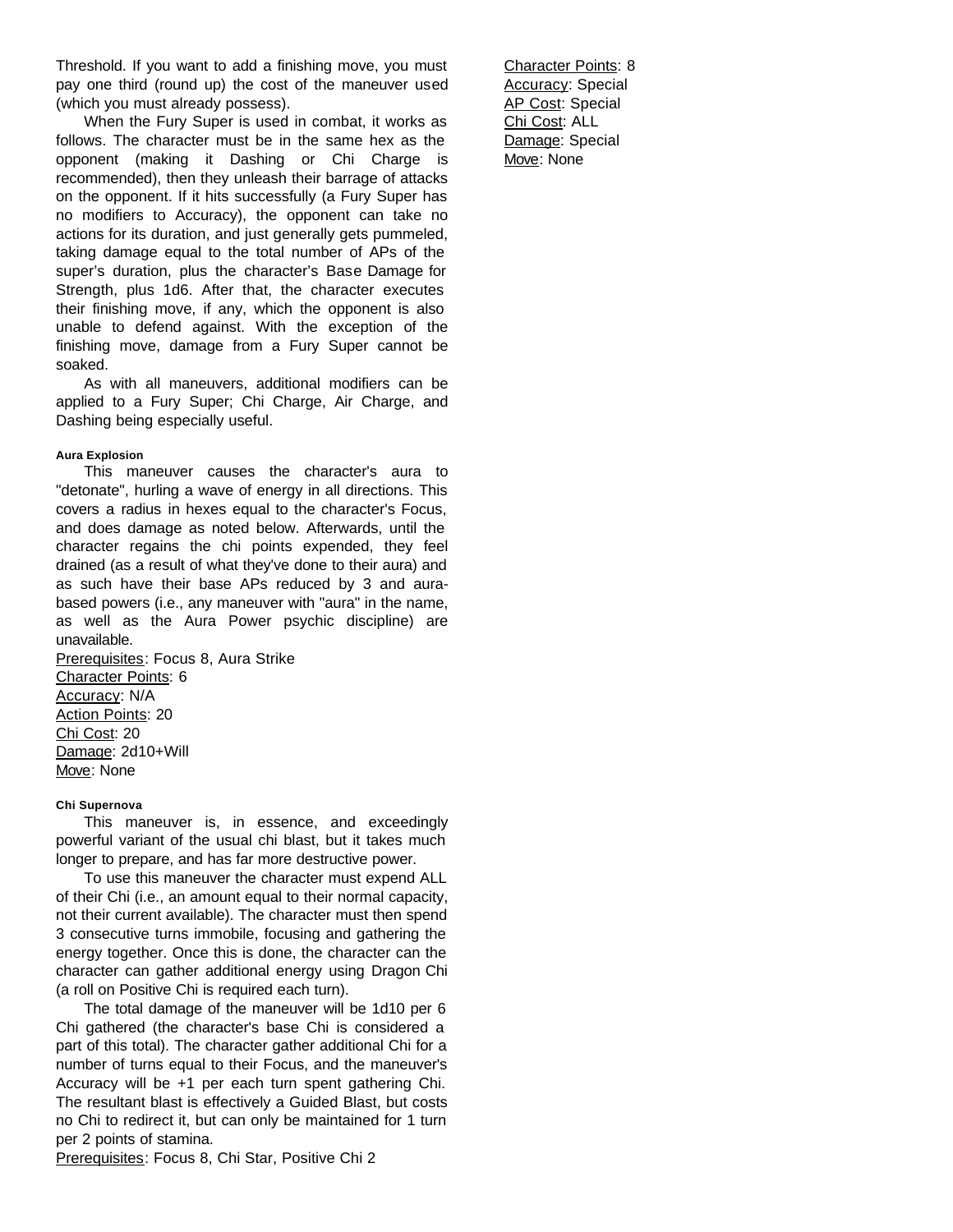# **Chapter 3: Weird Powers**

*"It's* you*! You're the one creating all this! It's you!!!!"* -- Kagato, Tenchi Muyo! Ryo-Ohki

This section covers various types of weird powers, with both expansions to the original ones and entirely new categories.

# **Anime Shticks**

An Anime Schlock is an advantage or disadvantage which conveys either a highly illogical cinematic effect, or a psychological flaw.

- Cuteness (5): The character is generally cute and possibly annoying to boot. However, in anime cuteness also serves as a natural defense. Any time someone attempts to inflict direct physical violence on a character with this advantage, they must make a contested roll; the attacker on 1d10 + Will, and the cute defender on 1d10 + Appearance + 5. Extremely evil characters (GM discretion) do not suffer this problem, but anyone else will be unable to do any harm to the cute character. The only exception is if the Cute character has committed a violent act themselves; then it's open season.
- Dramatic Pose (2): This maneuver allows the character to strike a dramatic-looking pose more or less at will. Opponents cannot attack at this time, unless they make a roll on 1d10 + Focus + Will. The character can also spend 1 Chi to make a light wind come up to dramatically blow their clothing around -- this adds +3 to attempts at intimidation. An additional Chi point will add a flutter of cherry blossoms or a crackle of thunder or whatever -- this adds another +2 to intimidation rolls.
- Filtered Perception (-2, -6): The character's ability to perceive events in the world around them is "filtered"; there are certain things which they are simply incapable of realizing, the only possible exception being a serious turning point in the story. For -2 points it is something relatively minor, in terms of how it will affect the character's actions (e.g., "There can't possibly be any connection between Ryoga and P-Chan!"). For -6 points it is something major, which could potentially affect every aspect of their lives (e.g., "Everything's nice and normal here at the Tendo Dojo.").
- Gender Bending (-2): The character is able to appear to be a member of the opposite sex all too well. Close inspection would reveal their gender with ease, but unless they deliberately try to dress as their own gender, any casual look would have the character appear to be of the opposite sex.
- Nosebleeder (-3): The character is a typical anime male, combining being a lecher with being very shy. Thus, when he encounters a woman he is attracted to, he will attempt to get involved with her, but chicken out, and finally resort to secretly taking pictures of her. Also, so long as the character is a virgin, he will get nosebleeds when aroused.
- Power of Lechery (6): In an Ataru-like manner, the character is able to draw strength from the power of his own perversion, overcoming nearly any opposition for a sufficiently attractive member of the opposite sex. This is useless for offensive purposes, since when used the character's intentions will be anything but violent. When attempting to undertake something to get closer to his lecherous goal, the character can add the Appearance of the subject of his affection to any roll that directly furthers that goal, getting him physically closer to her, including Soak rolls.
- Power of Scanty Clothes (8): The character (who, for anime purposes, must be female and have an Appearance of 6 or higher) is able to take advantage of the Reverse Armor Factor (also known as the "Conan Theorem") whereby a hero(ine) in minimal clothing is far less likely to get hurt in a battle than someone in full plate mail. To simulate this, the character receives special bonuses to soak rolls based on their Appearance and attire. These bonuses take affect in the form of the character tending to receive less severe (or at least less severe-*looking*) damage from foes for no readily apparent reason. Kekko Kamen is, of course, the *ultimate* expression of this...

| <b>Clothing</b>                                                | <b>Soak Bonus</b>                          |
|----------------------------------------------------------------|--------------------------------------------|
| Full cover, but form fitting, such as superhero spandex.       | $+$ <sup>1</sup> / <sub>2</sub> Appearance |
| Torso covered only (as per a thong bathing suit)               | +2 x Appearance                            |
| Bikini/loincloth/undergarments                                 | +3 x Appearance                            |
| As above, but with cleavage uncovered (female characters only) | +4 x Appearance                            |
| Nude (female characters only)                                  | +5 x Appearance                            |

- Sense of Misdirection  $(2/-6)$ : The character has a very poor sense of direction, and thus has little or no ability to navigate. For -2 points the character has a Minor Sense of Misdirection, and gets a -5 penalty to attempts to get from point A to point B. For -6 points, with a Major Sense of Misdirection, just forget it; the character won't be able to get anywhere without making at least a couple wrong turns. Basically, don't expect them to get anywhere unless led by the hand, or by sheer luck (or if it's convenient for the story for them to just pop up).
- Shojo Mallet (2): This Advantage allows the character (who must be female and preferably cute/silly) to breach HammerSpace<sup>M</sup>, allowing them to hit someone with a mallet. However, this can only be done for comical purposes, and thus does no actual damage. In *real* combat it cannot be used at all.
- Weirdness Magnet (-3): Strange things just tend to happen to the character. If a demon lord is coming to town, he'll stop by this character's house for some tea first. If aliens invade, they'll start at their school, if a mysteriously beautiful girl pops up, she'll land on top of them... You get the idea.

# **Elementals**

This section includes general information on Elemental characters, and in particular a number of new types, described below.

**Darkness:** A Darkness elemental is the antithesis of the Pure Light elemental, a being of negative energy and shadow. It requires a heart of darkness as well as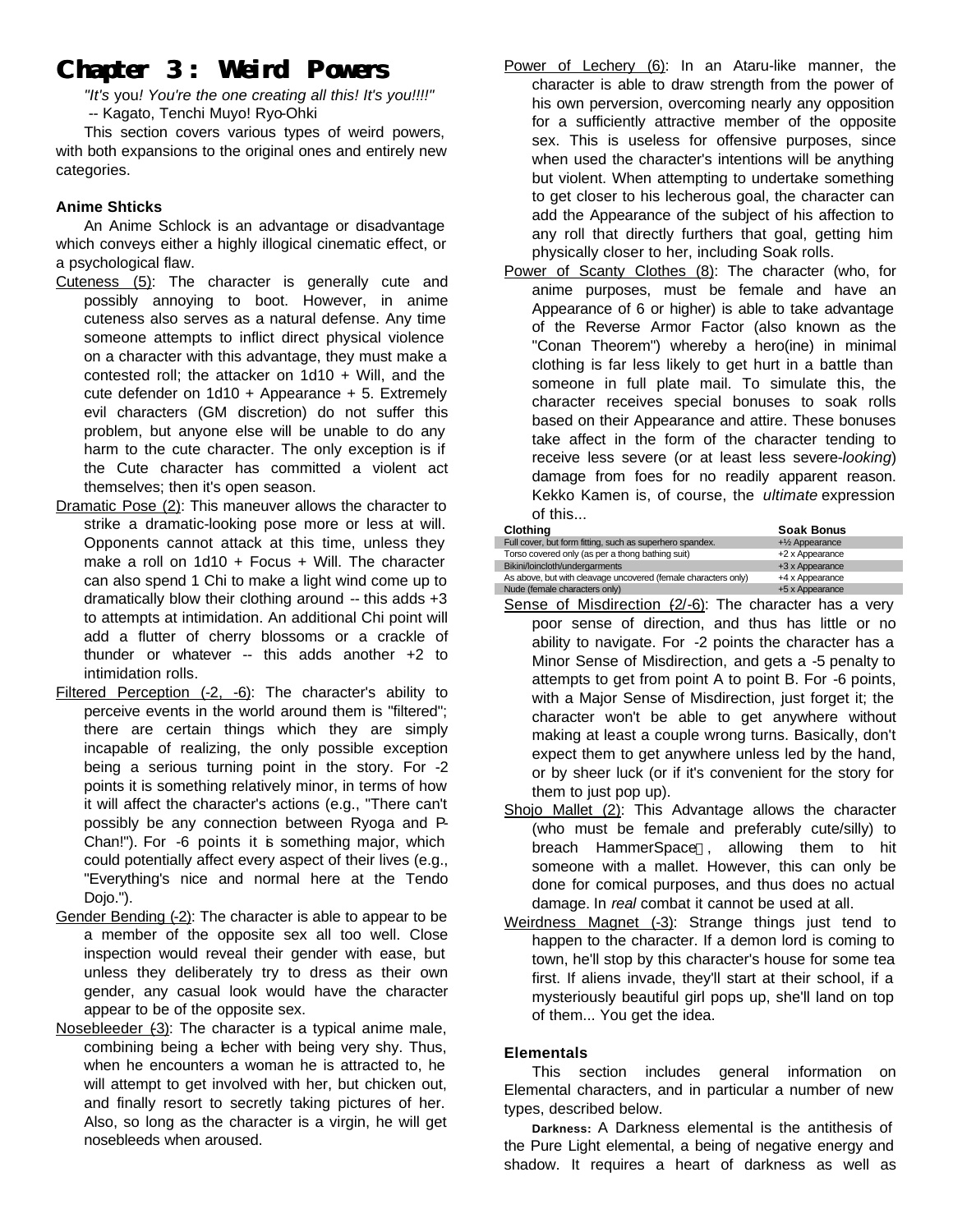Negative Chi, and costs an additional 2 CPs above the cost of being an elemental.

**Light:** A light elemental has an elemental command over the power of light, granting them the power to produce laser-like blasts, generate or absorb light, and so forth.

**Pure Light:** This is a variation of the traditional light elemental; it manifests itself generally in persons with a good heart and a pure soul (and costs an extra 2 CPs). The power comes from the individual's soul making this talent weird even among "Weird Powers." Another thing that distinguishes this from other elementals is that people with this ability exercise their powers with considerable less effort than the other elementals. Characters with the Negative Chi disadvantage cannot be light elementals.

**Shadow:** The character has the ability to generate and manipulate the elemental forces of shadow and darkness.

**Sound:** A sound elemental has a natural rapport with sound and can generate and control sonic energy. For +1 points any maneuver can have a Sonic Strike applied to it, which is effectively the same as a Power Strike. The Flash Strike modifier costs +4.

**Time:** Perhaps the strangest of elementals, this group's tool is neither matter nor energy, but reality itself! The power from this individuals come from the manipulation of dimensional perturbations. There are very few beings who manifest this ability for its true powers are only achieved by very powerful psychics. In fact, many persons who posses this ability die without knowing their full power, but those who achieve it usually get to the point of megalomania. The requisite for being a time elemental is being a Psychic of level 8 or higher. It is a very powerful talent indeed, but very risky -- the consequences of messing with the time-space continuum range from adverse to catastrophic.

# **Maneuvers**

**Note:** Although they are usually Focus-based, Elemental maneuvers and powers are not considered to fall under the category of Focus as far as Cost Modifiers are concerned.

# **Maneuver Notes**

**Darkness:** All Chi Blasts are Shadow Blasts (see below) without additional cost, and General Elemental maneuvers see their cost reduced by 1 point. Shadow Blasts do double damage to beings of light (Pure Light elementals, Kirin, etc.).

**Light:** All Chi blasts are Light Blasts without additional cost, Chi Star costs only 3 CPs, and General Elemental maneuvers have their cost reduced by 1 point. Flare 2.

**Pure Light:** As per a Light Elemental, but Light Blasts do double damage to creatures which are damaged by light (i.e. vampires, Darkness elementals, etc.).

**Shadow:** All Chi Blasts are Shadow Blasts (adds +2 to Accuracy, -1 to AP cost) without additional cost, and General Elemental maneuvers see their cost reduced by 1 point.

**Sound:** All Chi Blasts are Sonic Blasts at no additional cost. Thunderclap costs 3 points.

**Time:** Teleport 2, Reflecting Barrier 3.

# **General**

# **Elemental Empowerment**

This maneuver allows the character to draw power from their patron element restoring Chi or gathering Rage points (choose one) at a rate of 3 Chi or 4 Rage per turn while in direct contact with a large quantity of their element; for a fire elemental a roaring flame, for a water elemental a lake or whatever, for a wood elemental a mighty tree, and so forth. Regardless of what it might do otherwise, when Elemental Empowerment is being used the character cannot be harmed in any way by the elemental source they are using; electricity would not shock an electricity elemental, fire would not burn a fire elemental, etc.

Prerequisites: Focus 5 Character Points: 3 Accuracy: N/A **Action Points: 8/turn** Chi Cost: 2 to initiate Damage: N/A Move: None

# **Elemental Aura**

*Darkness:* The aura is one of a total darkness, through which the character is barely visible. The effects of the various powers of the Negative Chi discipline ae doubled with this is in effect.

*Light:* The aura is composed of blazing light, adding +1 to the damage of hand to hand strikes, and increasing the character's Base APs by 2.

*Pure Light:* The aura is composed of pure light. The aura has no effect by itself, but when combined with the Positive Chi discipline the effects of the various powers are effectively *doubled*.

*Shadow:* The aura is composed of constantly moving shadows, adding +1 to the damage of hand to hand strikes, and increasing the character's Base APs by 2.

*Sound:* The elemental creates a field of intense sound around themselves. This is audible only as a faint humming to those outside the field, but anyone inside it is immediately deafened for the duration of the time they are within the field (i.e., in grappling range of the character) plus 1d6 turns. Also, any sound based maneuvers see their damage increased by +2.

*Time:* The elemental takes a "step" into a parallel dimension, this has a very curious effect for the attacker and all of the observers the elemental seems to "split in two". While in this state, the character cannot be harmed -- they are not on the same physical plane and all blows pass through them, but the elemental can harm opponents with physical attacks (which cannot be parried and do normal damage). However, there is one drawback; executing a Chi Blast or similar maneuver while in this state would be suicide; the time elemental's body is in a very unstable form to begin with, and projecting that much energy will disrupt their dimensional structure, essentially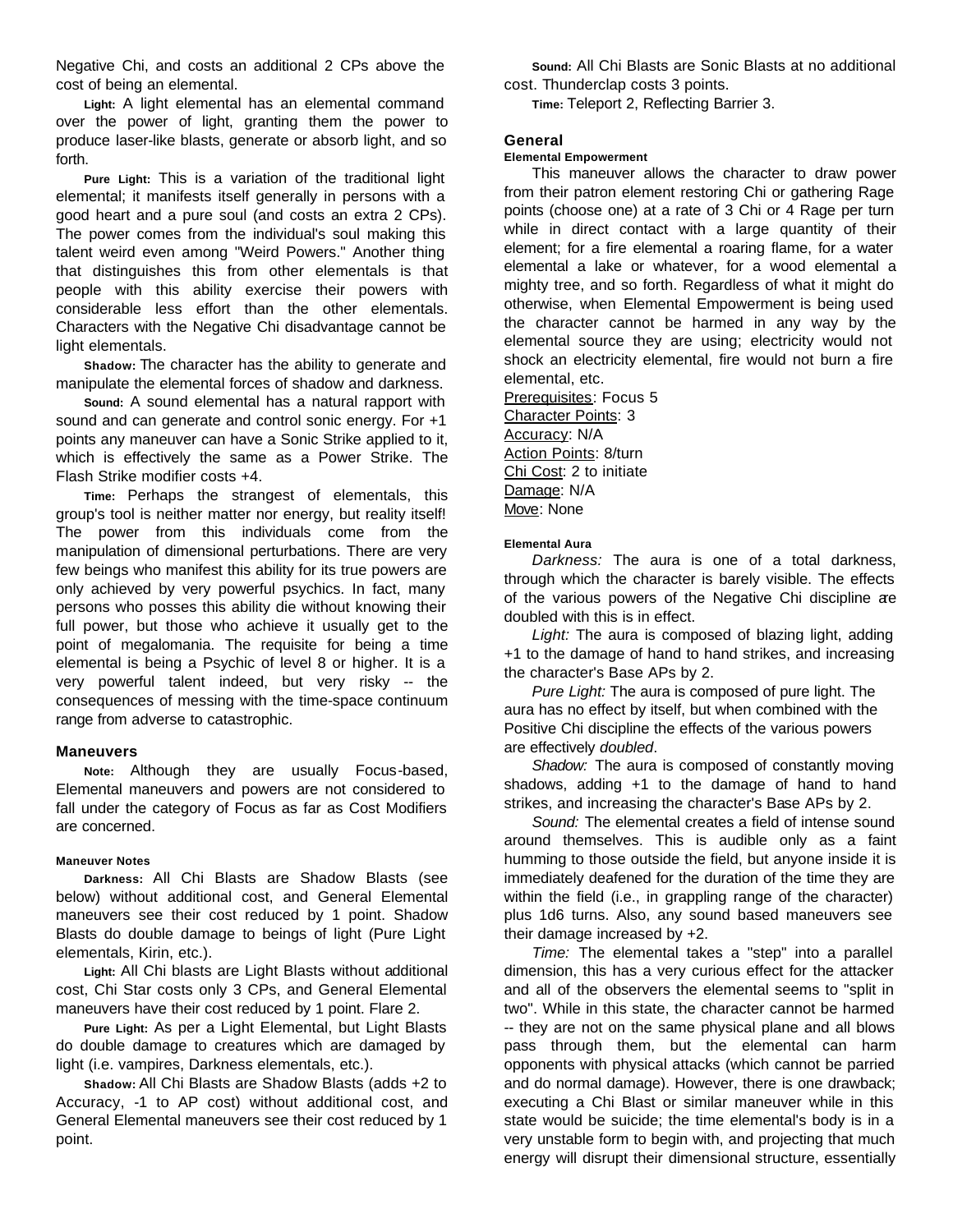causing them to cease to exist, their particles scattered across the cosmos. The prerequisite for this maneuver is a Psychic level of 10.

# **Elemental Form**

*Darkness/Shadow:* The character becomes a being of living shadow. While in this state, the character cannot be harmed by physical attacks, and because they are weightless they can fly (as per the Flight maneuver). Further, shadow-based attacks are at +1 Damage.

*Light/Pure Light:* The character becomes a being of living light. While in this state, the subject cannot be harmed by physical attacks, which pass right through them. Further, because they are weightless, they can easily fly (as per the Flight maneuver), and as an added bonus, light-based ranged attacks are at +1 Accuracy.

*Sound:* Not available. *Time:* Not available.

#### **Elemental Rage**

*Pure Light:* Same as the standard elemental rage but the aura will work as the Radiate Chi power and all attacks do double damage to negative Chi beings.

*Time:* The elemental is surrounded by a shimmering purple aura and becomes translucent. In this state the elemental can only be harmed by energy-based attacks, and then they only take half damage.

#### **Elemental Vortex**

*Light/Pure Light:* The character moves instantly, as a result of the fact that they travels at the speed of light.

*Time:* While the Elemental Vortex normally allows for one passenger at best, a Time Elemental can bring along everything and everyone in a radius equal to their Psychic level in hexes. Further, their traveling is not limited to this world; as a time elemental can manipulate time and reality they can travel to other dimensions! In fact, the greatest of time elementals prefer to carry on their battles to parallel planes to avoid wreaking havoc on the real world (as in X-1999).

# **Elemental Wall**

*Darkness/Shadow:* The wall is made of inky blackness, and anything passing through will take damage based on the character's Focus, plus 1d6. Darkness elementals also do +4 to victims with positive Chi.

*Light:* The Wall is made of light similar to the light blast, anything passing trough it will take damage based on the character's Focus, plus 1d6

*Pure Light:* As per Light, but add +4 if the victim has Negative Chi.

*Sound:* The wall of sound can be heard as a powerful, low vibration. Anyone attempting to move through the wall will be unable to hear anything while inside it (and will be deafened for 1d6 turns thereafter), and must make a Stamina + Will + 1d10 roll to avoid being knocked unconscious.

*Time:* The wall is actually a dimensional door! Characters passing trough will be transported to Godknows-where for about 1d4 hours. If used to trap opponents a contested roll of 1d10+Psychic level against 1d10+victim's agility+style must be made. If the victim fails, he/she must do a will roll against a difficulty of 18, spending 1 day on another dimension for each point of the difference resulting of 18-roll made if the victim loose.

## **Impervious to Element**

Many elementals possess this ability, which makes them largely immune to attacks based on their element, though magically based elemental attacks will still do half damage. This power is constant and has no cost beyond the initial investment of character points, and can't be turned off even if the character wants it to.

*Fire elementals* can be totally immune to fire (however, explosions still do 1/3 of their usual damage due to the impact).

*Ice elementals* will be impervious to freezing energy attacks and will have a bonus of their Will + Focus times 2 to their soak roll against any assault with physical ice (e.g., Ice Crystal Blast, being stabbed with an icicle, etc.).

*Electricity elementals* will find themselves as a living battery, conducting electricity without any harm.

*Wood elementals* will be totally immune to toxins (unfortunately, this also includes beneficial drugs, and nerve gas still has full effect). Physical attacks from wooden objects (including weapons made of wood) do half damage.

*Light elementals* will find light based attacks (chi light blasts, laser beams, etc.) simply pass through them.

*Time, Water, Metal, Air and Earth elementals* will take no damage from attacks directly related to their element.

Prerequisites: Focus 5, Stamina 6 Character Points: 4 Accuracy: N/A Action Points: N/A Chi Cost: None Damage: N/A Move: N/A

# **Air**

#### **Summon Storm**

This power enables the character to call forth a powerful thunderstorm. The initial summoning takes three turns of intense concentration (no other actions possible), during which the sky will swirl madly with dark clouds. When that is done, the storm will form, and remain so long as the character continues concentrating (2 APs per turn, to a maximum of Focus x 4 turns), and for 2 minutes per point of Focus thereafter.

During the period in which the character is concentrating to maintain the storm, they may summon forth lightning bolts. These effectively function as Chi Blasts (Electric, Homing), though the Chi cost is only 3 each (AP cost and other stuff is normal).

Prerequisites: Focus 8

Character Points: 8

Accuracy: N/A Action Points: Special Chi Cost: 15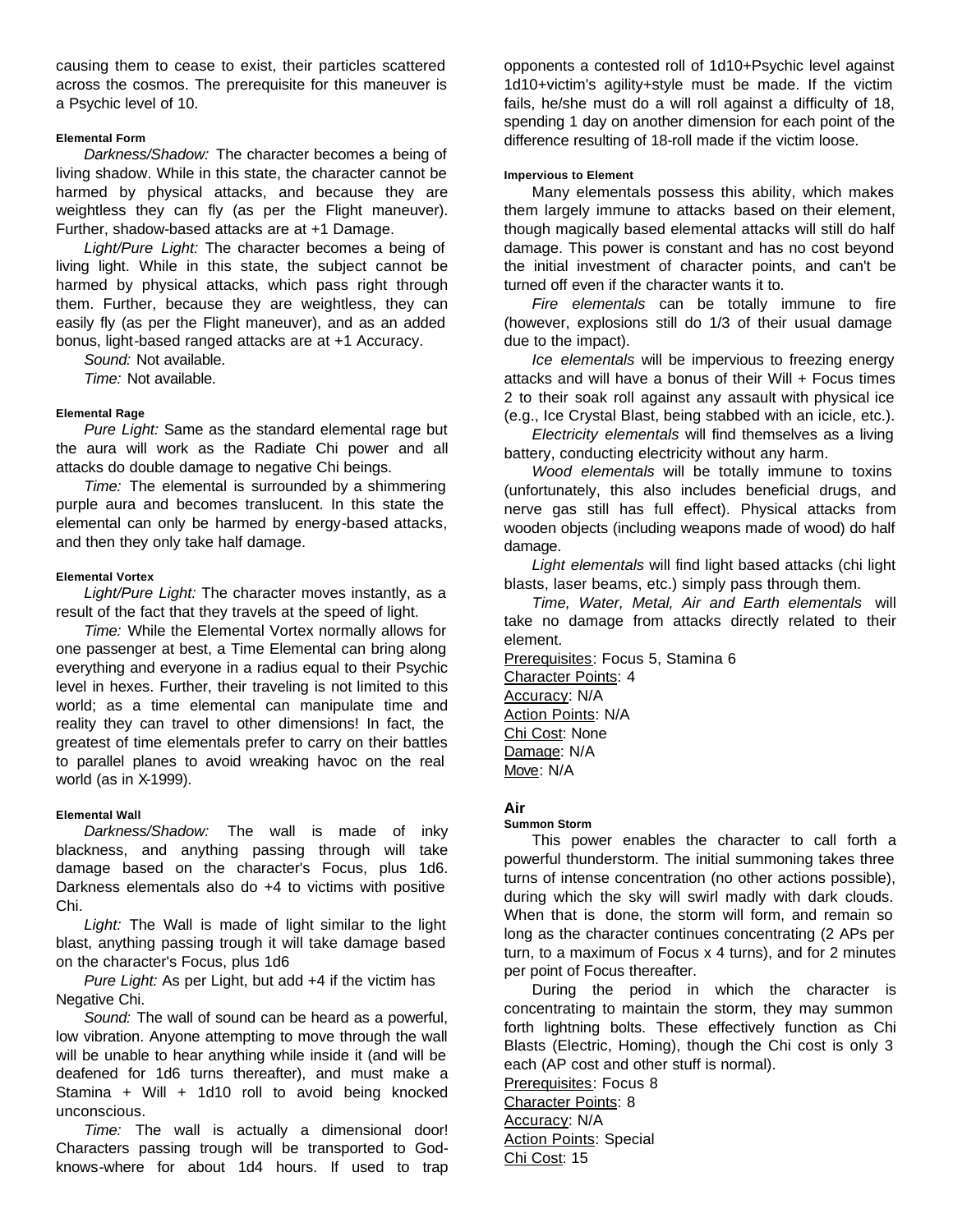# **Electricity**

# **Energize**

By transforming his own energy into electrical charge, the elemental is able to "recharge" batteries or similar devices that work with electricity. The cost of doing so is as follows:

| Object                    | Chi cost           |
|---------------------------|--------------------|
| <b>Single Battery</b>     | 1 per 12 batteries |
| Energy Clip (for weapons) | 1 per 1 clip       |
| Car battery               | 1 per 2 batteries  |
| High tech device          | 5 or higher        |

To recharge a battery, the character must touch its terminals (the metal bits that make contact with what it powers). The character can also do the reverse, taking energy from objects and replenishing their Chi. In this case the amount of Chi gathered is the same as the cost of recharging it.

Prerequisites: None Character Points: 3 Accuracy: N/A Action Points: 6 Chi Cost: Special Damage: N/A Move: None

# **Soldering**

This is a very useful power for anyone with engineering interests. When repairing any small metallic object, electrical wiring, electron device, etc., the elemental can, in essence, weld objects instantaneously and automatically by mere concentration. The character gets a bonus of +6 on all basic repair rolls and +3 on all Engineering rolls because of the extreme accuracy of the "tool" being used. This ability lasts for 1 minute per point of Focus.

Prerequisites: None Character Points: 2 Accuracy: Special Action Points: 12 per turn Chi Cost: 3 Damage: N/A Move: None

# **Fire**

# **Feed/Extinguish Fire**

This maneuver enables the character to magnify normal fires (not that from fire based chi powers and maneuvers or magical fire), increasing their size a number of times over equal to the character's Focus (e.g.; with Focus 6 a fire can be made six times the size). This effect only lasts for as long as the character concentrates, and fires will return to normal afterwards. The elemental can also use this power lower or even extinguish normal fires within a 2 hex radius of themselves.

Prerequisites: Focus 5 Character Points: 3 Accuracy: N/A Action Points: 1/turn

Chi Cost: 1/turn Damage: N/A Move: Special

# **Light/Pure Light**

# **Bend Light**

This maneuver enables the character to "fragment" light into its separate colors, as well as affect the path of light. This power doesn't seem like all that much, until you have lasers firing at you, or you fight another light elemental! Against Light Blasts and lasers, the character can perform a normal Parry (costs 2 chi) to divert the blast away from them, thereby taking NO damage.

Prerequisites: Focus 6 Character Points: 4 Accuracy: +2 Action Points: +0 Chi Cost: 2 Damage: None Move: +0

# **Darkness**

The things we see are but a reflection of light on objects, and this maneuver enables the character to create an area of total darkness by just "removing" the light particles out of the area. Characters can create an area of darkness equal to their focus in hexes.

Prerequisites: Focus 5 Character Points: 5 Accuracy: N/A Action Points: 12 to activate Chi Cost: 4 Damage: None Move: None

# **Illumination Star (Super)**

This exceedingly powerful display allows the character to summon forth an incredibly powerful burst of light and energy. This is in many ways similar to a Chi Star, but even more powerful, as the heat generated is simply incredible. Anyone in the area of effect must also make a roll on 1d10  $+$  Stamina  $+$  Will or be blinded for 2 turns (obviously, characters who are already blind don't have to worry about this). Likewise, characters whose eyes are artificial don't have to worry about this, though the light is intense enough that sunglasses or even protective goggles are insufficient. Illumination Star covers a radius in hexes equal to half the character's Focus. Prerequisites: Focus 9

Character Points: 7

Accuracy: Special; automatically hits anyone in the area of effect.

Action Points: ALL (must be the only action that turn) Chi Cost: 18 Damage: 2d6+10 Move: None

# **Light Explosion (Super)**

This is the ultimate attack against another light elemental, which can be quite deadly, as it disrupts their basic elemental essence. To do this counts as a Super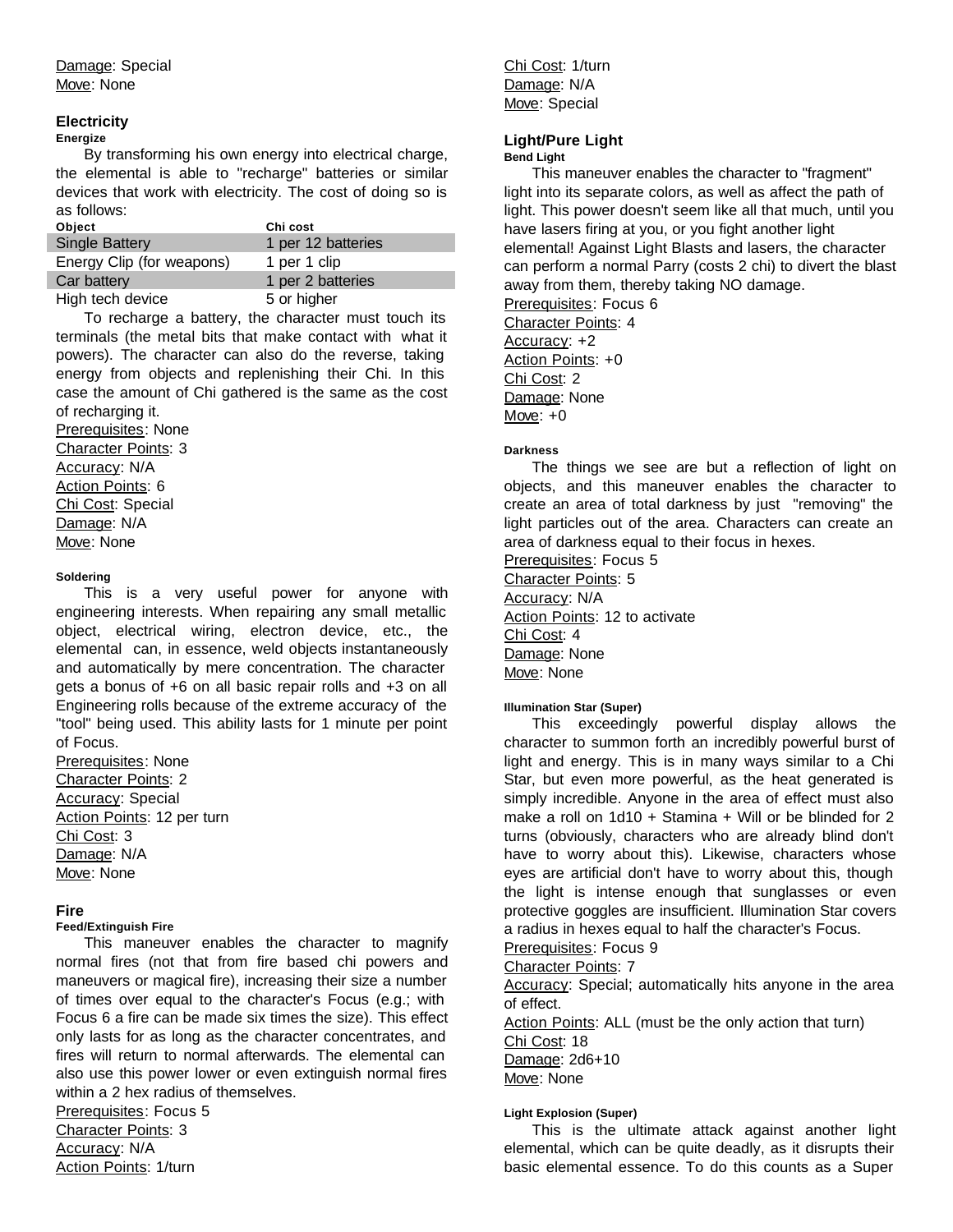attack (i.e., the character must reach their Rage Threshold). The attacker makes a contested roll on 1d10 + Focus against 1d10 + the opponent's Stamina. If the attacker succeeds, the opponent takes 2d10 damage (this damage is soakable, but special bonuses against light-based maneuvers do not apply). If the attacker's total is more than two times the defenders, they can do one of the following: double the damage (costs 2 additional Chi), permanently cripple the opponent's power (PERMANENTLY reduces their Focus by half, though maneuvers for which they no longer meet the requirements are kept; costs an additional 10 Chi), or simply kill them outright, causing the light elemental essence to divide into its component colors and explode outwards (death is effectively instant, but the attacker must spend ALL of their remaining Chi, which cannot be less than 20, and they will permanently lose 1 point from their Focus attribute).

Prerequisites: Focus 6 Character Points: 4 Accuracy: Special Action Points: 12 Chi Cost: 6 Damage: Special Move: None

#### **Light Shifting**

This power deceive senses for the elemental manipulates light in a way that the attacker sees the character closer than he really is. Close physical combat is useless and Chi blasts are at -3 to accuracy. Maneuvers with the Chi charge modifier will result unaffected however and anyone to the side of or behind of the elemental will clearly see the illusion.

Prerequisites: Focus 6 Character Points: 6 Accuracy: N/A Action Points: 8 to activate Chi Cost: 4 Damage: None Move: Special

# **Light Ball**

The character can create a sphere of light of a diameter equal to their focus in hexes. A contested roll is needed if used to blind an opponent, in which case the opponent is blinded for 1d4 rounds (5 to all appropriate rolls). If the elemental wants to move the sphere he can do it by investing an additional Chi point and AP per round, moving it a number of hexes equal to his Focus. Character Points: 3

Accuracy: +1 (When applicable) Action Points: 3 to activate Chi Cost: 3 Damage: None Move: Special

#### **Super Vision**

This maneuver endows characters with the ability to clearly see through the entire visible spectrum, as well as in infrared to ultraviolet. The elemental also gets nightvision (60 feet) from this and +2 on perception rolls and initiative when in dark areas. However, this maneuver is based on light manipulation, and as such it doesn't work in areas where there is no light at all.

Prerequisites: Focus 7 Character Points: 4 Accuracy: N/A Action Points: 1/turn Chi Cost: 1/turn Damage: None Move: N/A

# **Metal**

#### **Magnetism**

 This power enables the elemental to attract or repulse iron-based objects. The character can manipulate 10 pounds per 1 Chi spent; this uses 6 APs and the object's movement is limited to attraction/repulsion (towards or away from the character). If used offensively, reinforcing the impulse of a thrown weapon, the character gets a bonus of +3 to Accuracy; this costs 2 Chi and uses 1 AP (in addition to that of throwing it in the first place. If used defensively by trying to deflect an incoming bullet or thrown weapon, the character must make a Will roll against a difficulty of 18; this use costs 6 Chi, but no APs.

Prerequisites: Focus 6 Character Points: 5 Accuracy: Special Action Points: Special Chi Cost: Special Damage: N/A Move: None

#### **Soldering**

As per the Electricity maneuver (see above).

#### **Shadow**

**Darkness**

As per the Light maneuver (see above).

#### **Shadow Meld**

This power allows the character to fade into shadows, completely disappearing. When this is done, the character becomes a physical part of the shadow, effectively two-dimensional and immune to damage, but also incapable of action until they leave it. This can be maintained for a number of hours equal to half the character's Focus.

Prerequisites: Focus 7, Stealth 2 Character Points: 4 Accuracy: N/A Action Points: 6 to activate Chi Cost: 4 Damage: N/A Move: None

#### **Shadow Teleport**

This power enables the character, while Shadow Melded, to teleport to any shadow whose location they know, within 50 miles times the character's Focus.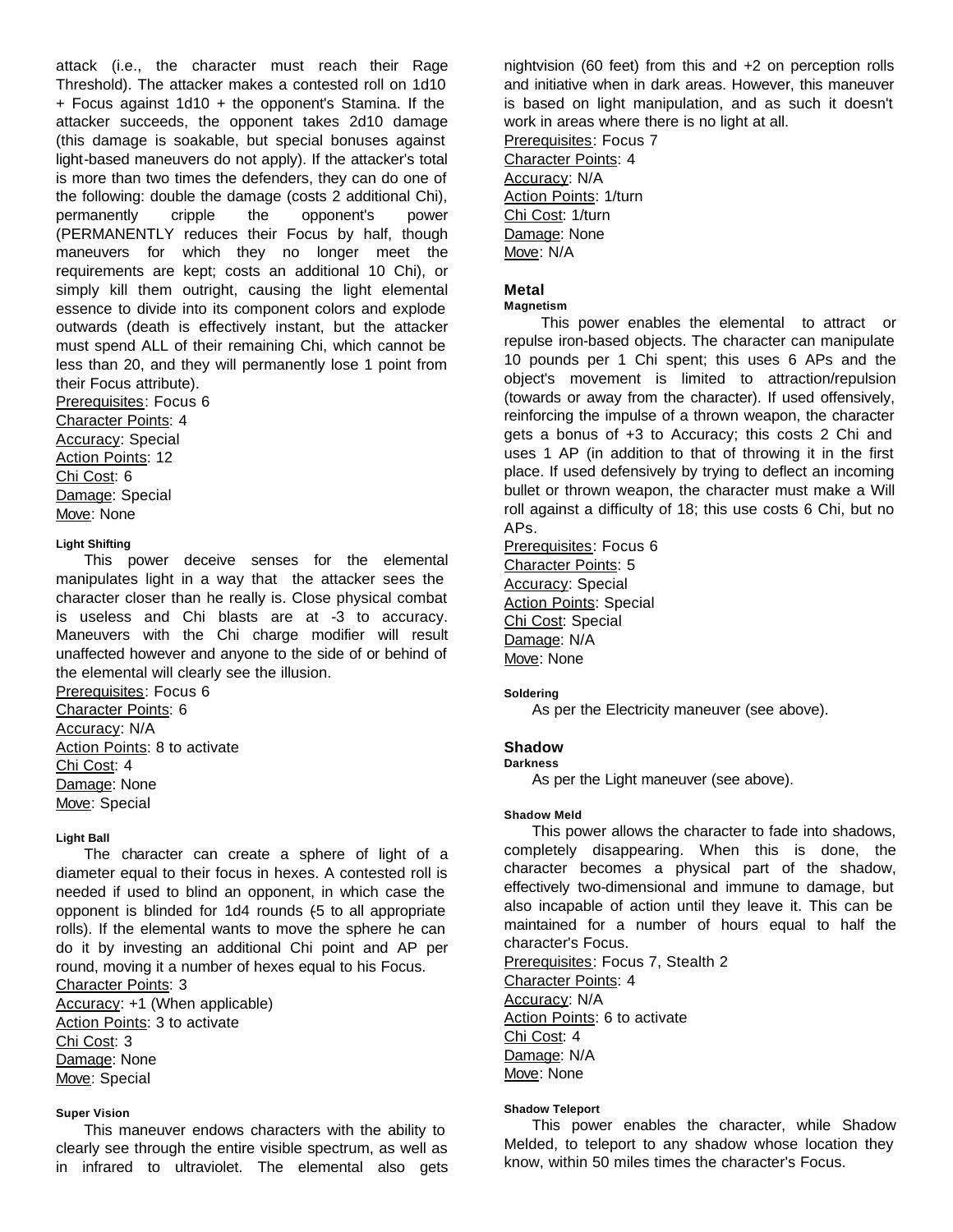Prerequisites: Shadow Meld Character Points: 5 Accuracy: N/A Action Points: 8 Chi Cost: 7 Damage: N/A Move: None

# **Shadow Whip**

This power forms a whip out of pure shadow. It functions as per a normal bullwhip, with a bonus of +2 to Accuracy and +3 to damage.

Prerequisites: Focus 7 Character Points: 4 Accuracy: N/A Action Points: 6 to form the Shadow Whip Chi Cost: 6 Damage: N/A Move: None

#### **Steal Shadow**

This power allows the elemental to temporarily steal someone's shadow. To do this, the elemental must successfully Grab the opponent, and make a contested roll on  $1d10 + Focus + Will.$  If he succeeds, he has "stolen" the opponent's shadow.

This appears as another shadow being cast from the elemental in a random direction, and, more importantly, it takes half of the victim's current Chi with it, now usable by the elemental. After a number of minutes equal to 5 times the character's Focus, the shadow will go back to its proper owner.

Prerequisites: Focus 7, Drain Chi Character Points: 5 Accuracy: N/A Action Points: 9 Chi Cost: 5 Damage: Special Move: None

# **Sound**

**Mimic**

This power lets the sound elemental perfectly mimic any noises or voices they have heard previously by making a roll on 1d10 + Intelligence + Focus.

Prerequisites: Focus 5 Character Points: 2 Accuracy: N/A Action Points: N/A Chi Cost: N/A Damage: N/A Move: N/A

## **Silence**

The elemental is capable of creating an energy field in which sound cannot travel, thereby ensuring total silence within it's area of effect. This covers a 1-hex radius per 2 points of the character's Focus, and, amongst other things, effectively prevents Sorcery from being used in its area of influence. This remains for one turn per point of the character's Focus.

Prerequisites: Focus 7 Character Points: 4 Accuracy: N/A Action Points: 7 Chi Cost: 6 Damage: N/A Move: None

# **Time**

*"Time controls humans and make the world move around....hmmm, I think that makes me....God!"* -- Richard Wong, Psychic Force

#### **Summon**

The elemental can summon any object with a weigh equal to the character's psychic level times two in pounds to appear directly on his/her hands or wherever they want no matter the object's actual location. The limitation of this power is that the object to summon must have been in possession of the character for about an hour or more time if possible in order to impregnate the object with the character's "psychic print"

The objects summoned can be moved in straight line if done so at the very instant the object is summoned (i.e.. a character can summon a spear/rose/whatever heading straight to his/her opponents), such objects are +2 to accuracy. More than one object can be summoned on a single round if the objects doesn't weigh more than the limit and are not very separate one from the other.

Character Points: 8 Accuracy: Special Action Points: 10 Chi Cost: 8 Damage: Special Move: Special

#### **Temporal Quicksand**

The character grabs his/her opponent and makes a contested Focus (Psychic level) roll; if the opponent looses, they will "phase out" as per Ghost Form, but they then start sinking into the ground as if it was quicksand, (for a number of seconds equal to the number of points by which the attacker's roll exceeded theirs) then phase in again. As the victim is re-appearing on a solid object, this will cause him/her a damage of 1d6 (do not add base damage) per each second sinking (this damage cannot be soaked, though earth, metal, ice, or wood elementals with Impervious to Element may take half damage if the surface is mostly of their element). Further, as the opponent has part of his/her body "buried" on the ground he/she will be effectively immobilized. Prerequisites: Psychic 8, Elemental Aura

Character Points: 6 Accuracy: Special Action Points: 8 Chi Cost: 10 Damage: Special Move: 1

**Time Stop (Super)**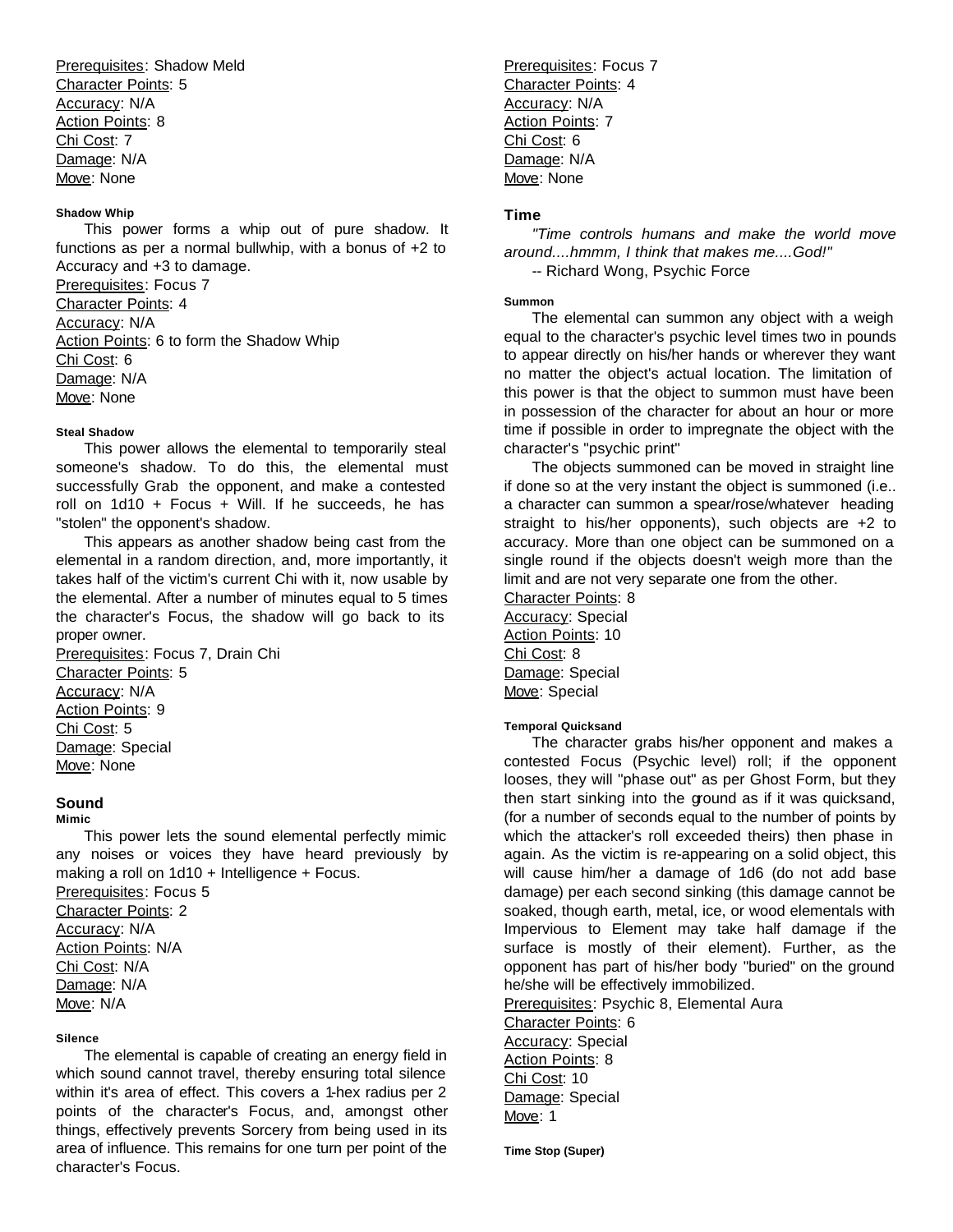Indeed one of the most powerful forms of Time Elemental power. The character creates a "dimensional fracture" -- a sort of anomaly in which time is frozen on a particular moment, as though one has stopped a movie on a single frame. This covers a 100 foot radius per level of Psychic. GMs should be hesitant to let some players to have this maneuver as it is can quite easily lead to some very grisly situations; for the duration the opponent(s) are unable to make any defense of any sort, since they are frozen along with the rest of the area of effect. In order perform this maneuver the elemental must have both hands free; thus he can't be holding any items. The character can stay on the time fracture as long as he doesn't alter anything, the moment he takes an object, opens a door or touches a living thing, the person returns to reality.

Other time elementals have a natural resistance to such temporal alterations, making is possible for them to for them to remain active -- make a roll on  $1d10 +$ Psychic; if the roll exceeds the other elemental's total on 1d10 + Focus, then they can act normally, and the usual conditions under which the Time Stop ends apply to *either*  elemental.

Prerequisites: Psychic 12 Character Points: 10 Accuracy: N/A Action Points: 3 Chi Cost: 20 Damage: None Move: Special

# **Water**

# **Lower Water**

This powerful maneuver enables the elemental to take control of big volumes of water in several ways:

First, the elemental can reduce or increase the volume of a water (initial volume cannot exceed 100 gallons per point of Focus) as many times over as the amount of their Focus (e.g. Focus 6 can increase water to 6 times as much or reduce it one sixth). This costs 1 Chi/turn and takes 1 AP/turn. When the elemental ceases concentrating, the water will return to normal.

 Second, the elemental can manipulate water in a way that he/she can dissipate any water based attack that threatens to harm them (such as a summon wave). This costs 5 Chi and takes 3 APs. The character also needs to succeed a Parry roll, but adds their Will to the total of the roll.

 And lastly, the character can create a 2 hex radius bubble that lasts for two minutes per point of Focus (great for underwater traveling!); the elemental can move the bubble at will, the move is the same as the character's. This costs 4 Chi and takes 6 APs to generate and 1 AP/turn thereafter.

Prerequisites: Elemental Wall Character Points: 8 Accuracy: Special **Action Points: Special** Chi Cost: Special Damage: N/A

# Move: Special

#### **Water Breathing**

This maneuver enables the elemental to inhale water normally, as though it were air.

Prerequisites: none Character Points: 2 Accuracy: N/A Action Points: 1/turn Chi Cost: 1/turn Damage: N/A Move: N/A

#### **Water Walk**

This maneuver enables the character to literally "walk" on any liquid surface (even acid, though the character will still take damage). However, the character's move is halved unless the Swim maneuver is also possessed.

Prerequisites: None Character Points: 2 Accuracy: N/A Action Points: 1/turn Chi Cost: 1/turn Damage: N/A Move: Special

# **Wood**

#### **Soul Merge**

In order to do this maneuver the character must be surrounded by vegetation, in a place like a park or similar (woods are the perfect place). The Character expands their Chi all over, then temporarily fuses their soul with that of the place, making the character "one with the nature".

For the duration of the maneuver, the character gains the following bonuses: Can never be taken by surprise, as they are aware of EVERYTHING that is happening within the place (as per Clairvoyance), can See Auras (as per the maneuver) even if the subject is hidden, and can anticipate their opponents every move gaining a +3 to the Accuracy of all their maneuvers (as per Mind Reading). And finally, when combined with the Animate Plants maneuver the character can make truly terrific things performing any maneuver he/she knows using trees and other plants as the character's own limbs and with the same accuracy as the character's.

Prerequisites: Focus 7 Character Points: 8 Accuracy: N/A AP Cost: 10 Chi Cost: 3/turn Damage: N/A Move: N/A

# **Generic Powers**

*"You power level is puny, Level 5. Too bad."*

-- Raditz, Dragonball Z

The heading of generic powers covers several abilities which either don't fit into any of the other types of Weird Powers, or fits into too many of them. Generic powers are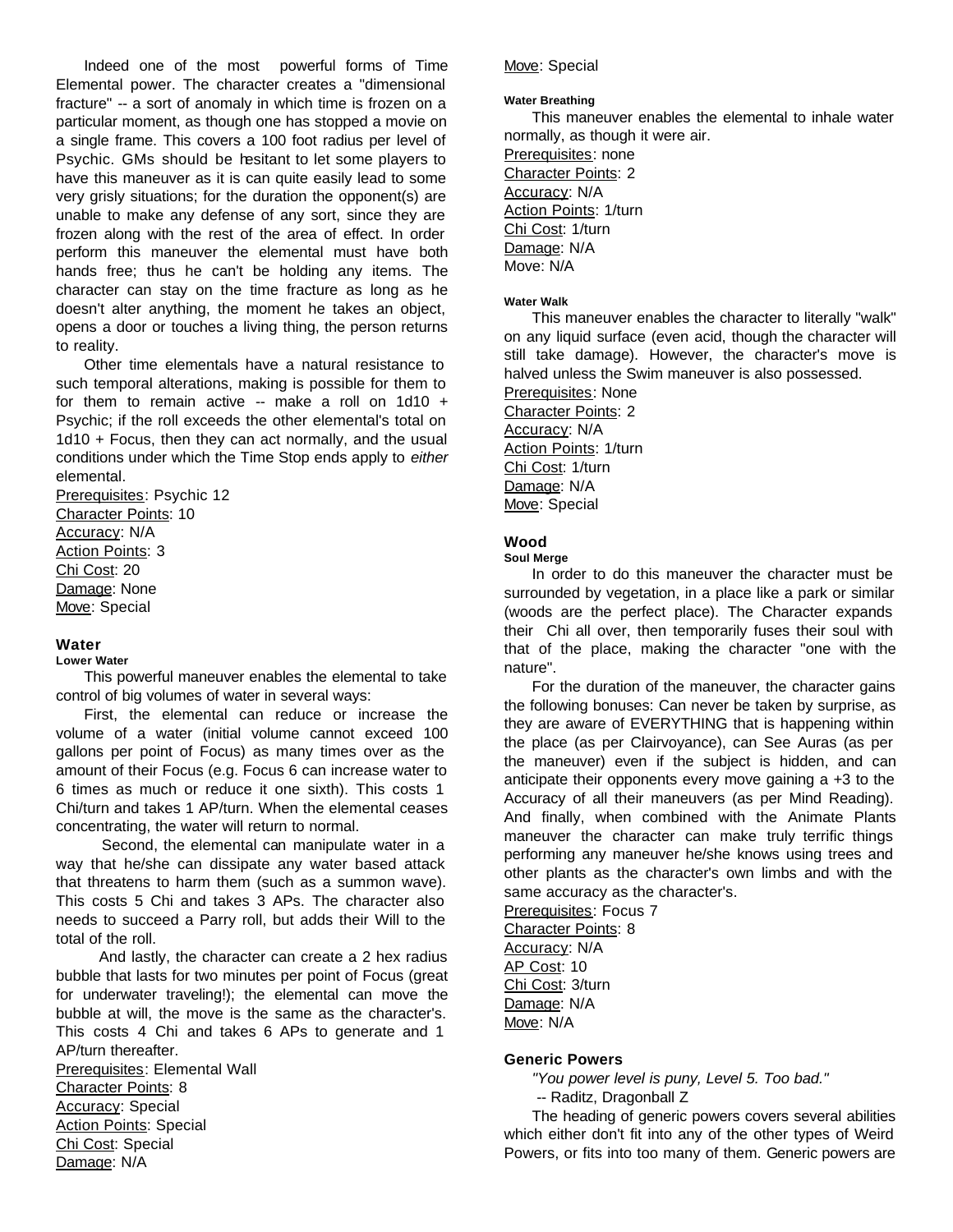normally purchased by level, and may have an initial purchase cost as well.

# **Advanced Chi Blasting**

*"Kamahamehas make me hungry!"*

-- Gokuu, Dragonball

Essentially, this power lets the character learn and use countless variations of the chi blast maneuver without buying different versions of the maneuver over and over again. This should usually only be used in VERY high powered campaigns.

Cost: 4 CPs for the base power (or 12 experience points) plus 3 CPs per level (increasing later costs current level times 4 in experience).

# Prerequisites: Chi Blast, Focus 8

Powers: For each level, select a Chi Blast maneuver modifier. The character may use any combination of the modifiers he knows, though each after the second increases the AP cost of the attack by 2. For level 8, rather than the usual modifier, the character gains the ability to produce Mega-Attack versions of any chi blast he is capable of.

# **Energy Reserve**

This power gives the character a special, secondary reserve of energy to power their chi-based maneuvers. This does not count as actual Chi, and thus cannot be drained or affected in other ways as the character's usual Chi total might.

Cost: 2 CPs per level (or 6 experience points for level one, and the current level times 3 per additional level).

Prerequisites: Focus 6, Will 6

Powers: Essentially, for every level of Energy Reserve, the character has a pool of three "energy points" which can be used in place of Chi if the character's chi points have run out, or if the character is using a move that will use more Chi than they currently have available.

# **Flight**

This power allows the character to fly with no apparent means of support.

Cost: 4 points (12 experience if purchased after character creation) for the basic ability, plus 2 points per level (or current level times 3 in experience). The level purchased cannot exceed the average (round up) of the character's Agility and Focus.

Powers: The basic power gives the character the ability to hover in mid-air. They can stay where they are in the air, or can rise up to 10 feet per point of Focus in the air. For every level purchased, the character can propel themselves at up to 20 miles per hour (though in close combat this simply triples their Agility for movement purposes). The maximum altitude also increases by 100 feet per level.

# **Power of Cloth**

The Power of Cloth is an odd power that lets characters use a piece of cloth/clothing -- most often a scarf, cape, streamer, or similar item of some sort -- both offensively and defensively.

Cost: 3 per level at character creation. Current level times 4 in experience points. The level of Power of Cloth cannot exceed the character's Focus.

Powers: The character's favored garment can be used to focus attacks as per a Conduit Weapon. Also, select one of the following special abilities each level after the first:

Cloth Block: The cloth can be used to block normal and even weapon attacks without sustaining any damage. This effectively works the same as the Parry maneuver, but the damage is negated.

Cloth Deflection: The cloth can be used to perform the Projectile Deflection maneuver.

Cloth Energy Absorption: The cloth can effectively function to perform the Absorbing Barrier maneuver. Prerequisite: Cloth Block

Cloth Energy Reflection: The cloth can effectively function to perform the Reflecting Barrier maneuver. Prerequisite: Cloth Block, Cloth Deflection

Cloth Entanglement: This power allows the cloth to be used to wrap around someone, incapacitating them completely, or just one limb. This uses 8 APs in either case, and either holds the person immobile (4 APs per turn after the first; no damage) or grips one limb (6 APs, 3 per turn after the first), or it can be used to execute any appropriate grappling maneuver the character knows.

Cloth Strike: This power allows the character to energize the cloth, using it to strike an opponent. In game terms, such a strike counts as a Light or Heavy Punch with a bonus of +1 to damage. Power Strike and other appropriate modifiers can be applied to this at the usual costs.

Dramatic Pose: This power works more or less the same as the Anime Schlock of the same name, except that summoning a Dramatic Wind costs no Chi, and adding cherry blossoms or whatever costs 1 Chi.

# **Slash Power**

One of the more curious (and difficulty to define) powers in fighting games is what, for the purposes of Thrash, we will refer to as "Slash Power", a series of quasi-elemental abilities based around the generation of cutting lines of force. For examples of this, look at such characters as Eiji, Vice, Mature, Heidern, and Leona from King of Fighters, and maybe Charlotte and a few others from Samurai Shodown.

Slash power is not seen too often (outside of KoF, anyway), and the GM may decide who would and wouldn't possess such powers. The only "generic" sort of characters who might possess it are the ninja; it adds a certain amount of style to their maneuvers (as evidenced by Eiji Kisaragi). As is the case in KoF, it could easily be an aspect of a certain family line, or whatever.

*To possess Slash Power counts as a 6 point advantage*, and grants access to the modifiers and maneuvers listed below.

#### **Modifiers**

**Slash Blast (+1):** This maneuver allows a chi blast or similar maneuver to be composed of slash energy. This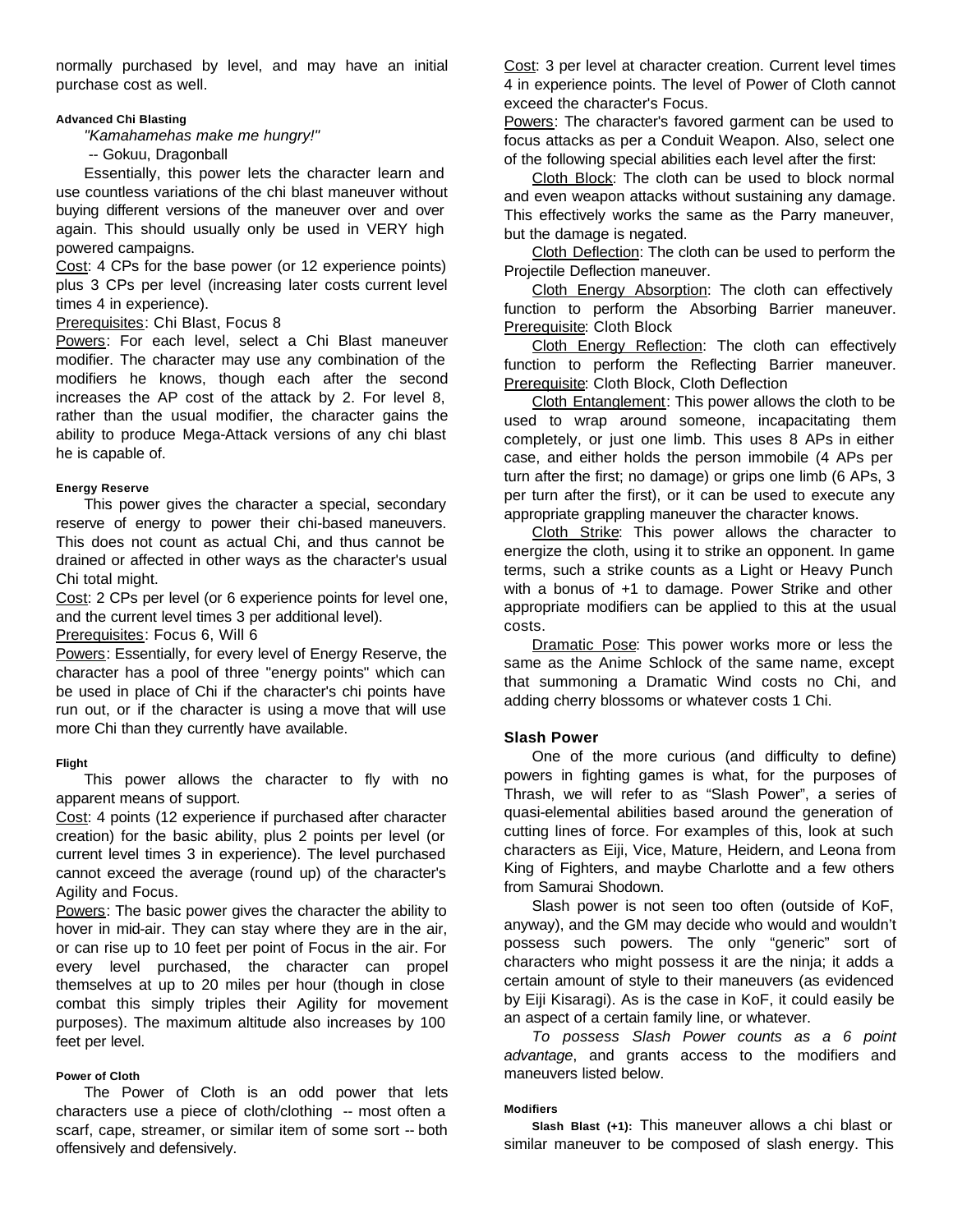reduces the AP cost by -2, and increases the damage by +2.

**Slash Strike (+1):** This modifier makes the attack be surrounded by a wave of slash energy. This increases the damage by +2, and costs an additional 1 Chi point.

## **Maneuvers**

# **Formation Slash**

The character sweeps their hands or weapon around, creating a short-lived formation of energy in the air. Anyone touching the energy formation, whether because it was created around them or because they were foolish enough to run into it, takes damage as below. The character can make any number of "lines" in the formation; a more elaborate one will take longer to make, but will do more damage.

Prerequisites: Focus 6 Character Points: 4 Accuracy: +0 Action Points: 4, plus 3 per line Chi Cost: 3, plus 1 per line Damage: 1d6, plus 2 per line Move: None

#### **Slash Channeling**

This maneuver essentially allows the character to add slash energy to any physical maneuver. When this is done, the modifiers listed below are applied to the maneuver.

Prerequisites: Focus 6, Style 4 Character Points: 6 Accuracy: +1 Action Points: -1 (to a minimum of 1) Chi Cost: +2 Damage: +3 Move: +0

#### **Slash Circle**

The character simply swings in a circle around them, making a circular formation of slash energy which can strike everyone in the same hex as them.

Prerequisites: Focus 7

Character Points: 5 Accuracy: +3 Action Points: 12 Chi Cost: 7 Damage: 1d6+2 Move: None

#### **Slash Sphere**

This maneuver creates a sphere of glowing, cutting slash energy in front of the character. This normally stays stationary, but can be moved forward or backwards at a rate of 1 hex per turn. The Slash Sphere remains active for 1 turn per 3 points of the character's Focus. Anyone struck by the sphere is repeatedly cut by it, taking damage as noted below.

Prerequisites: Slash Circle or Formation Slash, Focus 8 Character Points: 7 Accuracy: +1

Action Points: 12

Chi Cost: 8 Damage: 1d6+1 per turn Move: 1

# **Sorcery**

*"This place smells of evil... and gymsocks!"* -- Haohmaru, Samurai Shodown IV

# **Abilities of Sorcerers**

Learning Sorcery: The process of learning magic is, as you might expect, a laborious one. And, of course, it's a bit boring to most people. Sorcery is a combination of the spiritual, in the focusing of one's internal energies, and the intellectual, in that it requires memorization of chants, formulas, rituals, and so forth. As such, martial arts training has nothing to do with it. However, sorcerers need to study. As such, they can accumulate Study Points at the same rate that martial artists do Training Points, for spending time studying mystic texts and so forth, and these are spent in much the same way, but must be spent on sorcery paths, the sorcery style, or magic-based maneuvers and such.

Sense Magic: Anyone who knows magic becomes attuned to the unique chi flows it generates when used. The degree of attunement depends on how much mystical power the character possesses. Take the combined level of all the character's Paths, and add to that two times the level of their Sorcery Style (if possessed), and look at the following table:

| $1 - 5$   | The character will be aware if magic is being used within 10 feet per point of focus,<br>but they cannot pinpoint its source.                                                                            |
|-----------|----------------------------------------------------------------------------------------------------------------------------------------------------------------------------------------------------------|
| $6 - 10$  | The character will be aware if magic is being used within 50 feet per point of focus,<br>but a roll on 1d10 + Focus + Sorcery style is required to pinpoint its source if it is<br>within line of sight. |
| $11 - 15$ | The character is aware of any magic used within 100 feet per point of Focus, and<br>can always pinpoint the source if it is within line of sight.                                                        |
| $16 - 20$ | As for 11-15, but the character can also tell the general type of magic being used<br>(offensive, healing, mind control, etc.).                                                                          |
| $20+$     | As for 16-20, but the range for close detection is doubled, and the character sense<br>when magic is being used within one mile per point of focus (no fine detection<br>possible).                      |

#### **The Sorcery Style (Optional)**

The following are some additional abilities granted by the Sorcery Style (see Thrash, Weird Powers Appendix for more details). As with a Path, these abilities are given when the character reaches a level equal to the number listed for each given ability.

1. Mystic Lore: The first thing to learn for the sorcerer is a general knowledge of the mystic arts. This Lore also confers knowledge in ancient rituals such as how to invoke demons and other extraplanar creatures, in addition to other rituals at the GM's discretion.

2. Dispel Magic: Now that the sorcerer has a general knowledge in all of the Mystic arts the next thing he will learn about magic is how to dispel it. In order to disrupt a spell, the two sorcerers make a contested roll on 1d10 + Focus + Sorcerery to determine whether the spell is negated, or it resists the attempt of negation. Costs 9 Chi. 3. Extend Duration: At this level, the sorcerer can extend the effects of spells that are time-based. Costs 1 Chi per additional minute.

4. Inversion: This is the point where novices are separated from full-fledged sorcerers, for now the wizard understands how magic works! The character knows how to fully interact with Chi, whether internal or external. This spell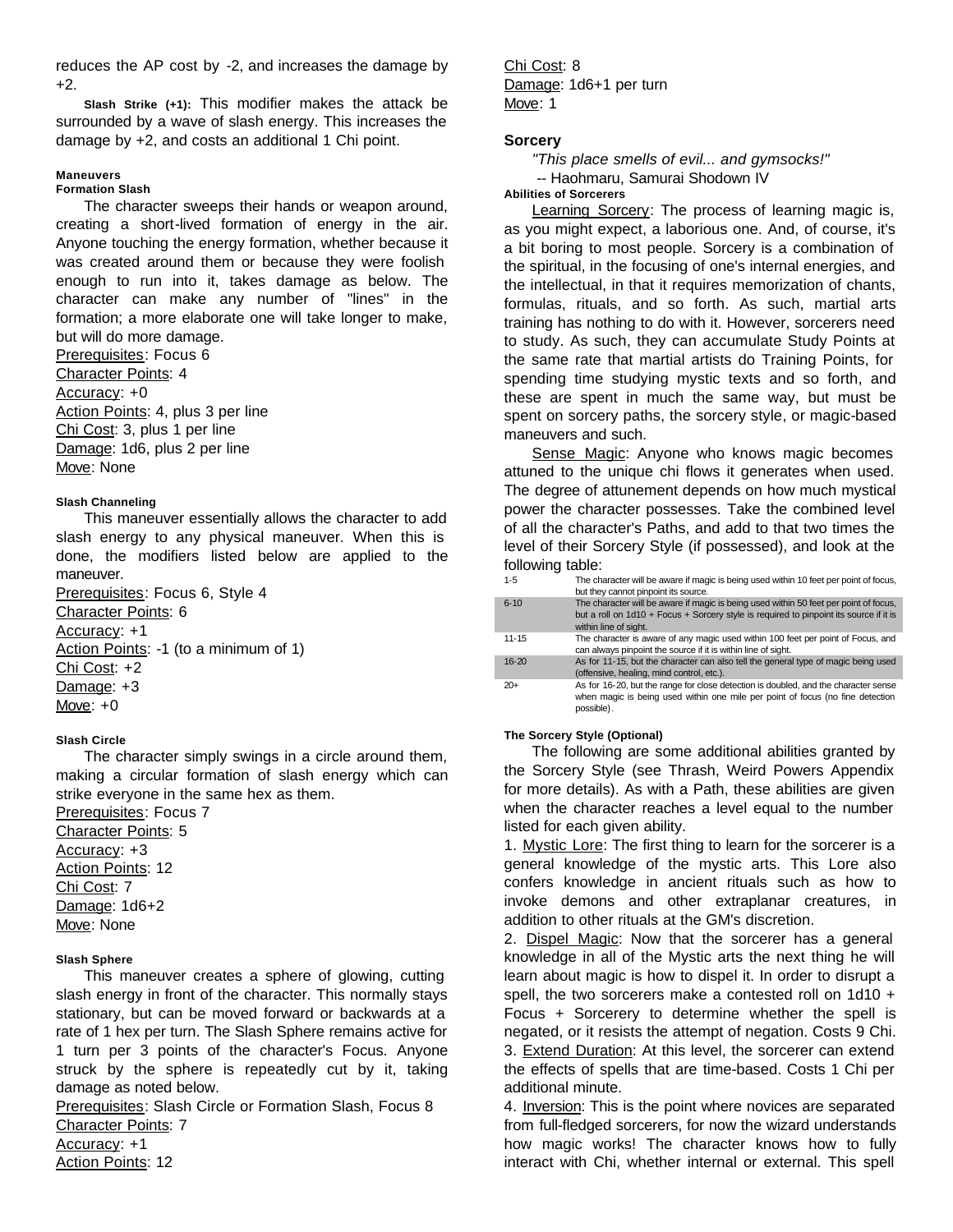enables the character to invert the nature of any Chirelated effect; a fire blast can be turned to an ice blast, a heal wounds can be reversed to cause wounds, etc. This ability costs half the Chi cost of the spell to be reversed.

5. Absorb Energy Attack: Now that the character knows how does Chi work he can use the Chi in the air to replenish his own -- even that from Chi-based Attacks! The sorcerer receives the attack, then makes his spell roll; if the sorcerer succeeds, the damage rolled from the attack will be instead added to the mage's Chi and they will be unharmed by the attack's usual effects. Another effect of this knowledge is that the sorcerer now will receive double the normal amount of Chi during meditation. In order to attain this level, the character to have level 3 in the Lines path. Costs half the Chi cost of the maneuver/spell being absorbed.

6. Magical Disruption: Now that the character has attained a so high level of power, that what he did before now can do it better. This stronger version of the Dispel Magic not only affects spells, but everything that operates with Chi: maneuvers and spells are effectively (and automatically) canceled, artifacts and enchanted weapons are rendered non-magical (if the owner looses a roll on 1d10 + Will + Artifact Level) for 2d6 turns and Chi-Based effects are completely negated (the GM may allow a roll if the situation is critical). Costs 10 Chi and the sorcerer must have a focus of 12 or higher in order to attain this level.

7. Permanency: This ritual enables the sorcerer to render any Chi-based effect permanent: An elemental wall, a knot of obstruction, or maybe a Chi-gong. Greedy players will find a lot of applications for this tool (just beware of muchkinism). The ritual is 3 hours long and costs 90 Chi, plus the Chi invested in extending the Chi-based effect to 3 hours. In order to attain this level, the sorcerer must have enchantment at level 2 at least.

8. Turning: This tricky form of Chi manipulation consist in turning a of Chi-based attack right towards the one who attacked you. The attacker thus receives the attack he sent out, with the attack roll being equal to the sorcerer's spell roll. Costs 6 Chi.

9. Negation Shell: A powerful abjuration that prevents the use of Chi or magic in a radius of 1 hex per point of Focus and has a range of 3 hexes per point of focus. Costs 20 Chi and lasts for 3 turns per level of the Sorcery style.

# **Sorcery Paths**

# **Divination**

Wile not necessarily psychics, sorcerers still have their own means to look both into the future and faraway places, amongst other things.

1. See Auras: The first thing a diviner learns is to recognize what is in front of your eyes. Same as the psychic Aura power.

2. Detect Lie: This spell will, after a question is asked to someone, to cause the other person's aura to glow in red if he's lying. Costs 2 Chi per question.

3. Find: The diviner now can tell the localization of a specific object or person provided he/she has enough information about the object/person. This wont tell the diviner the exact localization of the object, but will guide

the diviner on his/her way like a compass. Costs 10 Chi per hour of searching.

4. Detect Scrying: At this point, the diviner can tell some more interesting things....like when he's being watched! whether physically, magically or by any other means. This costs no Chi, is constant and automatic.

5. Legend Lore: This powerful form of divination can, via a 2 hour long ritual, tell the whole story of a specific object. If cast on a person, the spell will reveal everything about the person, even things the person him/herself didn't know. Costs 70 Chi.

6. Divine Assistance: When sorcerers are in need of some serious advisement, they can use this incredible form of divination that consists in contacting beings from higher planes of existence. This spell is generally used only when the sorcerer is in need of a knowledge totally unreachable to the mere mortals, and it better be, cause this powerful beings only attend to truly important questions, and trivial things will only offset them sending a powerful curse over the sorcerer, a really nasty one. This ritual can only be done once a month and costs 200 Chi.

# **Necromancy**

Necromancy's stuff is life and death itself, making it a truly powerful (not to say fearful) path to study. Things like restoring lost limbs, speaking with the dead and giving life back!. The other side of the coin lies on the evil necromancers who use this knowledge to do the inverse! This Makes necromancy also the most destructive path of them all.

1. Soothe: Soothing pain with but a touch. 1 Chi per minute.

2. Pain: Same as the psychic maneuver, can be maintained as long as the sorcerer keeps chanting and concentrating.

3. Heal light Wounds: can heal minor physical damage, wounds heal clean up to 1d6. Costs 4 Chi and heals for real, no need for hospitals!

4. Cure Diseases: The sorcerer can use his knowledge of life and death to cure some minor disease, from colds to flu; can also negate a Contagion spell. Costs 10 Chi.

5. Curse: At this level, the necromancer reaches the sympathy of the dead to do some things in their name. The character can bewitch another person with a curse! These curses are minor and harmless, but sometimes can be really fun if you want to spoil another player's day. With effects like always stepping on dog excrement wherever there is, being hit by someone else's basketballs, slipping on a banana peel, etc. Victims can save themselves from the effect if they win a roll of will+focus, but if they loose, they'll have to find another sorcerer for advisement on how can they remove the curse (as the curses are very minor only the player him/herself can remove the curse from his/her soul). The methods for removing curses can be as hard, easy, ridiculous or even hilarious as the GM sees fit (that's part of the GM's fun!). Costs 16 Chi.

6. Cause Light Wounds: At this point is when evil necromancers start twisting the rules. This is just the opposite of healing, causing 1d6 points of damage (non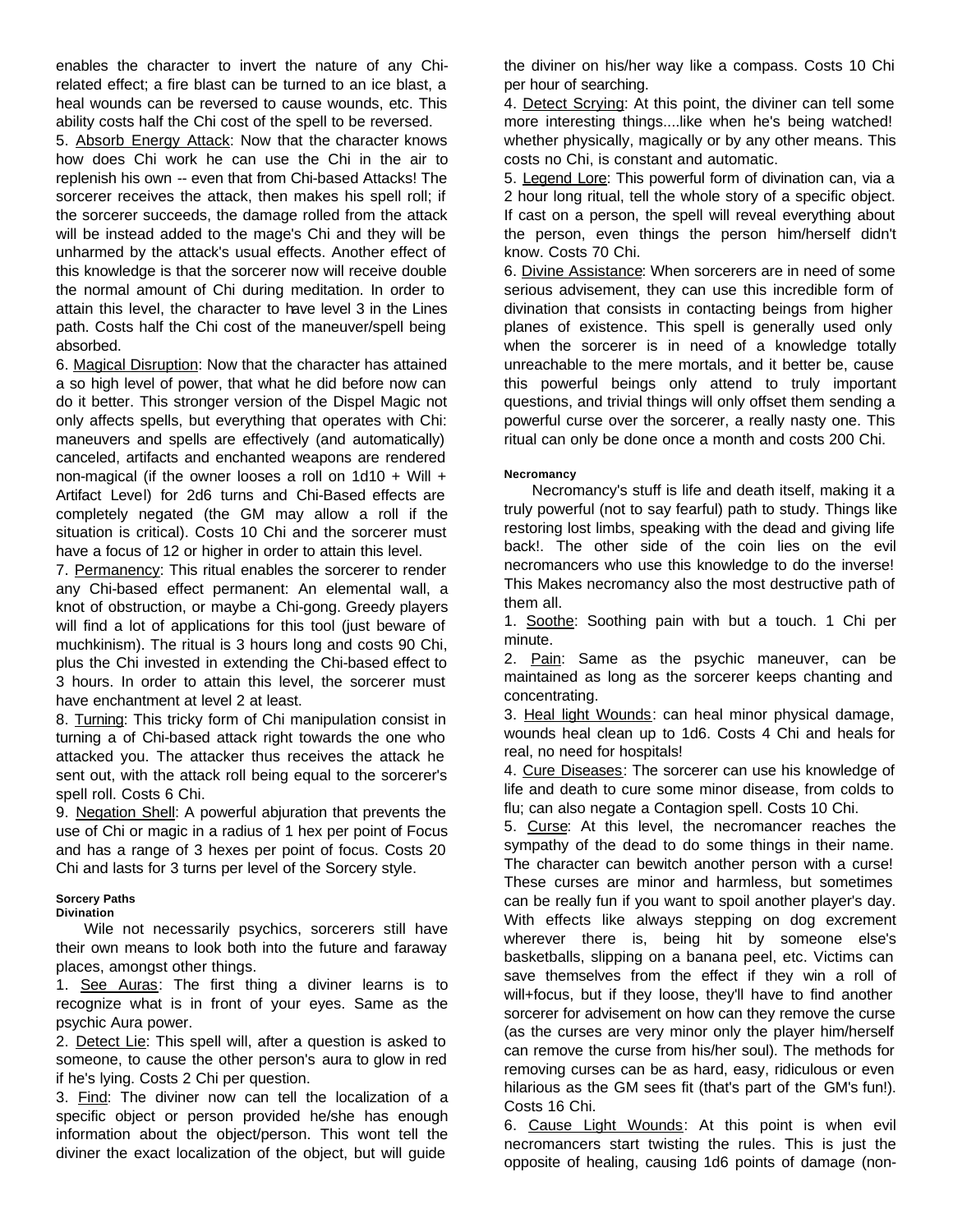soakable) Can be resisted with a will+focus roll. Costs 5 Chi.

7. Contagion: The reversal of the cure diseases spell. This spell will cause the victim to feel weakened(-3 to all rolls) for as many days as the sorcerer's necromancy level. Will negate any form of healing power and will be negated by a cure diseases. Can be resisted via will+focus roll.

8. Animate/Control the Dead: When done on a place with corpses (invoking this on 5th avenue or Disneyland just wont work \*central park maybe\*) will raise 1 corpse per point of focus. These animated dead have 12 health points, a soak of 16,+4 on base damage, a base accuracy of the sorcerer's Focus+necromacy, an Intelligence of 3 and 3 maneuvers(light punch, light kick and grab). The animated dead can only take simple commands like "defend" or "kill" or "bring" etc. This costs 10 Chi per corpse.

9. Speak with the Dead: This is a very odd form of divination that consists in a ritual in which the necromancer must be in a cemetery, then get himself a corpse. The sorcerer must paint a pentagram in goat's blood with the dead body in the center and candles surrounding: as many candles as the deceased's age. The circle will then bright in purple and the conversation can begin: The deceased will tell the sorcerer everything he knows about a specific topic. Only one question can be asked per ceremony and only one ceremony can be done per specific person. This ritual costs 80 Chi and can only be performed once a month: during full moon to be precise.

10. Enfeeblement: This quite powerful spell snuffs out the life force of anyone within 1 hex per point of focus. A contested roll of will+focus is made and, should the necromancer win, the victims will loose 1 point of agility per point exceeding the lowest roll among the contenders. Lost agility points can be

recovered via regeneration or healing powers, or 1 point per day of rest.

11. Regeneration: The ultimate in healing! This is the point where the necromancer can do really astounding things: Cure chronic or even lethal diseases, brain surgery (without piercing the skin), regrow lost limbs (odd, but might happen in some campaigns), heal any wounds (including those that would surely kill a character) and negate all forms of insanity. This is the way sorcerers fight the truly powerful curses (yes, Dim Mak too!). This lengthy ritual (2 days minimum) costs no less than 200 Chi.

12. Resurrection: This 3 day long ritual must be performed in a space in no longer than a week after the person's death and has been known to have some unforeseen effects, yet it worth it! Costs 400 Chi.

13. Energy Drain: This really nasty spell requires physical contact with the victim then speaking the trigger words. The victim must do a stamina roll, if he/she fails, a purple glowing will cover the two individuals, then, the victim will loose 1 agility point....permanently! Not even regeneration spell can negate it's nefarious effects.

The path of Summoning enables the character to call forth different types of beings and magically force them into service. Needless to say, it's best to be very careful with this kind of magic. All Summoning spells require some amount of ritual preparation. In all cases, creatures summoned are not required to do anything the caster wants, unless a Binding spell is cast upon them as well.

1. Simple Ward: This is the ability to create a ward, which appears as a piece of paper in the case of most Eastern traditions, though a variety of other forms are possible, depending. When placed on a person or place, it serves to repel a particular type of creature or being of supernatural nature. Such beings attempting to come within 10 feet of the ward must make a roll on  $1d10 +$  Focus + Will, the difficulty being the sorcerer's Will + Summoning + Sorcery, or flee the area.

2. Summon Lesser Animals: This spell allows the caster to summon to them a relatively small animal (a dog is about the largest it can call forth). This creature must be within five miles level of Summoning. Cost is 4 Chi.

3. Minor Binding: This spell forces a summoned creature (cannot be used except on creatures that have just been magically summoned) to obey verbal commands from the caster. These are magically translated so that the subject can hear and understand them. Commands *must* be obeyed, unless the subject makes a successful roll on 1d10 + Will + Focus. This spell lasts 10 hours per level of Summoning. Cost is 8 Chi.

4. Summon Spirits: This spell works much the same as Summon Lesser Animals, except that it calls forth a spirit of some sort. Cost is 6 Chi.

5. Summon Greater Animals: This spell is more or less the same as Summon Lesser Animals, except that it can be used to summon much larger beasts; elephants, tigers, horses, etc. Cost is 8 Chi.

6. Major Binding: A more advanced binding spell, this allows the caster to mentally command the subject in addition to verbal commands. In either case it is still possible for them to resist, but there is a -10 penalty to attempting to do so. Mental commands do not use up any APs of the caster. This lasts for 16 hours per level of Summoning. Cost is 16 Chi.

7. Summon Human: This spell calls forth a human being. The caster can give some amount of criteria in the spell (though summoning a specific person is not possible unless they are willing), but the person must be within 10 miles per level of Summoning. Cost is 10 Chi.

8. Dismissal: This spell cancels a Binding spell, whether it was cast by the caster or another sorcerer. If the binding was cast by the caster, the subject will have no memory of what happened between their initial summoning and the present, unless the caster wishes otherwise.

9. Summon Lesser Monster: This spell calls forth a lesser supernatural creature, such as a vampire or tengu. At this point, the sorcerer is getting into some rather dangerous stuff, and this spell should definitely be used with great care. Most monsters can do some serious damage, and won't be too happy at being summoned away from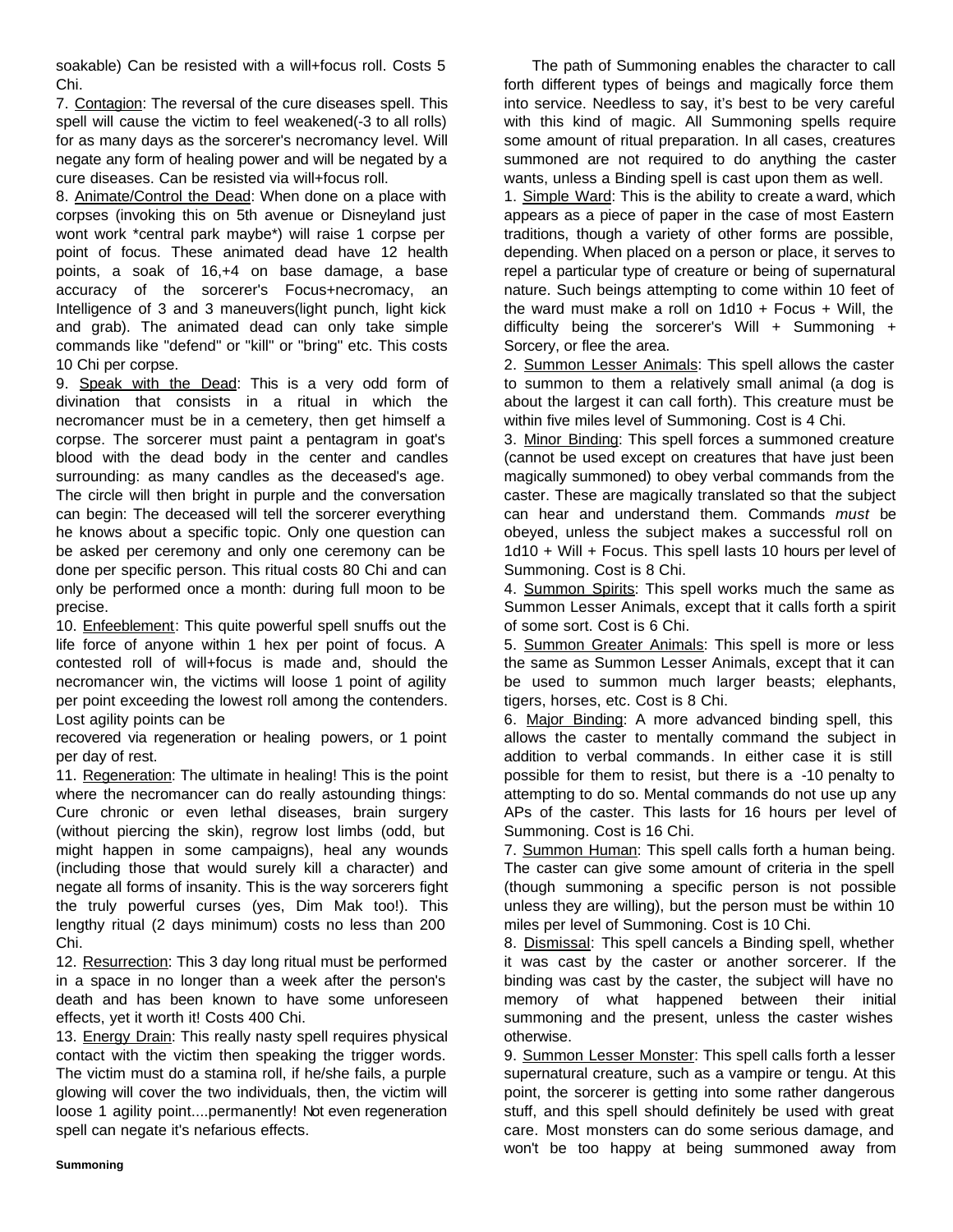whatever they were doing. Regardless, the creature must be within 50 miles per level of Summoning. Cost is 15 Chi. 10. Summon Greater Monster: An even more advanced summoning spell, this allows the sorcerer to call forth a dragon, lich, or possibly even a minor god. To say that one should be careful with this is an understatement. A badly treated dragon (regardless of the variety) is probably going to be ready, willing, and able to obliterate any spellcaster foolish enough to attempt to coerce them into service. Range is unlimited. Cost is 30 Chi.

# **Transformations**

*"MOON... PRISM.... POWER!"*

-- Sailor Moon

A lot of anime characters make use of "transformations." In Thrash, this is a fairly broad heading for any ability whereby the character temporarily transforms into something/someone else, and thereby has their abilities changed. Notable examples from anime include the Sailor Senshi of Sailor Moon, the Super Saiyajin of Dragonball Z, the Jusenkyo curses of Ranma  $\frac{1}{2}$ , Tekkaman, 8 Man, and so forth. Creating such a transformation power is comparatively easy. You determine what is required to initiate the transformation, what abilities it grants, and then calculate the cost from those.

# **Transformation Conditions**

*"Don't make me angry. You wouldn't like me when I'm angry."*

-- Dr. David Banner, The Incredible Hulk

The conditions are what is required to activate the transformation. The conditions are a negative modifier, to be applied against the cost of the effects, and also determine what the character has to do to change back to normal.

Chi Cost (Varies): The character must expend Chi points to activate the transformation. This reduces the overall cost by -3 points per 5 chi that must be spent. Changing back is simply a matter of deciding to do so.

Incantation (-4/-6): The character must recite a "spell" in order to transform (the -6 point version requires flashy hand gestures as well). Changing back requires a similar incantation.

Item (-3/-8): The character requires a special item in order to transform. The -3 point version means it is a typical item, which can be replaced relatively easily, while the -8 point version means it is a unique item which would be very difficult to replace. Changing back is simply a matter of deciding to do so.

Nudity (-4): The character has to take all of their clothes off to initiate the transformation properly. In most cases this means that the transformation will provide a nifty new outfit to the character for its duration, but if you want hentai elements in your game...

Rage (-6): The character must reach their Rage threshold in order to transform. To change back the character must calm down.

Random (-8): The transformation happens more or less as it pleases, starting at the most inopportune times. Changing back works likewise.

Water (-4): A splash of (usually cold) water will transform the character. Changing back is usually a matter of having hot water applied.

# **Transformation Effects**

Additional Powers: A Transformation can grant various additional maneuvers, Weird Powers, Advantages and Disadvantages or anything else appropriate. As a general rule, calculate the cost of everything that falls under this and then reduce the overall cost of the various abilities by 25%.

Altered Abilities (Varies): When transformed the character may also have their attributes, skills, and such augmented or reduced.

| <b>Stat</b>          | Cost          |
|----------------------|---------------|
| Attribute (Increase) | 2 per $+1$    |
| Attribute (Decrease) | $-1$ per $-1$ |
| Style (Increase)     | 1 per $+1$    |
| Style (Decrease)     | $-1$ per $-1$ |
| Health/Chi           | 1 per $+4$    |
| Base APs             | $2$ per $+1$  |
| Skill (Increase)     | 1 per $+2$    |
| Skill (Decrease)     | $-1$ per $-3$ |

Alternate Personality (6): The transformed version of the character has a totally different personality controlling it. Once the character transforms, they ultimately wake up later on with no memory of what happened, save perhaps some vague impressions.

Protected Identity (3): While transformed, the character's normal identity cannot be discerned by others unless the character wishes it, even if, by appearance, it should be blatantly obvious (a la Sailor Moon).

#### **Example of a Transformation**

Okay, so I want to make a Magical Girl character. She'll do the typical Magical Girl thing and yell out sillysounding words and so forth, meaning it takes an Incantation  $(4)$ . When transformed, she gains the ability to throw a guided fireball (Chi Blast with Guided Blast and Flaming Blast; 9 points total). She also adds +2 to Appearance (cuter in that outfit  $-4$  points) and  $+3$  to Agility (faster to boot -- 6 points). She also gets the ability to Jump, Air Jump, and Wall Spring (7 points total).

The maneuvers come to 16 points; reduced by 25% brings the cost to 12, plus the attribute bonuses is 22, minus the activation cost is 18 points, the final cost of the Transformation. It's as simple as that. Pretty Pyromaniac is all ready to go!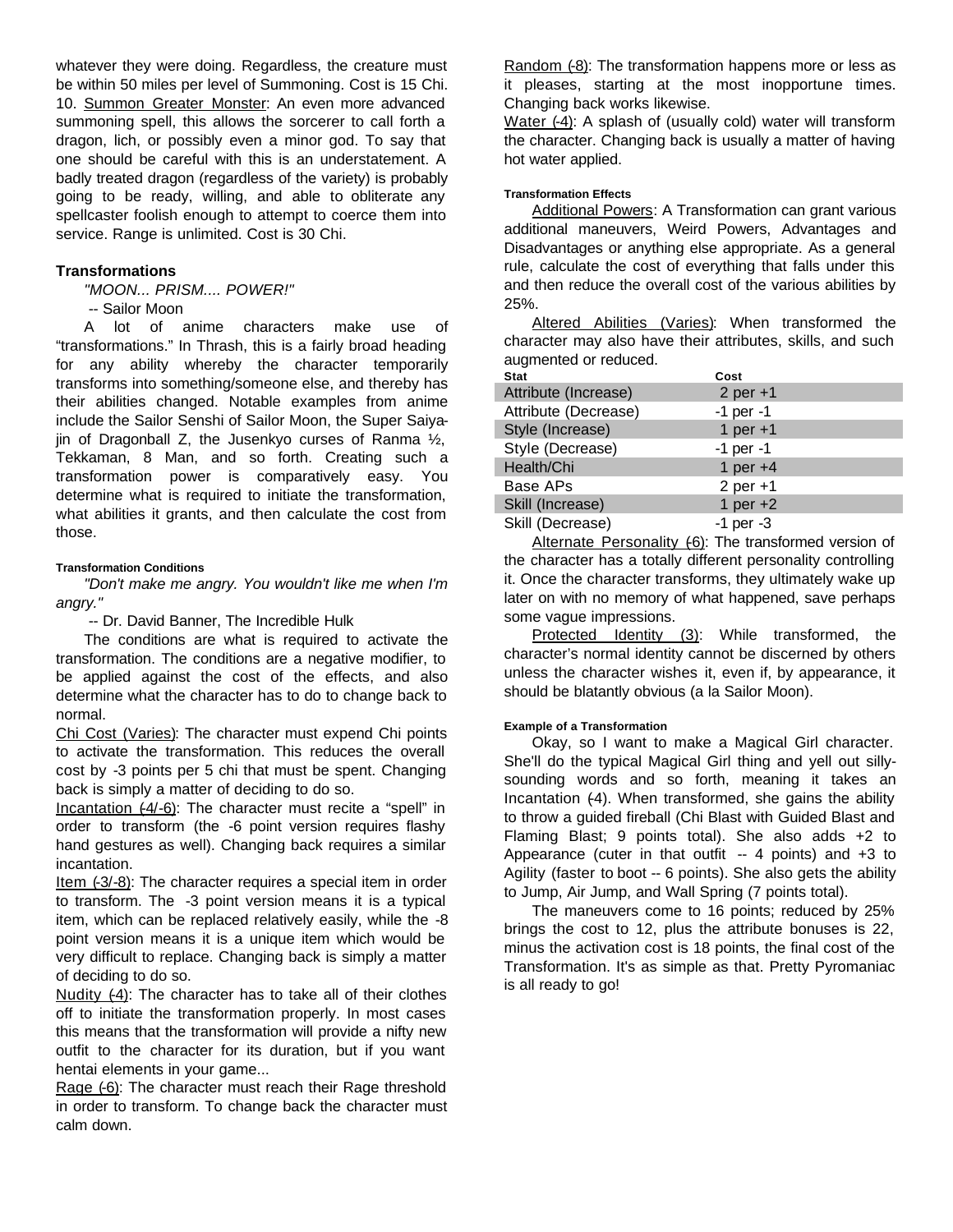# **Chapter 4: High Tech**

*"I'll tell you what I love. I love perfection, and my technology is perfect!"*

# -- Dr. Clay, Tenchi Muyo! Ryo-Ohki

This section covers various nifty high-tech devices that might appear in futuristic campaigns. In all cases, high tech items are assigned a cost in Build Points (BPs). The BP cost is used to determine the actual cost of the item, be it in dollars/yen (or other monetary units), resources, or character points (effectively the same as the Artifact advantage). In the case of a currency equivalent, I'd suggest around \$5,000 per BP at a 20th century level, and about \$1,000 per BP in more futuristic settings.

# **Body Armor**

This is your typical high-tech armor. Needless to say, it's much better protection than conventional armor, especially against firearms, though it's usually also considerably more expensive.

Coverage: This determines the base cost of the armor, based on what parts of the body it covers. The torso gives a Coverage of 4, and each limb, plus the head, increases that by 1, to a maximum of 9. The base cost of the armor is equal to the Coverage in BPs.

Impact: 1 BP per +3 Impact resistance.

Thrust: Thrust is equal to Impact, plus 4.

Firearms: Equal to Impact times two, plus 2 per each additional BP spent.

Encumbrance: Take the total BP cost of the armor (without accessories); if it is between 4 and 6, Encumbrance is +0, 7 to 9, it's -1, 10 to 14 its -2, and 15 or more, it's -3.

Accessories: Any suitable gadget can be added onto a suit of armor, at the usual BP cost. Environmental containment, which lets the armor be used in hostile environments and provides and independent air supply, is 2 BP.

# **Weapons**

**Guns**

This covers just about anything that shoots people. Base Type: This is the basic form of the weapon, which in turn determines the base cost.

Derringer/Pen: A tiny, concealable weapon. 3 BPs. Pistol: 2 BPs

Rifle: 3 BPs

Portable Cannon: 5 BPs

# Modifiers:

*Auto-Fire:* Automatic fire allows the weapon to fire shots very rapidly, albeit with less accuracy. Semi-Automatic fire costs 2 BPs, and allows the weapon to fire three-round bursts with each pull of the trigger (normal AP cost), which do double damage. 3 BPs will provide fully automatic fire, for which the weapon can continue firing as long as the trigger is pulled. In this case, it takes 2 APs, plus one per two rounds fired in that action. 1d6 out of every 6 shots will hit the intended target if the attack is successful.

*Beam Weapon:* Rather than bullets, the weapon fires laser beams, particle blasts, or whatever generic type of energy you want. This increases the Accuracy by +1, and Damage by +3, plus it looks really cool. Cost is increased by 3 BPs.

*Laser Sight:* This provides a laser targeting mechanism, thereby making the weapon far more accurate when it is used. In long-range combat (especially sniping), the Laser Sight adds +4 to Accuracy. 2 BPs.

Accuracy: The base Accuracy is -1. This can be increased, at a cost of 1 BP per +1, up to +4.

APs: The base AP cost of firing is 6. This can be reduced at a cost of 2 BP per 1 point reduction, or increased, thereby lowering the cost by 1 BP for each 1 point increase.

Damage: Base damage is 1d6 for a derringer, 2d6 for a pistol, 2d6+3 for a rifle, and 3d6 for a cannon. This can be increased at a cost of 3 BPs per +1d6, to a maximum of 5d6+3.

Payload: A derringer has a payload of 1. A pistol starts with 6, and can be increased to 20 for 1 BP. A rifle starts with 30, and can be increased to 60 for 1 BP, or made belt-fed (payload of 100) for 2 BPs. A cannon is always belt-fed. Energy weapons are assumed to use power cells of equivalent payloads.

Move: Normally None. A Move of 1 costs 1 BP, and Move of 2 costs 2 BPs. This cannot be purchased for cannons.

Range: All are assumed to have a base range of 500 feet. This can be increased by 500 feet for 1 BP, to a maximum of 500 feet.

# **Energy Melee Weapons**

*"I see you have constructed a new light saber."*

-- Darth Vader, Return of the Jedi

An energy melee weapon (or EMW for short) is basically a hilt/handle which, when activated, forms an energy-based weapon.

Base Type: First off, pick out a normal weapon that the EMW will take the form of. Keep in mind that only the striking part will be energy, so bladed weapons are usually best, and those will usually be swords, or occasionally knives, though axes, polearms, and the like are certainly possible. The base cost is 5 BPs for a sword or axe, 4 for a polearm, and 3 for a knife.

Accuracy: EMWs are light and relatively easy to use; all will have a modifier of +1 to Accuracy (applied to that of the basic weapon type). This can be increased by another +1 for 2 BPs or +2 for 3 BPs.

APs: The AP modifier is as per the basic weapon -1. It can be decreased by another -1 for 3 BPs.

Damage: Increase the damage of the weapon by +3; this can be increased at a cost of 1 BP per additional +1 to damage, to a maximum of an additional +6 (i.e., +9 total). Move: Standard.

# **Robots**

Robots are fairly uncommon in fighting games, though they certainly exist (the various Jacks of Tekken, Huitzil of DarkStalkers, Vector of Star Gladiator, etc.). They can make very interesting characters in a number of ways,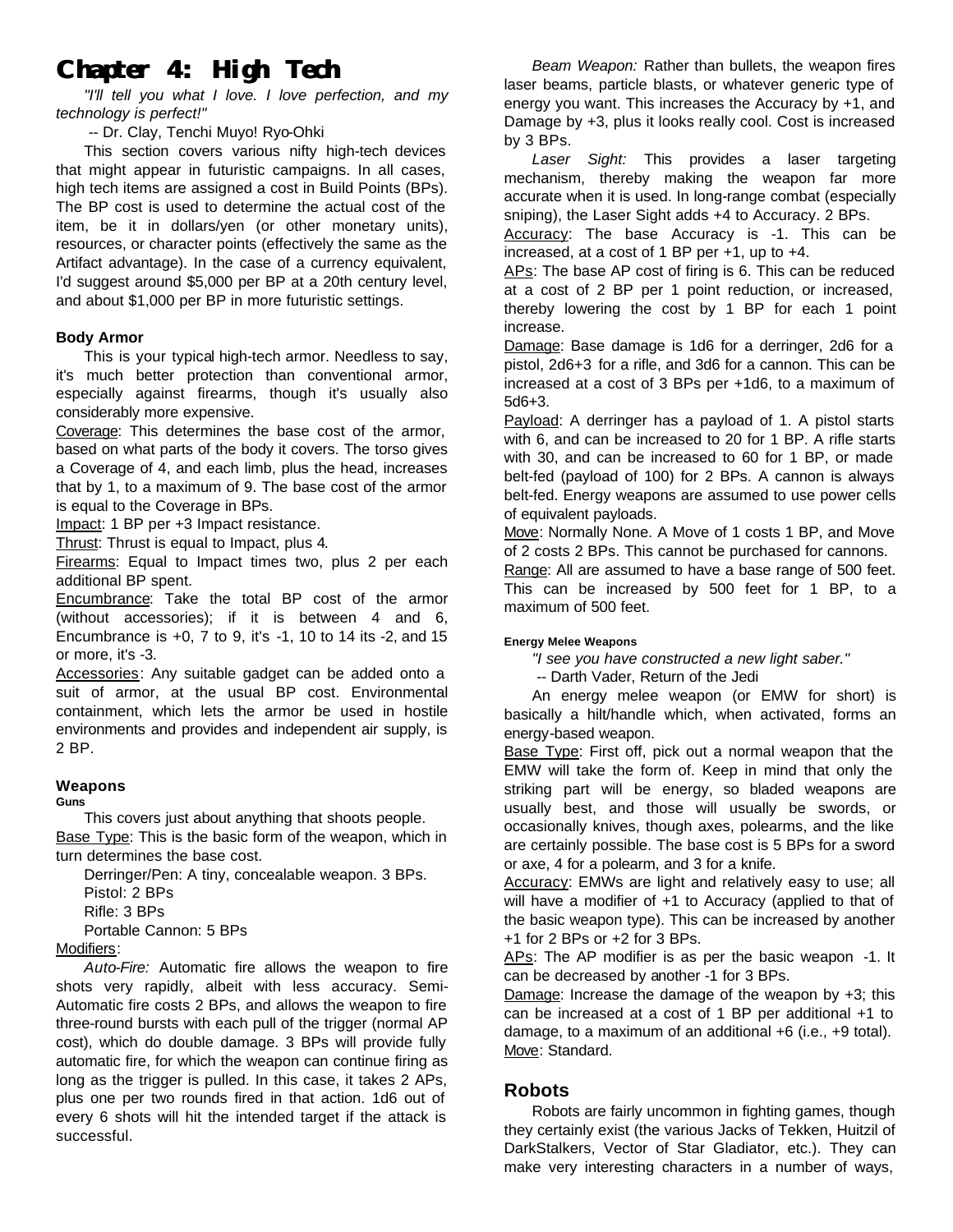though they can also be unbalancing in terms of power. Whether or not to allow robotic PCs is, like anything else, up to the GM's discretion. Regardless, most PC robots should have a neural, human, or non-human intelligence (see below), and, for fighting game/anime purposes, at least, will typically be humanoids (and for anime purposes, frequently created to appear cute and female).

Because the term "robot" covers such a wide range of possibilities, the system for creating them has to be fairly generic. Further, the processes involved are different enough that the game mechanics are different to reflect that. Rather than the usual stuff with attribute and character points, a robot has a certain allotment of BPs.

# **Part 1: Intelligence**

Creating a robot is essentially a two step process; make the brain, and put it in a body. The Intelligence is the computer unit or whatever that controls the robot, just as a biological brain can be said to run a human body. **Step 1: Intelligence Type**

Human Intelligence: The robot is controlled by either a human brain with a life support system, or a human mind transferred into a computer. In either case, the whole question of programming becomes moot; the character has had a typical human education or whatever. Roll 2d10+12 and distribute among the four mental attributes (Intelligence, Will, Focus, and Charisma). The character has Character Points equal to their Intelligence + 46. Using a human intelligence costs 8 BPs.

Neural Intelligence: A neural intelligence, also known as a positronic brain, is an artificial construct designed to mimic the human brain. This gives an artificial being a much greater range of mental capabilities, and in some cases such constructs may possess humanlike intuitions and even emotions. The base cost of a Neural Intelligence is 12 BPs. Intelligence starts at 4, and can be increased up to 10 at a cost of 2 BPs per point of increase.

Non-Human Intelligence: This is essentially having the robot be controlled by a living brain, but of something other than a human, usually some sort of animal. The animal brain is, however, more simple than that of a human, and as such must be augmented by a number of subprocessors to facilitate speech, color vision, and so forth. As such, the base cost of a Non-Human Intelligence is 9 BPs. Roll 2d10+10 for the character's mental attributes (Intelligence, Will, Focus, and Charisma), though Intelligence cannot initially exceed 6. The character has Character Points equal to their Intelligence + 45. A Non-Human Intelligence can also be supplemented with programmed skills and abilities, but unlike a Neural Intelligence, these programs cannot be increased in level through learning; such a character wishing to better themselves in such an area must purchase the skill normally, starting at level 1.

#### **Step 2: Programming Attributes**

For all of the following, Human and Non-Human Intelligences will have them purchased normally.

Charisma: Needless to say, a machine isn't going to be terribly amiable. For a nonintelligent computer, the best one can do in most cases is to create a software program that produces artificial emotional reactions; this type of program costs an additional 2 BPs and provides an effective Charisma of 4. Neural Intelligence robots may get such a program, but their "natural" Charisma starts at 2, and can be increased normally.

Focus: Focus is not normally applicable to robots. The only exception would be if the robot includes some kind of techno-mystical mechanism that allows it to use chi-based powers. This requires a Neural Intelligence, as well as special processors. The cost is 9 BPs, plus 1 per point of the robot's effective Focus attribute (to a maximum of Focus 9). Base Chi is equal to the Focus times 2, but can be increased at a cost of 1 BP per additional 3 Chi, to a maximum of +36.

Will: Likewise, willpower is not normally an issue; as a machine, a robot is unlikely to succumb to emotional or other influences, yet is completely incapable of resisting programmed directives. A neural intelligence, whose thoughts can be surprisingly humanlike, may have a need for willpower, but they will begin with very little of it; the base Will of a robot with Neural Intelligence is 4, though this can be increased normally.

Skills: A robot can be programmed with any number of skills. For a Computer or Neural Intelligence these cost 1 BP per skill level, though social skills (excepting things such as etiquette) cannot be purchased in this manner.

Styles & Maneuvers: Likewise, training in combat is simply a matter of programming it. Most robots will be programmed with Special Forces, but any style is *conceivably* possible (a programmer would have to be able to study it enough to produce a skill program). Styles cost 2 BPs per level. Physical maneuvers cost a number of BPs equal to half (rounded up) the total CP cost (i.e., add up ALL of the physical maneuvers purchased, and then calculate). Chi-based maneuvers (if the robot has a Focus capability) cost BPs equal to the CP cost.

Disciplines: Most disciplines are not available to robots, though ones that are specifically some sort of skill (e.g., Weapon Art, Weapon Improvisation, Steel Cloth, etc.) will cost 1 BP per level. Chi-based disciplines are available if the robot has a Focus capability, and cost 2 BPs per level.

# **Part 2: Body**

#### **Step 1: Basic Body**

For simplicity -- and because that's simply how the genre is -- this system only provides for humanoid robots of roughly human size.

Strength begins at 5, and can be increased up to 16 at a cost of 2 BPs per point.

Agility starts at 4, and can be increased up to 12, at a cost of 3 BPs per point.

Stamina is not applicable to robots; the only limitations on how long they can maintain a given physical activity are their power source and when their components start to overheat (and we usually ignore these in anime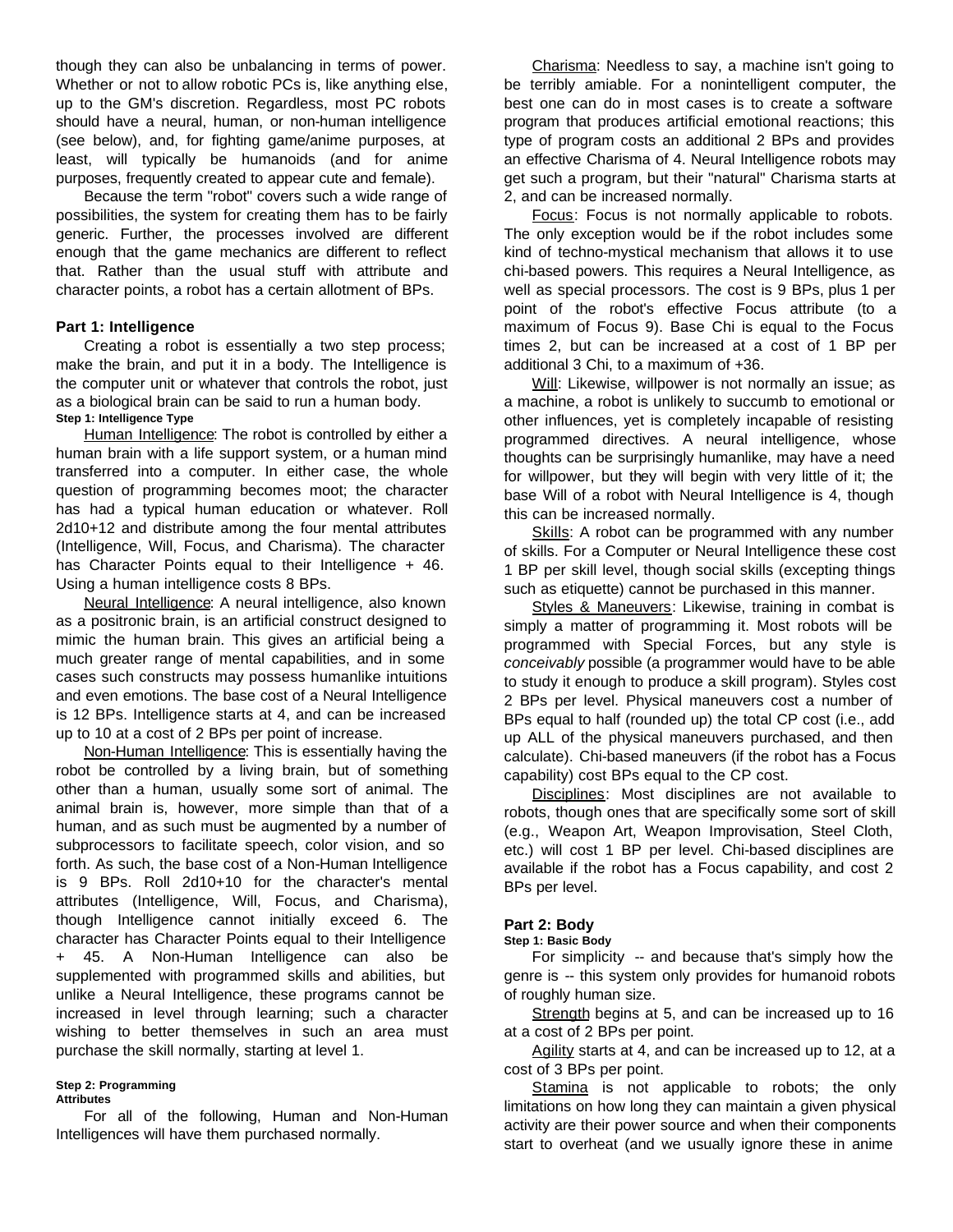anyway). For soaking damage, however, a robot is assumed to have a Stamina of 11.

Appearance is normally assumed to be N/A as well; a bot is just a piece of metal. Of course, a designer can put more into making the robot look cool, in which case the robot can be given an Appearance of up to 10 at a cost of 1 BP per 2 points of Appearance. This can take the form of an impressive but still metallic form, or (an anime favorite), a cute and/or sexy human-like exterior.

# **Step 2: Armor**

A robot begins with 40 Health; this can be increased at a rate of 5 Health per BP. Note that unless the nanotech repair device is selected, any damage sustained must be repaired, rather than healed. However, they can also be physically reinforced to be more resistant to being damaged in the first place; this takes the form of them having normal armor values.

Coverage: Coverage is assumed to be 10 (i.e., always protects) for built-in armor.

Impact: +6 per BP spent, to a maximum of +48.

Thrust: Equal to Impact, plus 10.

Firearms: Equal to Impact, plus 8.

Encumbrance: Not applicable.

#### **Step 3: Weapons**

Any reasonable number of weapons may be integrated into a robot. Such weapons are simply purchased at their normal BP cost.

# **Part 3: Final Touches**

Base APs: 10, plus 1 per point in any styles known. Dizzying Threshold: Not Applicable.

Rage Threshold: Rage only applies to robots with a Human or Non-Human Intelligence, and even then, being part machine makes them less likely to go nuts. As such, the Rage Threshold is calculated as the sum of the character's Will and Focus, times two.

Extra Stuff: Besides the usual stuff with fleshing out your character, a robot may also select stuff from the Robot Special Abilities, listed below, at the BP cost listen in parenthesis under each ability.

# **Robot Special Abilities**

360 Degree Rotating Body Segment (1): The robot can rotate any part of his body completely around. Perfect for performing some truly unique maneuvers.

Combat Computer (6): A special device that collects and processes information about the opponent's techniques during combat in order to improve the robot's reactions with respect to that opponent. The robot receives a bonus to it's combat rolls of +1 per every three turns spent fighting with that opponent to a maximum of the robot's focus when it can't perform any better. Even if the battle is over, the next time they fight again the robot will keep a bonus of +1 to it's rolls against that particular opponent permanently and that bonus will be cumulative each time the robot fights again with that particular person.

Micro Video-Camera (2): One of the robot's eyes is a video camera. The video is recorded on mini-discs of 60 minutes capacity each.

Nanotechnology Repair Device (3): This system, consisting of thousands of microscopic robots, affords the robot an ability to gradually repair itself over time, thus effectively healing damage as per a normal human character.

Radar (4): Can detect and track up to six targets simultaneously. Same as the Danger Sense maneuver, but this one is not fooled by Mushin.

Remote Probe (1 each): A remote-controled mobile device equiped with a camera and a microphone to perform "spy" job(remember Transfromers Laser Beak?). The robot can see and listen through the probe's sensors. The device is no bigger than 8 inches and is considered to have 5 health points that, if depleted, the probe is reduced to scrap metal.

Secret Compartments (1): The robot can hide inside of any part of it's body (except his head) any small items that could be of any importance.

Self-destruct System (2): Though a not considered alternative, should an "inescapable death"; situation occurs, the robot can, at least, say goodbye in a way few will forget. The robot can blow himself up in a big bang with a radius of five hexes.

Sensors (1-5): Same as the cybernetic system.

Sound Analysis Computer (2): This computer can identify any sound, voice, etc. and has a capacity storage for 2,000 different sounds.

Targeting sight (1): The robot in considered to have a firearms skill of 4 and the robot recieves a bonus of +3 on his weapon attack roll per each turn spent aiming.

# **Robot Maneuvers**

**Modifiers**

**Spinning Maneuver (+3):** The robot can perform any reanosable maneuver while spinning its waist completely around, and thus, inflicting damage to everyone surrounding the robot. Great for taking on complete mobs at once. It also adds +2 to damage due to the centrifugal force of the spin. Prerequisites: 360 degree rotating body segment (waist).

# **Spinning Blast**

 The robot fires an eye blaster while spinning its head in a 360 degree arc, damaging everyone surrounding it on the same hex or adjacent hexes.

Prerequisites: 360 degree rotating head, Concealed Weapon (blaster, in the eye)

Character Points: 5 Accuracy: +3

Action Points: 5 Chi Cost: 6 Damage: 2d6+3 Move: None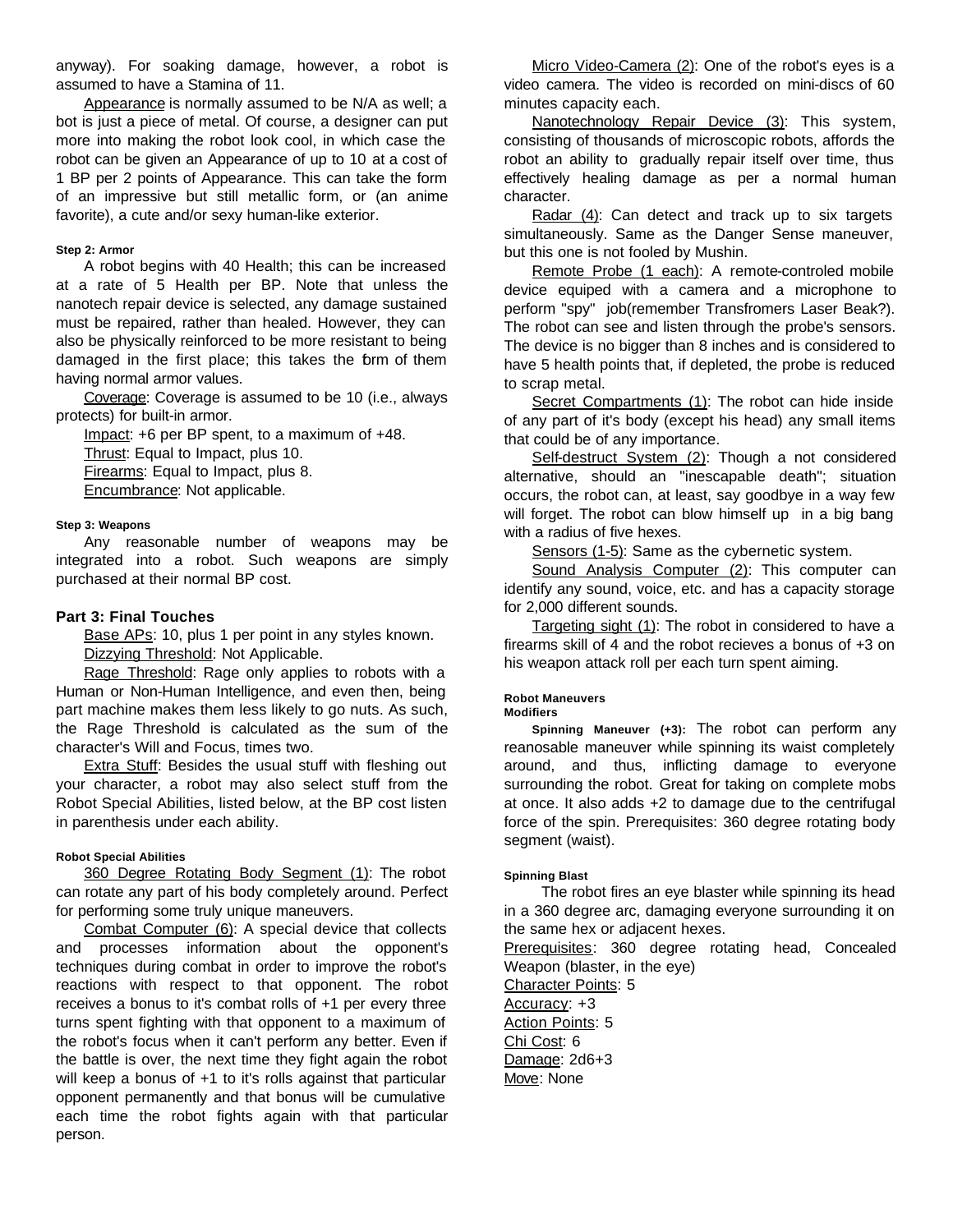# **Chapter 5: Kung Fu Fighting**

*"I do not wish to be a kung fu thug forever. I too have ambitions."*

-- Brainsmasher... A Love Story

Kung Fu is probably one of the most widespread of all the martial arts. With over 1,500 various sub-styles, to simply say a character knows kung fu says surprisingly little; the only thing that can be said for certain is that the origin of the fighting techniques is (mostly) Chinese.

The Kung Fu style in the Thrash rulebook assumes a general knowledge of some of the styles of Kung Fu. This section, in contrast, deals very specifically with a number of styles of kung fu, chosen because they are either very common or very interesting. Learning one of these styles means that the character has invested a considerable amount of time and energy in perfecting their skill in that particular style of kung fu. A character with a general knowledge of kung fu might know a few moves from any of these styles; in game terms this can be represented by the character purchasing one or two maneuvers associated with that style (e.g., if the character knows a tiny bit of the Crane Style, they would likely get the Crane Fist maneuver).

**Note:** Information on Tai Chi Chuan and Wu Shu can be found in the Thrash rulebook.

# **Kung Fu Styles**

**Black Tiger (Shan Tung)**

The Black Tiger style is very aggressive, and specializes in dealing with several enemies at once, even those which are hidden or unseen, sometimes even to the point of paranoia. The Shan Tung school has been locked in a bitter rivalry with the Tiger Claw Scool (see below) for some time, and the students are taught to consider themselves to be superior in their internal training.

Availability: Shan Tung is rare outside China, Hong Kong, and Taiwan.

Prerequisites: Agility 5, Focus 5, Strength 6

Bonuses: +1 to Focus, +1 to Strength

Basic Maneuvers: Claw Hand, Multiple Dodge

Maneuver Modifiers: Reduce the cost of Punch and Focus maneuvers by 1 point.

Quote: "How high you can jump! Too bad you've neglected to learn cunning, instead opting to know how to escape!"

**Black Tiger Claw Strike (Punch)**

This maneuver is a more powerful, brutal version of the Claw Hand. Prerequisites: Claw Hand Character Points: 2 Accuracy: +1 Action Points: 7 Chi Cost: None Damage: 2d4

#### **Crane Style (Bok Pai)**

Move: One

One of the major styles of kung fu, the White Crane Style was, according to legend, created by a lama priest. He had witnessed a battle between a crane and an ape; the crane was able to win out by using its long legs, great wings, and pecking movements.

The result is a very aggressive and sophisticated fighting style. Training is rigorous, requiring the learning of numerous stances and movements. The overall strategy is simple but effective; evade, intercept, penetrate, destroy. This style concentrates of sweeping arm and leg attacks, and continuous turning movements. The most important, attack, however, is the Crane Fist, a beak-like formation of the thumb and fingertips used to strike with a powerful pecking motion.

Availability: Bok Pai Kung Fu is taught in Taiwan, Hong Kong, and Singapore.

Prerequisites: None

Bonuses: +1 to Agility, +1 to Focus

Basic Maneuvers: Crane Fist, Crescent Kick, Crane Stance

Maneuver Modifiers: Reduce the cost of Kick and Punch maneuver by 1 point (to a minimum of 1).

Quote: "Remember the way of the crane; evade, intercept, penetrate, destroy!"

#### **Crane Fist (Punch)**

The crane fist is a beaklike formation of the thumb and fingertips, which inflicts impressive damage.

Prerequisites: None Character Points: 2 Accuracy: +1 Action Points: 6 Chi Cost: None Damage: 2d4 Move: One

#### **Crane Stance (Focus)**

This is a special stance, with one leg straight, on the ground, the other bent so the the ankle touches the knee, and the arms outstretched, with the elbows up and the hands down in a Crane Fist position. When in this stance, the character cannot advance, retreat, or dodge, and the only attacks possible are the Crane Fist and Crescent Kick. However, the character receives a bonus of +4 to their style while in this stance. Prerequisites: Crane Fist, Crescent Kick

Character Points: 3 Accuracy: N/A Action Points: N/A Chi Cost: N/A Damage: N/A Move: N/A

#### **Chao Ta**

Roughly translated as "a million lucky punches," this somewhat unusual style was created from traditional kung fu techniques specifically for use by aspiring Hong Kong movie actors. Although it can be used for real combat, Chao Ta's main emphasis is looking good on the silver screen. This includes an ability to act (the level of the style can be used as an acting skill) as well as doing stunts.

Availability: Only in Hong Kong...

Prerequisites: Charisma 7

Bonuses: +1 to Charisma and +1 to Agility

**Basic Maneuvers: Impact Sponge, One punch or kick** maneuver of choice (3 CP cost maximum).

Maneuver Modifiers: Reduce the cost of Athletics maneuvers by 2 points (to a minimum of 1).

Quote: "What, didn't you see me in Legend of the Deadly Gunman IV? I played the buddy part -- my first big break!"

#### **Fake Attack (Focus)**

This enables the character to deliver a normal punch or kick attack, making it look exceedingly powerful, even though they're actually faking it. An opponent who responds with an Impact Sponge (see below) takes NO damage, while anyone else takes half the usual damage.

| Prerequisites: None        |
|----------------------------|
| <b>Character Points: 1</b> |
| Accuracy: -1               |
| <b>Action Points: +1</b>   |
|                            |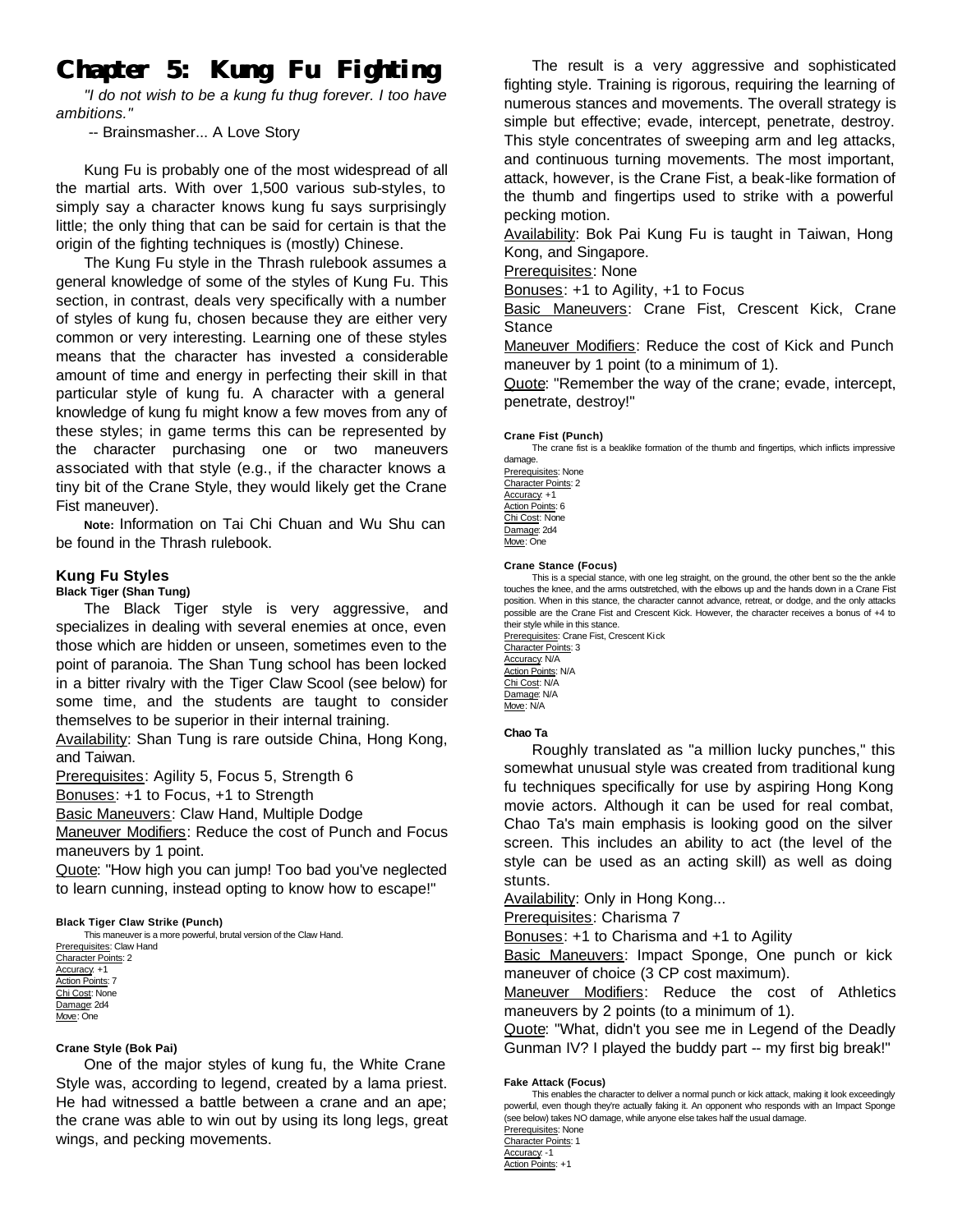Chi Cost: None Damage: Special Move: +0

#### **Greased Lightning (Athletics)**

This kata lets the character unleash a torrent of attacks, even though they aren't as effective. The character's Base APs are increased by +9 for the round in which it is used, but all attacks are at - 3 Accuracy and do half damage.

Prerequisites: Agility 7, Fake Attack Character Points: 2 Accuracy: -3 to all attacks used **Action Points: Special** Chi Cost: None Damage: Special Move: Standard

#### **Impact Sponge (Block)**

This maneuver is used defensively, and allows the character to fold up upon receiving a blow and fall down, making it look as though they've taken the maximum possible dammage. If it is used successfully, the character actually takes no damage, and if the roll fails, they still only take half damage.

Prerequisites: Roll With Impact Character Points: 3 Accuracy: +1 Action Points: 4 Chi Cost: None Damage: N/A Move: One

#### **Kung Sao (Athletics)**

Literally, "forcing the crowd to cheer," in this maneuver, the character must build up their energy over the course of the round, concentrating through a total of 10 APs, then unleashes a particularly spectacular looking attack (this is usually done with flashing kicks and whatnot, but can be used with any punch or kick maneuver). When this is done properly, the attack is at +4 to Accuracy and the character's leaping distance is doubled, though the damage is normal.

Prerequisites: None Character Points: 3 Accuracy: +4 (see above) Action Points: 10 Chi Cost: None Damage: Standard Move: Standard

#### **Ni Huei (Focus)**

Ni Huei, or "hiding the lament," is a two part maneuver used for intimidation. The character must take a blow, and use Impact Sponge, except that they push the envelope of acting, and make it look like the blow they took should've killed them outright. *Then,* the character gets up, his posture and expression telling the world (and especially the camera) that he will not be defeated, NO MATTER WHAT. This effectively adds +8 to attempts to intimidate the opponent.

Prerequisites: Impact Sponge Character Points: 2 Accuracy: N/A Action Points: 5 Chi Cost: N/A Damage: N/A Move: None

#### **Choy-Li-Fut**

Choy-Li-Fut is a more aggressive variant of the Shaolin style, which concentrates on long hand techniques. A practitioner will dive into the fray, often facing several opponents at once.

Availability: Choy-Li-Fut can be learned in various monestaries and martial arts schools in China, Hong Komg, Taiwan, and parts of the U.S.

Prerequisites: None

Bonuses: +5 to Chi, +1 to Stamina

Basic Maneuvers: Circular Parry, Knife Hand

Maneuver Modifiers: Reduce the cost of all Punch maneuvers by 2 points (to a minimum of 1).

Quote: "Never hold back! Don't hesitate for an instant when a foe comes at you!"

#### **Bear Stance (Focus)**

This is a solid, two-legged stance. Both legs are bent and the feet are pointed slightly outwards. The arms are held in a wrestler-style position, with the hands cupped forward in knife hand position. In this stance, the character cannot retreat, and attacks are limited to the Overhead Fore-Knuckle Fist, Backhand, and Basic Kicks. Further, Circular Parry is not possible. This effectively adds a bonus of +3 to the character's Style.

Prerequisites: None Character Points: 3 Accuracy: N/A Action Points: N/A Chi Cost: N/A Damage: N/A

#### Move: N/A

#### **Overhead Fore-Knuckle Fist (Punch)**

An exceedingly powerful and difficult hoverhand strike. Prerequisites: None Character Points: 2 Accuracy: -3 Action Points: 7 Chi Cost: None Damage: 1d10 Move: None

#### **Cotton Fist (Mein Ch'uan)**

Like Aikido and other styles, Mein Ch'uan concentrates on internal, circular, and deflecting movement. It also concentrates a great deal on spiritual development and such, but one thing sets it apart from other such styles; concepts of honor are ignored completely in favor of the pursuit of victory.

A master of Cotton Fist enters combat cautiously, carefully evaluating the opponent's technique, usually avoiding their attacks and lashing out with hand strikes when it is safe to do so.

Availability: A student does not choose to study Mein Ch'uan. Rather, a master chooses him; they usually prefer arrogant youths who can be easily enticed by power and profit.

#### Prerequisites: None

Bonuses: +5 to Chi, +1 to Stamina

Basic Maneuvers: Circular Parry, Palm Strike

Maneuver Modifiers: Reduce the cost of Focus maneuvers by 1 point (to a minimum of 1).

Quote: "Think, young man! Imagine this power you could attain! And think of the prize money from those tournaments!"

#### **Demon Wrestling (Liang Hsiung)**

Liang Hsiung ("Shining Evil" or "Brilliant Barbarism") is a fighting style based on how demons do battle. Practitioners are not necessarily bad people, but it is a brutal fighting style. Combatants wear horns, spurs, and other blades on their bodies while fighting, and much of the combat is in ramming and goring the opponent. The only difference during practice sessions is that they wear a more padded version of the same, on which the blades aren't quite as sharp.

Demon Armor: This menacing suit of armor provides Coverage 8, Impact +10, Thrust +20, Firearms +4, and Encumbrance -2. Further, it is covered with spikes and spurs and such, which effectively add +2 to the damage of any punch or kick, and also allow the goring attacks (effectively a head butt with spikes, increasing the damage by +1d6). Street clothes can be modified to allow the same range of attacks (except for the goring, for which the helmet is necessary), but the damage bonus is only +1.

Availability: Liang Hsiung is virtually unknown outside of mainland China.

Prerequisites: Strength 6

Bonuses: +5 to Health, +1 to Stamina

Basic Maneuvers: Head Butt (+1d6 damage from horns), Shoulder Smash (+1d6 damage from spurs)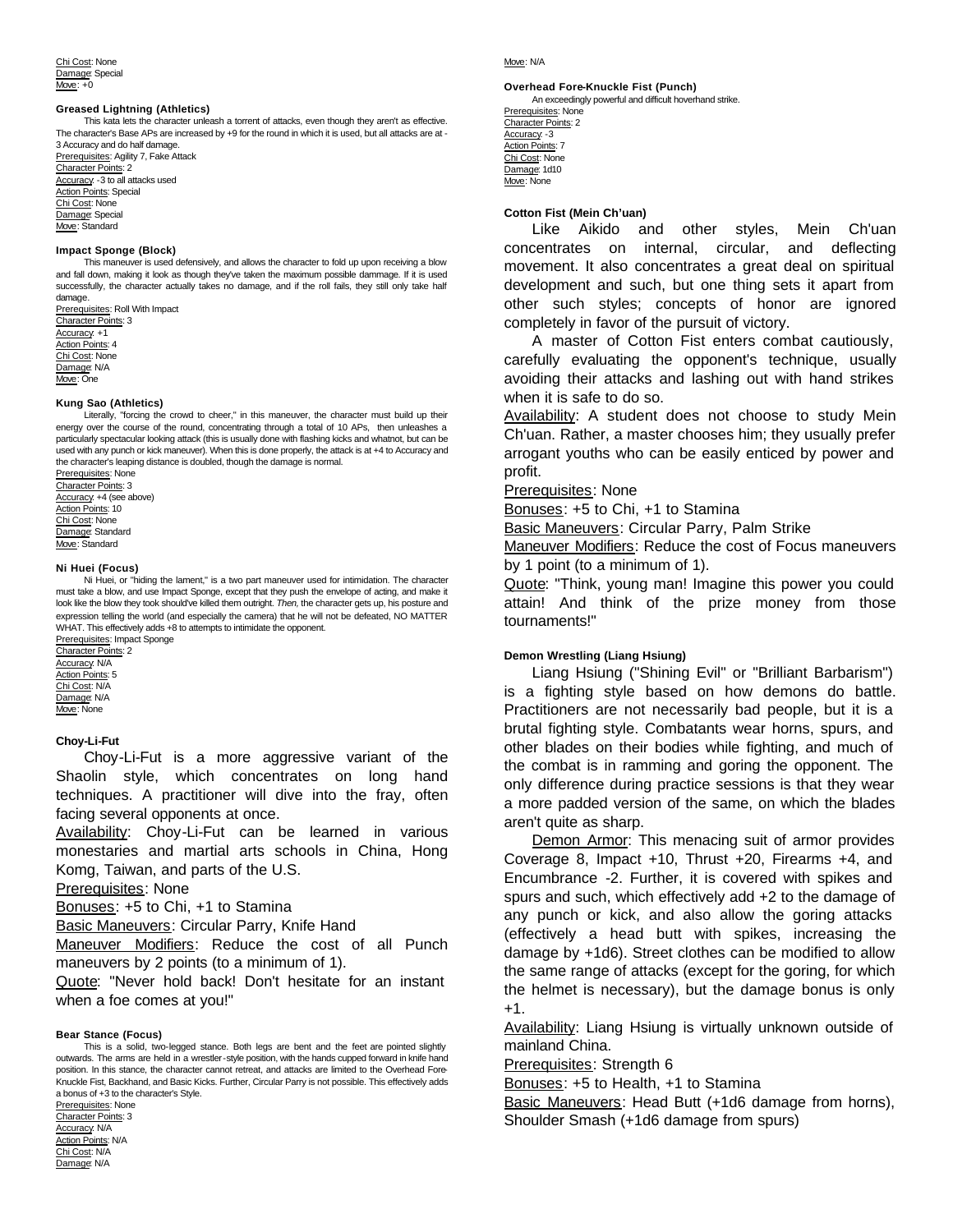Maneuver Modifiers: Reduce the cost of Punch and Grappling maneuvers by 1 point (to a minimum of 1). Increase the cost of Focus maneuvers by 1 point. Quote: "Just because we fight like demons doesn't mean we act like them!"

## **Dog Boxing (Kuo Ch'uan)**

Kuo Ch'uan is a highly secretive school of kung fu, whose basic tenet seems to be to appear silly so that others won't take the fighter seriously -- and thus underestimate them. The style uses paw attacks and such that look simply ridiculous, and fighters will frequently make barking noises, walk around on all fours, and so forth. This policy is especially important for dealing with the public; practitioners are to make the style seem stupid, pointless, and weak to outside observers, losing any unimportant fights and giving dumb-looking demonstrations. Again, the purpose of all this is to make the opponent underestimate them, and thus catch them off guard.

Availability: Kuo Chuan is rare outside of China.

Prerequisites: None

Bonuses: +1 to Strength, +1 to Stamina

Basic Maneuvers: Backflip, Drop Kick, Palm Strike

Maneuver Modifiers: Reduce the cost of Punch, Kick, and Athletics maneuvers by 1 point (to a minimum of 1). Weapons maneuvers are not available.

Quote: "You are truly powerful! I can't possibly <whack> What's wrong? Why're you lying on the ground like that?"

# **Dragon Spirit (Gui Long)**

Believed to be the last surviving style from the mythical Warring States Period, Gui Long is said to have been created in the second century B.C. by Hei Feng ("Black Wind"), a swordsman of epic proportions who was later revealed to be a Feng Long, air dragon.

The training is long and difficult, taking five years, during which the student must live with the master. Training is given to family members and prospective students in equal measure, and those who are not family members might as well be by the time they've lived in the master's home that long.

Students learn a range of hand-to-hand techniques, but the core of Gui Long is swordsmanship, a discipline known as Chien Shu. This transcends the mere manipulation of metal, since it is believed that all great swords are living things, and if the sword was not imbued with living chi by its creator, then the wielder is the one who must give it life.

Availability: Gui Long is very rare, usually only found in mainland China.

Prerequisites: Agility 6

Bonuses: +5 to Chi, +1 to Agility

Basic Maneuvers: Crescent Kick, Knife Hand. The character also begins with level one of the Sword Chi discipline (see below).

Maneuver Modifiers: Reduce the cost of Focus and Weapons maneuvers by 1 point (to a minimum of 1).

Quote: "It is a fine blade, but it is not truly alive. Not yet."

# **Sword Chi (Discipline)**

Sword Chi is an ancient technique whereby the practitioner can empower a sword with their own chi power. These abilities can't be used with any sword; it must be a blade that is known and named by the character -- any character with this discipline should have a favored sword, which can be drawn upon instantly. If the character has more than one sword that is so prepared, it will take 12 APs of concentration to re-attune oneself to a different one. Preparing a blade for use with Sword Chi requires at least a week of practice with it, and for it to be given a unique name. The sword must also be charged with Chi points -- thereby determining the overall power of its abilities. The character can expend any amount of Chi up to half of their total, and these points remain until depleted.

1. Awareness: The character can sense the flow of Chi around them by concentrating through the sword. Effectively the same as the Sense Chi ability from the Negative Chi discipline.

2. Defense: This ability allows the sword to intercept Chi attacks. The sword does this automatically in the case of non-corporeal attacks such as Empty Negative Chi, Kongjin, etc., but requires a roll to parry against chi blasts and such.

3. Attack: When charged with positive chi, the sword inflicts double damage to beings of negative chi. Likewise, one charged with negative chi will do double damage to beings of positive chi.

4. Resonance: The practitioner can automatically sense the presence of other swords that have been attuned with Sword Chi, within 1000 feet per level of Sword Chi, getting a feeling for the general direction (*not* the exact location), and the polarity (positive or negative) general strength of the chi inside the blade.

5. Storage: This power allows the character to store extra chi inside the blade; 2 points per level of Sword Chi. These chi points can be drawn by the owner of the sword any time they are holding it.

6. Healing: In order to use this ability, the character must hold the sword by the blade, using a piece of clean white paper as a sheath to grip it. Further, the person being healed must be sitting, kneeling, or lying down, and relatively still for the duration of the ritual. If the character is wounded, this will heal 1 health point per two chi points within the sword. If they are afflicted with some kind of negative chi disease/curse (anything short of Dim Mak), the character will have a 3 in 10 chance of it being negated.

# **Drunken Style**

The Pu style, also known as Ts'ui Pa Hsien (Eight Drunken Fairies Form) is one of the most deceptive of the martial arts. A mater of the style appears to be little more than an ordinary drunk. If engaged in combat, he stumbled about, seemingly ready to drop to the floor at any time, yet apparently on "accident," he delivers devastating attacks and daring dodges, singing or yelling incoherently all the while. As silly as it seems, the Drunken Style is very difficult to learn; the movements are in reality complex and calculated.

Availability: Schools are only found in Hong Kong and Singapore. Admission is usually by invitation only, and becoming a student may mean swearing allegiance to a Triad Society.

Prerequisites: None

Bonuses: +1 to Charisma, +1 to Stamina

Basic Maneuvers: Drunken Stagger, Multiple Dodge, Palm Strike

Maneuver Modifiers: Reduce the cost of all Kick and Block maneuvers by 1 point (to a minimum of 1).

Quote: "Me? I'm just an old drunk. I ain't gonna hurt you at all. I-- Hey, whydja' fall down there?"

# **Drunken Stagger (Athletics)**

This is a sort of broken walking/falling movement, which can be used to enter combat range or as a dodge.

Prerequisites: None Character Points: 2 Accuracy: +2 Action Points: +2 Chi Cost: None Damage: None Move: 3

# **Eagle Claw (Xing Chiao)**

Also known as Fann Tzu, the Eagle Claw style is very aggressive and acrobatic, using many high kicks and claw attacks. Practitioners are taught to quickly move in, unleasha flurry of attacks, and then retreat to a safe distance, only to move back in once more.

Availability: Finding training is the hard part; Xing Chiao is usually only taught by hermits who live out in the wilderness of China -- and they expect their students to adopt a similar lifestyle, only seeing the master a few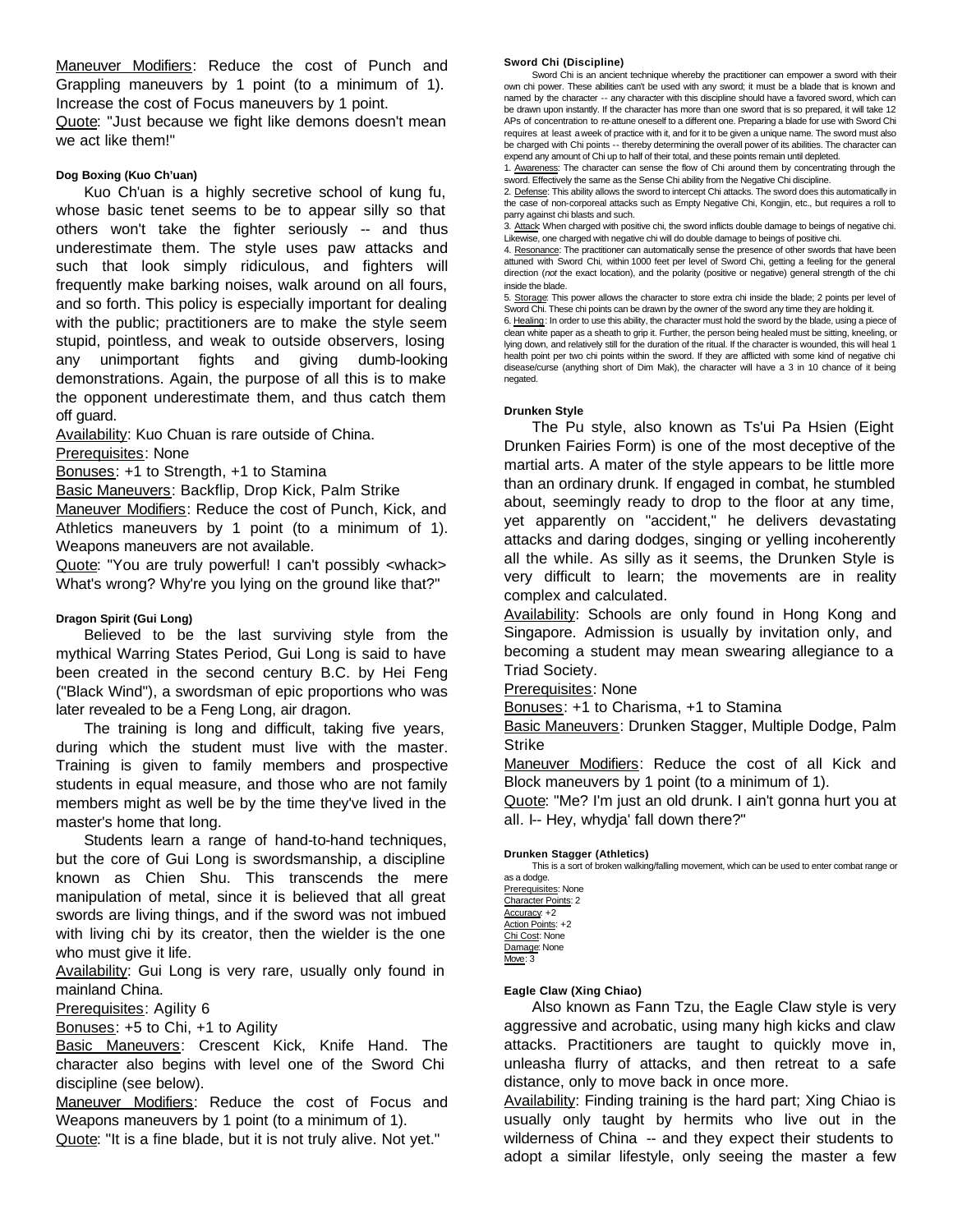times per week, and practicing on their own the rest of the time.

Prerequisites: None

Bonuses: +5 to Chi, +1 to Strength

Basic Maneuvers: Crescent Kick, Eagle Claw Hand

Maneuver Modifiers: Reduce the cost of Athletics and Kick maneuvers by 1 point.

Quote: "Not bad. Now, like this! Good, good. Keep practicing. I'll see you next week."

#### **Eagle Claw Hand (Punch)**

A very powerful hand attack, in which the hand is held in a formation much like it was gripping something, with the fingers together and the thumb opposite them. This attack can only be used once per round. Prerequisites: None Character Points: 3

Accuracy: +2 Action Points: 5 Chi Cost: None Damage: 1d6+1 Move: 1

# **Eight Trigrams (Pakua)**

Pakua, or "Eight Trigrams," is an internal fighting style that derives its philosophy and techniques from the *I Ching* ("Book of Changes" -- a divination manual, considered to be among of the greatest works of classical Chinese literature). From this, it derives not only the concepts of the eight directions, eight steps, eight palms, and so forth, but also the idea that the universe is in a constant state of change, and the martial artist must likewise be in constant motion, "walking the circle," in order to compensate.

Availability: Schools that teach Pakua are exceedingly rare outside of China, and for proper training, it is necessary to go to China anyway. Training can take years, and will occupy virtually ALL of the student's waking hours for that time.

Prerequisites: Intelligence 5, Focus 6

Bonuses: +5 to Chi, +1 to Focus

Basic Maneuvers: Foot Sweep, Palm Strike

Maneuver Modifiers: Reduce the cost of Evasion and Focus maneuvers by 1 point.

Quote: "Listen to me. No motion must be wasted. Every movement has significance."

#### **Pakua Circle Kata (Focus)**

A highly defensive technique, in which the character continually circles to cover all eight directions. When used, this provides a bonus of +4 to the Accuracy of all attempts to parry, and the character can parry attacks from any direction. Prerequisites: Focus 6

Character Points: 3 Accuracy: N/A Action Points: N/A Chi Cost: N/A Damage: N/A Move: N/A

#### **Pun Gung Bi Weapon Kata (Weapons)**

This is a special weapons technique whereby the character is trained in the use of Pun Gung Bi, a pair of spikes, easily concealable and put on in the manner of a ring, on each middle finger. These add +3 to the damage of Knife Hand and Backhand attacks, and can be used to Block sharp objects in combat. Prerequisites: Backhand, Knife Hand Character Points: 3 Accuracy: +0

Action Points: +0 Chi Cost: None Damage: Special Move: N/A

#### **Rotary Palm Strike (Punch)**

This is, in essence, a more powerful version of the Palm Strike maneuver, which causes a Knockdown if successful. Prerequisites: Palm Strike

Character Points: 3 Accuracy: +2 Action Points: 6 Chi Cost: None Damage: 1d6+1 Move: None

# **Eighteen Weapons (Shi Ba Ban Wu Yi)**

This style is almost totally devoted to the use of melee weapons. The training is grueling, taking ten or more hours per day for up to a year. Once the training is complete, however, the character can pick up and use almost any melee weapon, and will have worked with more or less *every* such Chinese weapon there is. A practitioner of this style normally carries one obvious weapon, and three hidden ones.

The level of Eighteen Weapons Kung Fu can effectively be used as Weapon Mastery as well.

Availability: Eighteen Weapons is one of the more esoteric styles of kung fu, and usually only available in China and Hong Kong.

Prerequisites: Agility 6, Stamina 5

Bonuses: +1 to Agility, +1 to Stamina

Basic Maneuvers: Knife Hand, Snap Kick

Maneuver Modifiers: Reduce the cost of all Melee and Missile Weapons maneuvers by 2 points (to a minimum of 1) and increase the cost of all Focus maneuvers by 1. Grappling maneuvers are not available.

Quote: "Yeah, but I can use a polearm too! Okay, fine! A staff! How about an axe? A whip? A sword? Manrikigusari? Kris? Dagger?"

# **Weapon Tap (Weapons)**

This attack does no damage, but instead makes an impressive, loud noise to intimidate the opponent. If the attack is used successfully, it adds +3 to Intimidation rolls.

Prerequisites: Intimidation 3 Character Points: 2 Accuracy: +0 Action Points: 4 Chi Cost: None Damage: None Move: 1

#### **Hsing-Yi**

Hsing-Yi, or "Mind Shaping," is one of the greatest "hidden" martial arts, for though there are schools of the style all over the place, students are told that there are no longer any teachers of the Shan Si, the internal aspects of the style, and only the Ho Pei, the physical portion remains. Promising students are watched, and the secrets of Shan Si are revealed to those who truly wish to learn such secrets.

Availability: Hsing-Yi schools are virtually unknown outside of China.

Prerequisites: None

Bonuses: +6 to Chi, +1 to Will

Basic Maneuvers: Circular Parry, plus either Knuckle Fist or Palm Strike (choose one)

Maneuver Modifiers: Reduce the cost of Punch maneuvers by 1 point (to a minimum of 1), and reduce the cost of Focus maneuvers by 2 (to a minimum of 1). Increase the cost of Kick maneuvers by 1. Grappling maneuvers are not available.

Quote: "You must strive to unite mind, body, and breath. Only then can you truly fight."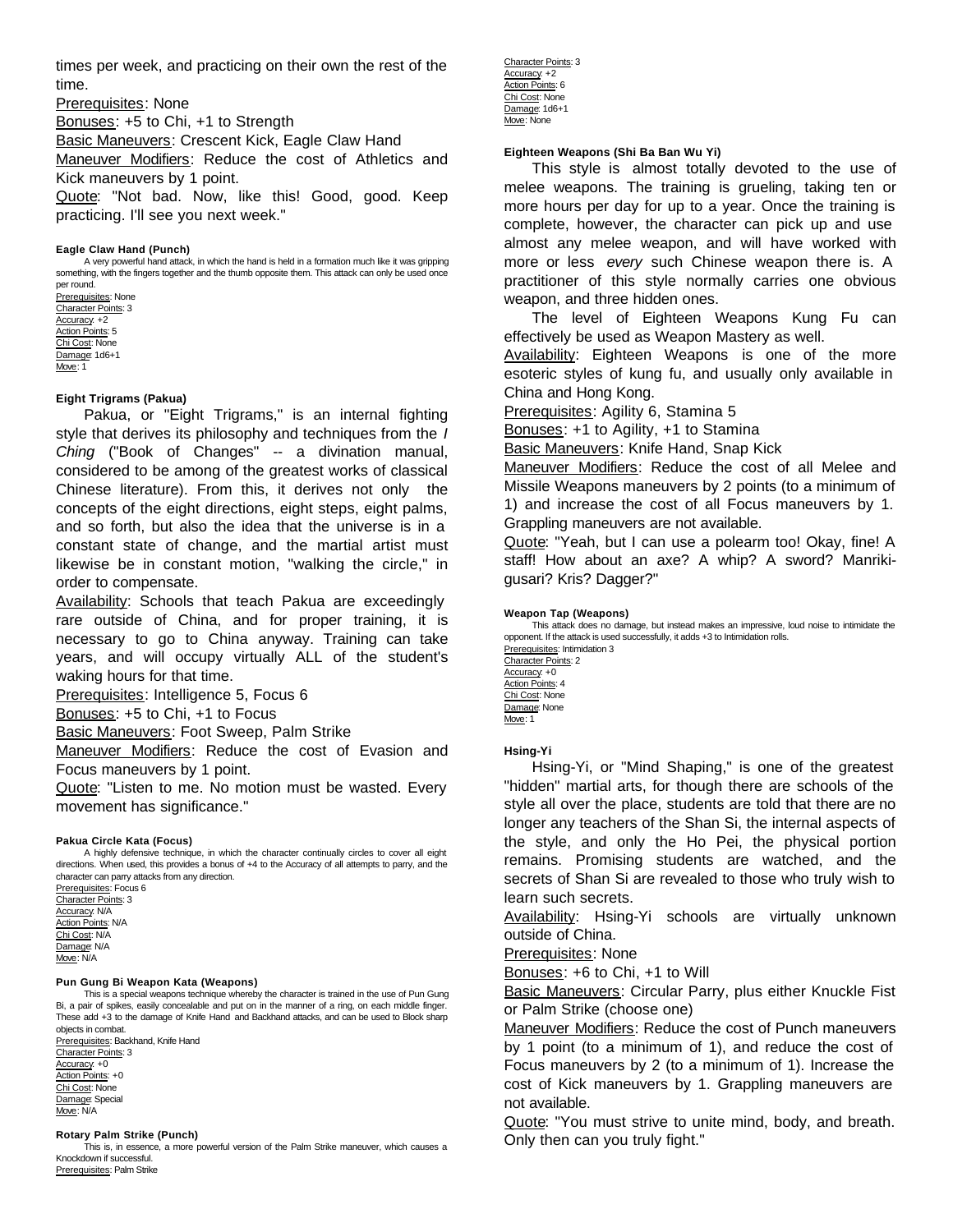#### **Hua Chin (Focus)**

Hua Chin is a powerful combination chi and physical attack. It must be delivered with a a Knuckle Fist or Palm Strike, which is modified as listed below. Further, it will temporarily destroy 1d6 points of the opponent's available chi. Prerequisites: Focus 6, Knucke Fist or Palm Strike

Character Points: 3 Accuracy: +1 Action Points: +1 Chi Cost: 3 Damage: +3 Move: +0

#### **Leopard Style (Pao Pat Mei)**

The leopard style is similar to the Tiger Claw style in that it is based on the prowess of one of the great hunting cats; the difference between the two is that between tigers and leopards. Where Tiger Claw relies on raw power, Leopard style relies on speed and accuracy. A master of Leopard style will take the time to appraise their opponent before attacking, but that's about the extent of the style's subtlety; once they move in, every attack is fast and deadly.

Availability: Training in Leopard Style is only available in remote monestaries in China, Vietnam, and Laos. Prerequisites: None

Bonuses: +1 to Strength, +1 to Agility

Basic Maneuvers: Claw Hand, Foot Sweep, Jump

Maneuver Modifiers: Reduce the cost of Athletics, Punch, and Kick maneuvers by 1 point (to a minimum of 1). Grappling maneuvers are not available.

Quote: "You must act quickly, and without hesitation!"

## **Monkey Style (Tai Seng Pek Kwar)**

Despite the fact that it looks downright silly, the Monkey Style of Kung Fu can be (literally) surprisingly effective in combat. Ot os based around the movment of monkeys; practitioners learn to be at once relaxed and constantly alert, rolling smoothly away from attacks, yet ready to strike back instantly.

A true master of the Monkey Style will have taken the monkey bit to heart, rolling around and going "ook" before a battle, and pretend to be wounded far worse than he is, whimpering all the while, until he appears helpless -which is when he launches a full-scale attack.

Availability: China, Hong Kong, Singapore, and on the west coast of the U.S.

Prerequisites: None

Bonuses: +2 to Charisma

Basic Maneuvers: Drunken Monkey Roll, Foot Sweep. Also select one Monkey Kata (see below).

Maneuver Modifiers: Reduce the cost of Punch and Kick maneuvers by 1 point (to a minimum of 1).

Quote: "Ook! Eeek! -- What do you mean, 'silly'?"

#### **Monkey Katas**

The following are a number of special forms/stances used in the Monkey Style. A student will be taught one of these, usually the one that the teacher feels best suits their personality, though students can learn others. These can only be used with Monkey Style, and only one can be used at a time. Each Monkey Kata costs 3 CPs.

Drunken Monkey: The character adopts a broken, staggering manner, much like the Drunken Style, with everything looking accidental. Add +2 to the Accuracy of dodges and hand strikes.

Lost Monkey. In a manner similar to Dog Boxing, the character stays on all fours and feigns being crippled. Parrying is not possible, but the Accuracy of kick attacks is increased by +3.

Tall Monkey: Standing at almost full height (though the knees are still slightly bent), the character uses sweeping arm movements, similar to the Crane Style. Defense is limited to parries, but the character is at +2 to Accuracy and +2 to Damage.

Stone Monkey. This is a blindly aggressive form, in which the character cannot defend themselves, and frequently performs acrobatic maneuvers. Increase Accuracy by +3 and Damage by +2.

Wood Monkey: Not a form so much as a ruse; the character lies prone, pretending to be dead, alseep, unconscious, or badly wounded. When the opponent comes within range, the character leaps into an attack. They may perform up to two attacks, which will be at +5 to Accuracy and +3 to Damage.

#### **Phoenix Eye (Fong Ngan)**

Phoenix Eye is a very aggressive style, which depends on charging the opponent and crowding them, forcing the wrong moves. The name is a reference to both the Phoenix Eye Fist and the fact that the martial artist maintains constant eye contact with an opponent. Practitioners are usually adept at intimidating opponents, and only rarely retreat.

Availability: Fong Ngan can be learned all over the world. Prerequisites: None

Bonuses: +1 to Will, +1 to Strength

Basic Maneuvers: Jump, Knuckle Fist, Phoenix Eye Fist, Two-Hit Combo (Grab, Light Kick)

Maneuver Modifiers: Reduce the cost of Punch and Athletics maneuvers by 1 point (to a minimum of 1). Increase the cost of Kick maneuvers by 1 point. Weapons maneuvers are not available.

Quote: "NEVER lower your eyes to an opponent!"

#### **One Hand Choke (Grappling)**

In this maneuver, the character lashes out, gripping the opponent by the throat with one hand, and continues attacking them. This is a Sustained Hold, and inflicts damage each round it is maintained, as listed below.

Prerequisites: None Character Points: 4 Accuracy: +0 Action Points: 6 to initiate, 3 per turn it is maintained Chi Cost: None Damage: 1d4 Move: None

#### **Praying Mantis (Tong Lun)**

This unusual style is based on the fighting techniques of the praying mantis, both in catching its prey and fighting other mantises. The heart of the style is the Mantis Claw, or Gou, which is practiced relentlessly, becoming a powerful piercing attack. Tong Lun, being a very creative art, now has several competing sub-styles. Availability:

Prerequisites: Agility 6

Bonuses: +1 to Will, +1 to Agility

Basic Maneuvers: Gou Strike, Lau, Negative Gou

Maneuver Modifiers: Reduce the cost of Punch and Grappling maneuvers by 1 point (to a minimum of 1).

Quote: "The gou is the heart of this style, and you must practice it until you perfect it. And then keep on practicing until it is better than that."

#### **Gou Combination**

This is a combo commonly used by Tong Lun stylists, which consists of a Gou Grip and five Gou Strikes. The base cost of this is 5 CPs, but Tong Lun practitioners pay only 4. This uses a total of 36 APs.

#### **Gou Grip (Grappling)**

In this maneuver, the character uses the middle and ring and little fingers to latch onto the opponent.

Prerequisites: Gou Strike Character Points: 2 Accuracy: +2 Action Points: 7 Chi Cost: None Damage: 1d4 Move: None

#### **Gou Strike (Punch)**

This is a close-in strike using the fingertips to rip at the opponent. It is *very* powerful, but inaccurate.

Prerequisites: None Character Points: 3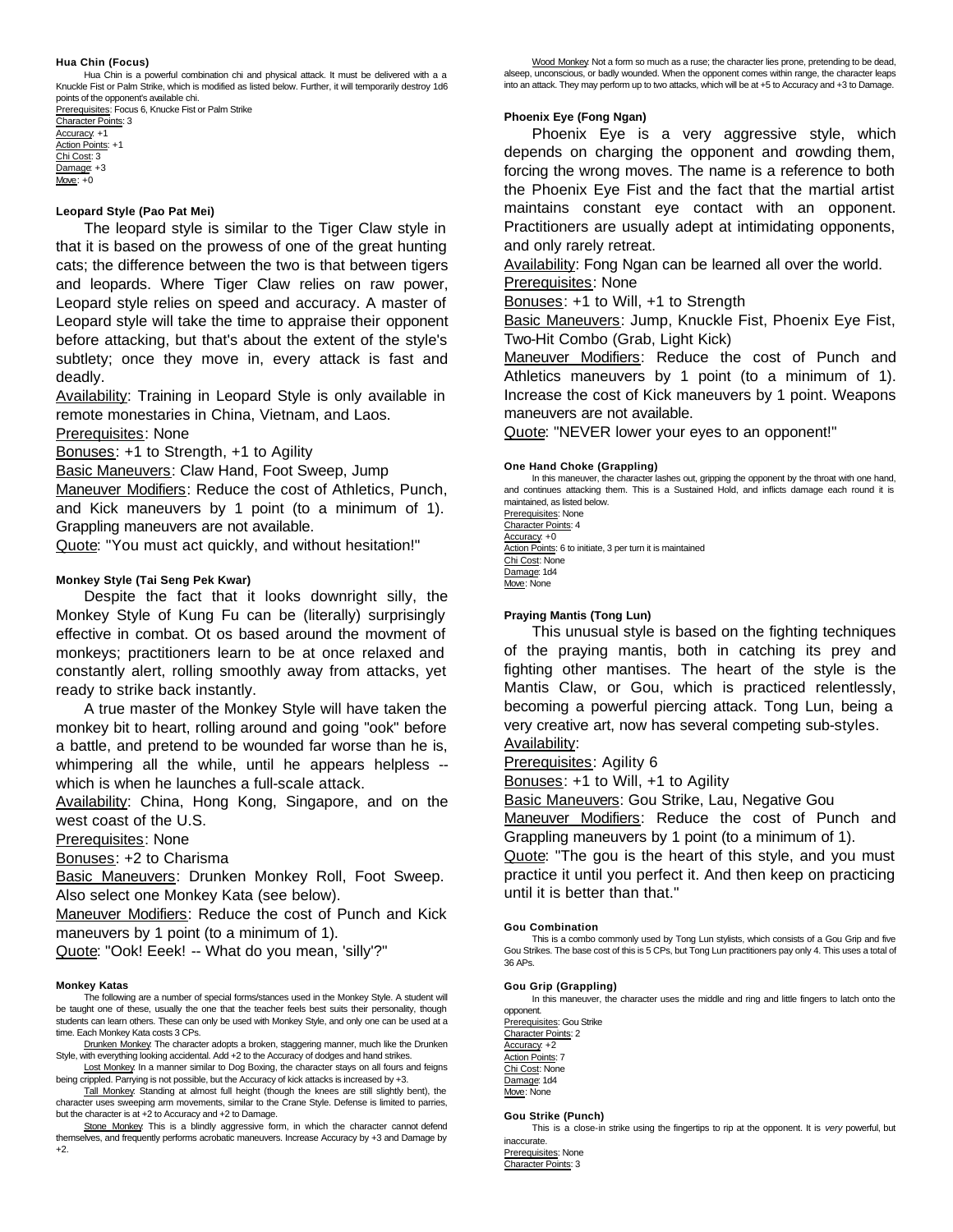Accuracy: -3 Action Points: 7 Chi Cost: None Damage: 1d10 Move: None

#### **Lau (Punch)**

This is a special variation of the Palm Strike which is less damaging, but very difficult to parry (attempts to parry are at -3, and it cannot be blocked with a Circular Parry) Prerequisites: None

Character Points: 2 Accuracy: +1 Action Points: 4 Chi Cost: None Damage: 1d6 Move: 1

#### **Negative Gou (Punch)**

This is a backhand version of the Gou Strike, which can be used to hit an enemy that is behind the character.

Prerequisites: Gou Strike Character Points: 2 Accuracy: -3 Action Points: 7 Chi Cost: None Damage: 1d10 Move: None

#### **Shaolin**

Shaolin is the oldest style of kung fu, the very first from which all of the others ultimately owe their origins. It is named for the Shaolin Temple in the Chiu Lien Mountains, where kung fu evolved from a series of exercises attributed to a wandering Indian monk. For over a thousand years, the temple trained the monks, and the Chinese emperors were variously against and allied with them, until in the 17th century, Emperor K'ang Hsi found their power to be so alarming in magnitude, that he had the temple destroyed; it is said that only five monks survived.

Availability: Training in Shaolin Kung Fu is available only in Hong Kong and Taiwan.

Prerequisites: None

Bonuses: +1 to Strength, +1 to Will

Basic Maneuvers: Crescent Kick, Knife Hand

Maneuver Modifiers: Reduce the cost of all Punch and Kick maneuvers by 1 point (to a minimum of 1).

Quote: "Unfortunately, just because you are at peace with yourself, does not mean you are at peace with others."

#### **Short Hand (Li-Chia)**

The Short Hand style is so named because it's based around fighting at a very close distance, such that the martial artist relies primarily on close-range boxing maneuvers. In combat, a stylist will advance slowly and deliberately, until they reach the opponent, at which point they simply deliver as many blows as possible.

Availability: Schools can be found all over China, as well as in Singapore, Hong Kong, Taiwan, and the U.S.

Prerequisites: None

Bonuses: +1 to Stamina, +1 to Agility

Basic Maneuvers: Knuckle Fist, Palm Strike

Maneuver Modifiers: Reduce the cost of punch maneuvers by 2 points (to a minimum of 1).

Quote: "Move with deliberation, and do not back down."

#### **Snake Style (She Shen)**

The snake style is highly secretive, and equally deadly. A stylist learns to tap the power of negative chi, and in combat sways slowly from side to side, and at the

first sign of an opening lashing out with a finger strike, delivering a negative chi attack.

There are less than fifty practitioners of this style worldwide, and any who learn it must swear a blood oath of loyalty -- and those who betray it pay with their lives.

Availability: She Shen is exceedinly rare, and usually only known in mainland China.

Prerequisites: Agility 6, Intelligence 5, Will 6. Those who've practiced it very long will usually have Negative Chi.

Bonuses: +8 to Chi, +1 to Will

Basic Maneuvers: Fingertip Attack, Palm Strike

Maneuver Modifiers: Reduce the cost of Focus maneuvers by 2 points (to a minimum of 1).

Quote: "Fool. I could kill you with but a touch."

#### **Tiger Claw (Fu Chiao Pai)**

Tiger Claw Kung Fu takes its inspiration from the power and ferocity of the tiger. A practitioner is aggressive in combat, getting relatively near the opponent, but keep them at arms length with kicks, using clawing attacks when they get too close. The Tiger Claw school and the Black Tiger school have a long-standing and vicious rivalry going. Fortunately, their teachers do not approve of brawling, so this rivalry is carried out mostly in the form of taunts and insults.

Availability: For the most part, Fu Chiao Pai can *only* be learned at monestaries in Tibet and China.

Prerequisites: Charisma 5, Strength 6

Bonuses: +1 to Strength, +1 to Agility

**Basic Maneuvers: Claw Hand, Crescent Kick, Foot Sweep** Maneuver Modifiers: Reduce the cost of all Punch and Kick maneuvers by 1 point (to a minimum of 1).

Quote: "Oh, look! It's one of the *kao-hu\** of the Black Tiger school!"

\*Kao Hu can mean "Tiger Cub" or "Fierce Baby Sheep."